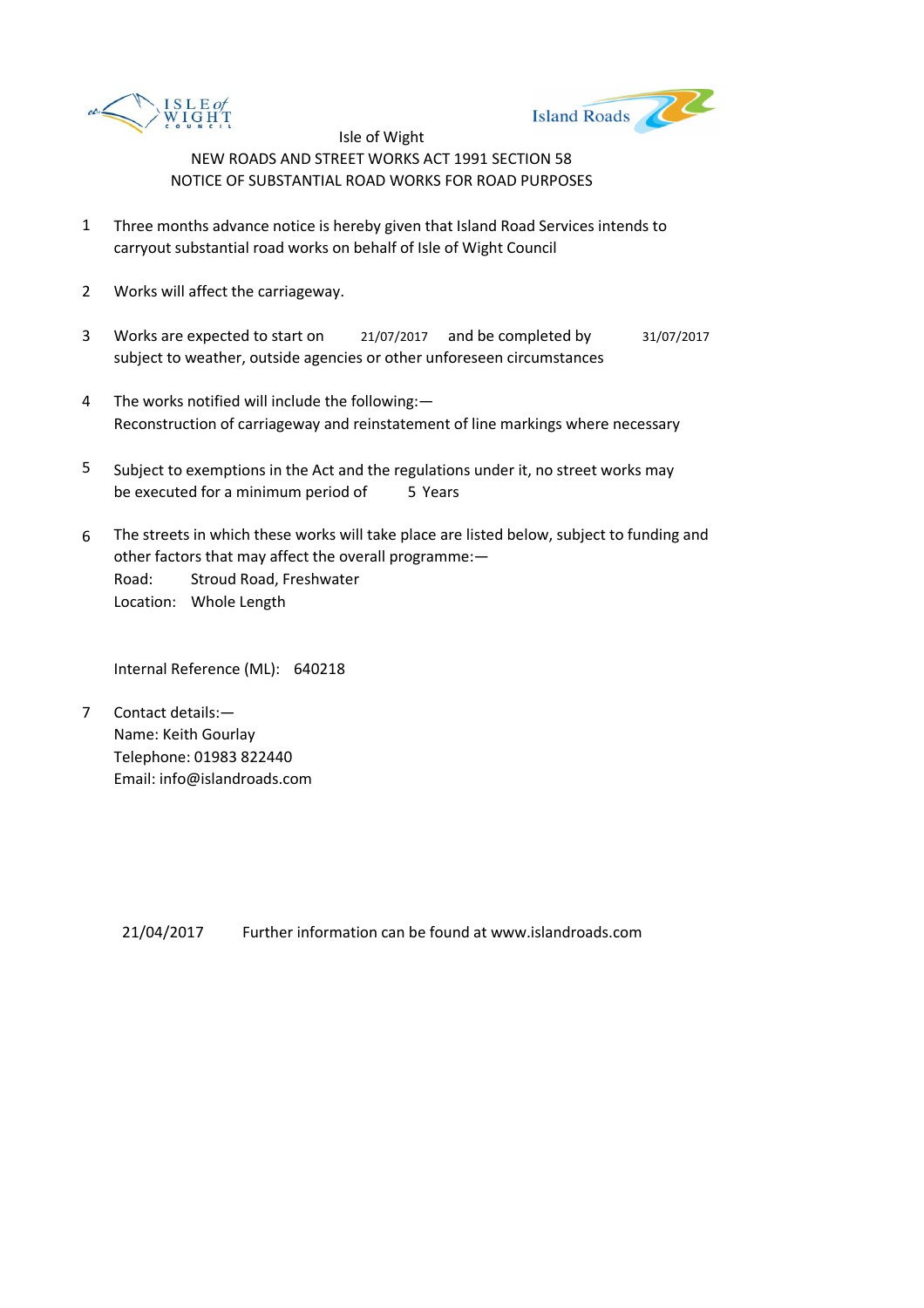



- 1 Three months advance notice is hereby given that Island Road Services intends to carryout substantial road works on behalf of Isle of Wight Council
- 2 Works will affect the carriageway.
- 3 Works are expected to start on <br>21/07/2017 and be completed by 31/07/2017 subject to weather, outside agencies or other unforeseen circumstances
- 4 The works notified will include the following:— Reconstruction of carriageway and reinstatement of line markings where necessary
- 5 be executed for a minimum period of 5 Years Subject to exemptions in the Act and the regulations under it, no street works may
- 6 Road: Camp Road, Freshwater Location: From 270m West of Victoria Road Junction to Victoria Road Junction The streets in which these works will take place are listed below, subject to funding and other factors that may affect the overall programme:—

Internal Reference (ML): 640217

7 Contact details:— Name: Keith Gourlay Telephone: 01983 822440 Email: info@islandroads.com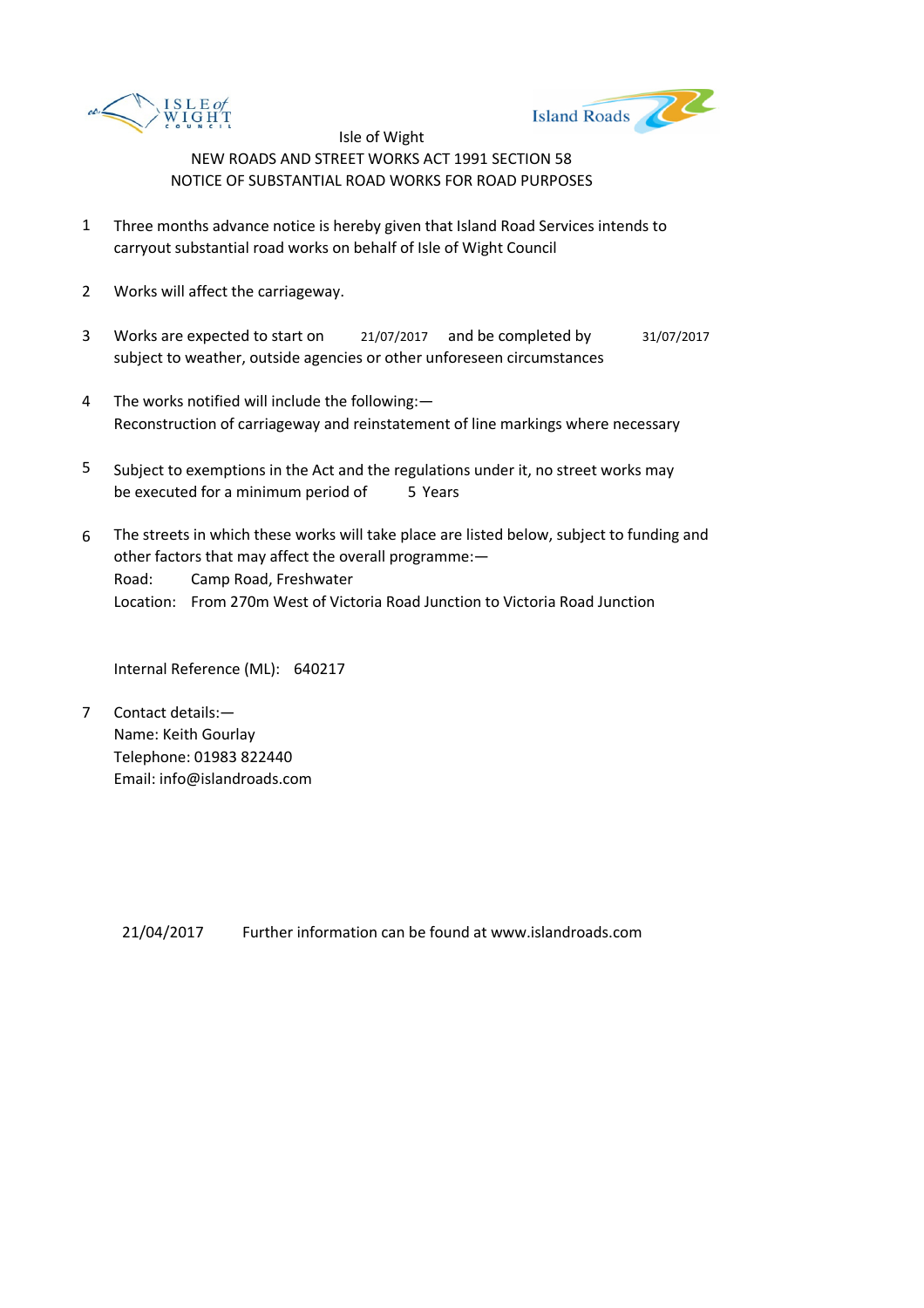



- 1 Three months advance notice is hereby given that Island Road Services intends to carryout substantial road works on behalf of Isle of Wight Council
- 2 Works will affect the carriageway.
- 3 Works are expected to start on <br>21/07/2017 and be completed by 31/07/2017 subject to weather, outside agencies or other unforeseen circumstances
- 4 The works notified will include the following:— Reconstruction of carriageway and reinstatement of line markings where necessary
- 5 be executed for a minimum period of 5 Years Subject to exemptions in the Act and the regulations under it, no street works may
- 6 The streets in which these works will take place are listed below, subject to funding and other factors that may affect the overall programme:—

Road: Station Road, Ningwood

Location: From Main Road, Shalfleet Junction to 342m South of Main Road, Shalfleet Junction

Internal Reference (ML): 630246/3

7 Contact details:— Name: Keith Gourlay Telephone: 01983 822440 Email: info@islandroads.com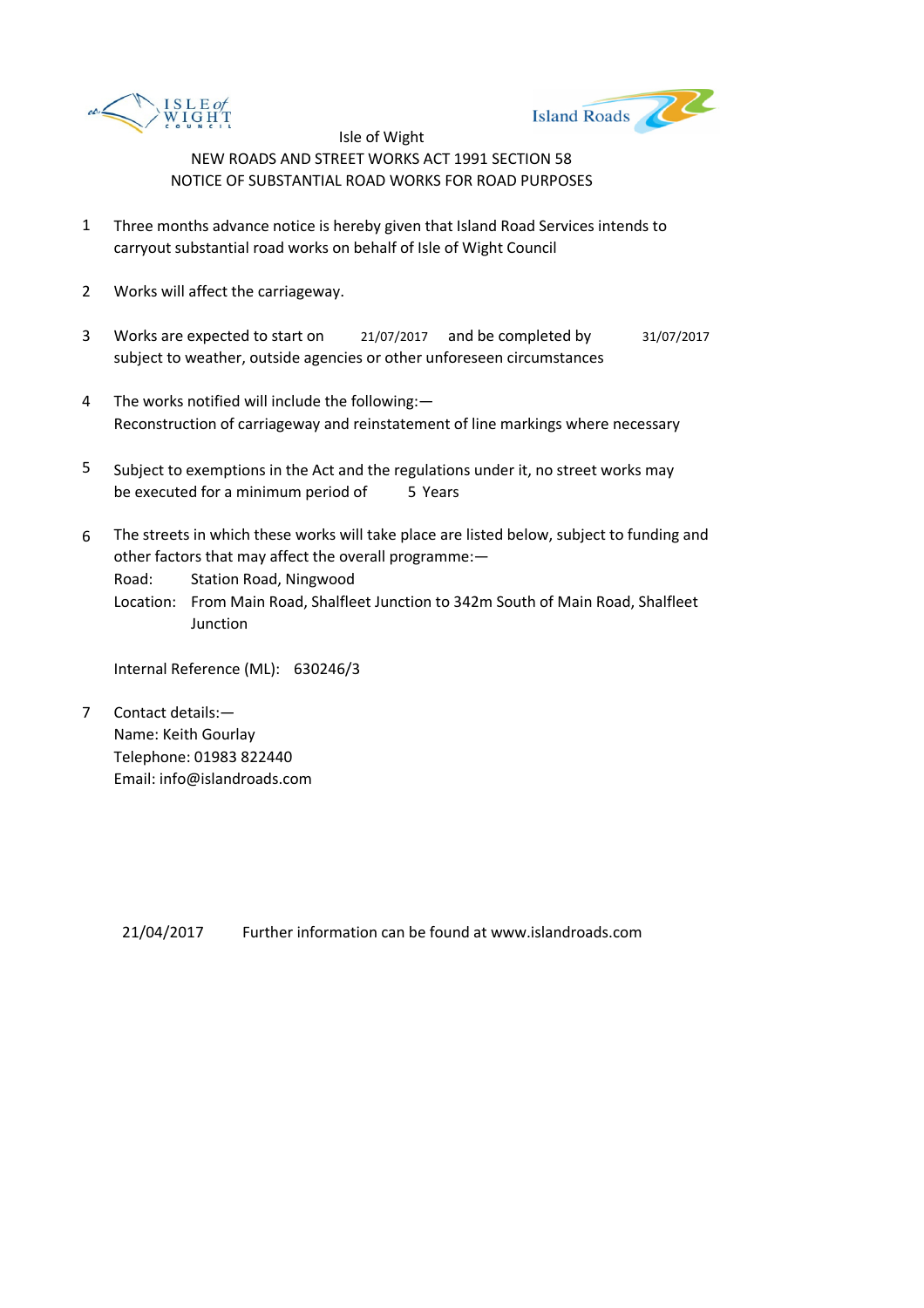



- 1 Three months advance notice is hereby given that Island Road Services intends to carryout substantial road works on behalf of Isle of Wight Council
- 2 Works will affect the carriageway.
- 3 Works are expected to start on <br>21/07/2017 and be completed by 31/07/2017 subject to weather, outside agencies or other unforeseen circumstances
- 4 The works notified will include the following:— Reconstruction of carriageway and reinstatement of line markings where necessary
- 5 be executed for a minimum period of 5 Years Subject to exemptions in the Act and the regulations under it, no street works may
- 6 Road: Main Road, Thorley Location: From 214m West of Wellow Top Road Junction to Wellow Top Road Junction The streets in which these works will take place are listed below, subject to funding and other factors that may affect the overall programme:—

Internal Reference (ML): 630151

7 Contact details:— Name: Keith Gourlay Telephone: 01983 822440 Email: info@islandroads.com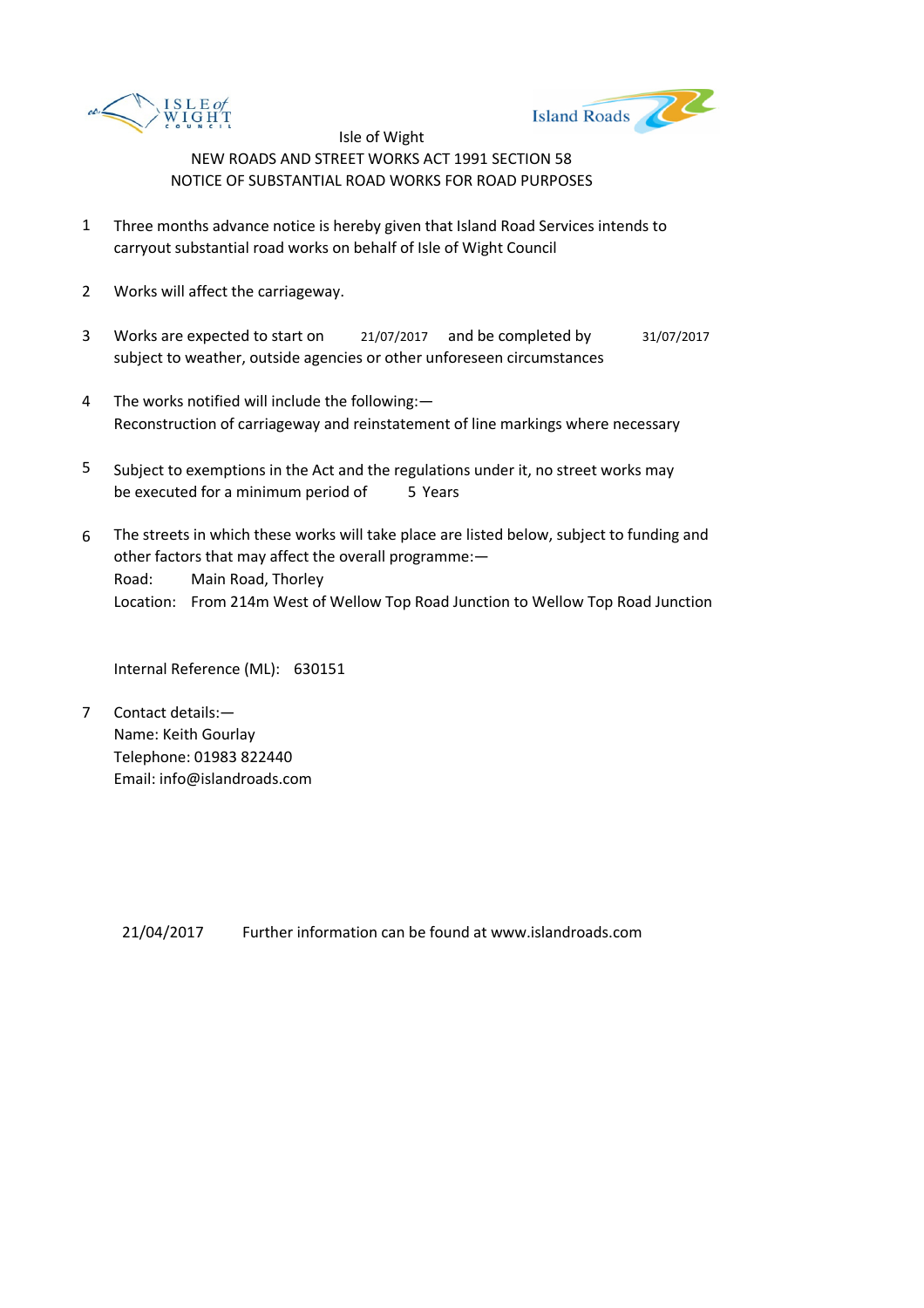



- 1 Three months advance notice is hereby given that Island Road Services intends to carryout substantial road works on behalf of Isle of Wight Council
- 2 Works will affect the carriageway.
- 3 Works are expected to start on <br>21/07/2017 and be completed by 31/07/2017 subject to weather, outside agencies or other unforeseen circumstances
- 4 The works notified will include the following:— Reconstruction of carriageway and reinstatement of line markings where necessary
- 5 be executed for a minimum period of 5 Years Subject to exemptions in the Act and the regulations under it, no street works may
- 6 The streets in which these works will take place are listed below, subject to funding and other factors that may affect the overall programme:—

Road: Main Road, Thorley

Location: From 890m East of Hill Place Lane Junction to 214m West of Wellow Top Road **Junction** 

Internal Reference (ML): 630150

7 Contact details:— Name: Keith Gourlay Telephone: 01983 822440 Email: info@islandroads.com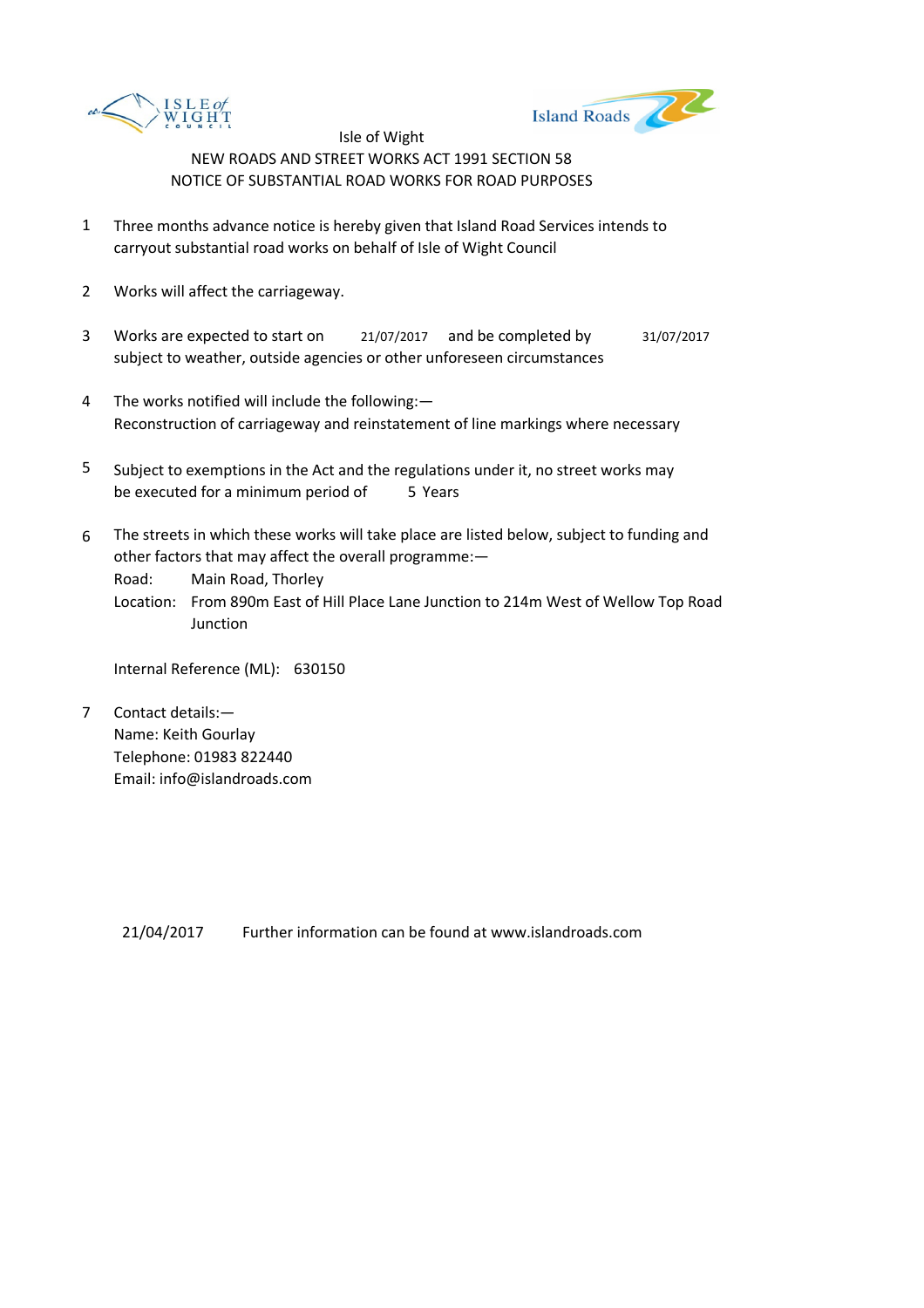



- 1 Three months advance notice is hereby given that Island Road Services intends to carryout substantial road works on behalf of Isle of Wight Council
- 2 Works will affect the carriageway.
- 3 Works are expected to start on <br>21/07/2017 and be completed by 31/07/2017 subject to weather, outside agencies or other unforeseen circumstances
- 4 The works notified will include the following:— Reconstruction of carriageway and reinstatement of line markings where necessary
- 5 be executed for a minimum period of 5 Years Subject to exemptions in the Act and the regulations under it, no street works may
- 6 The streets in which these works will take place are listed below, subject to funding and other factors that may affect the overall programme:—

Road: Main Road, Thorley

Location: From 650m East of Hill Place Lane Junction to 890m East of Hill Place Lane **Junction** 

Internal Reference (ML): 630149

7 Contact details:— Name: Keith Gourlay Telephone: 01983 822440 Email: info@islandroads.com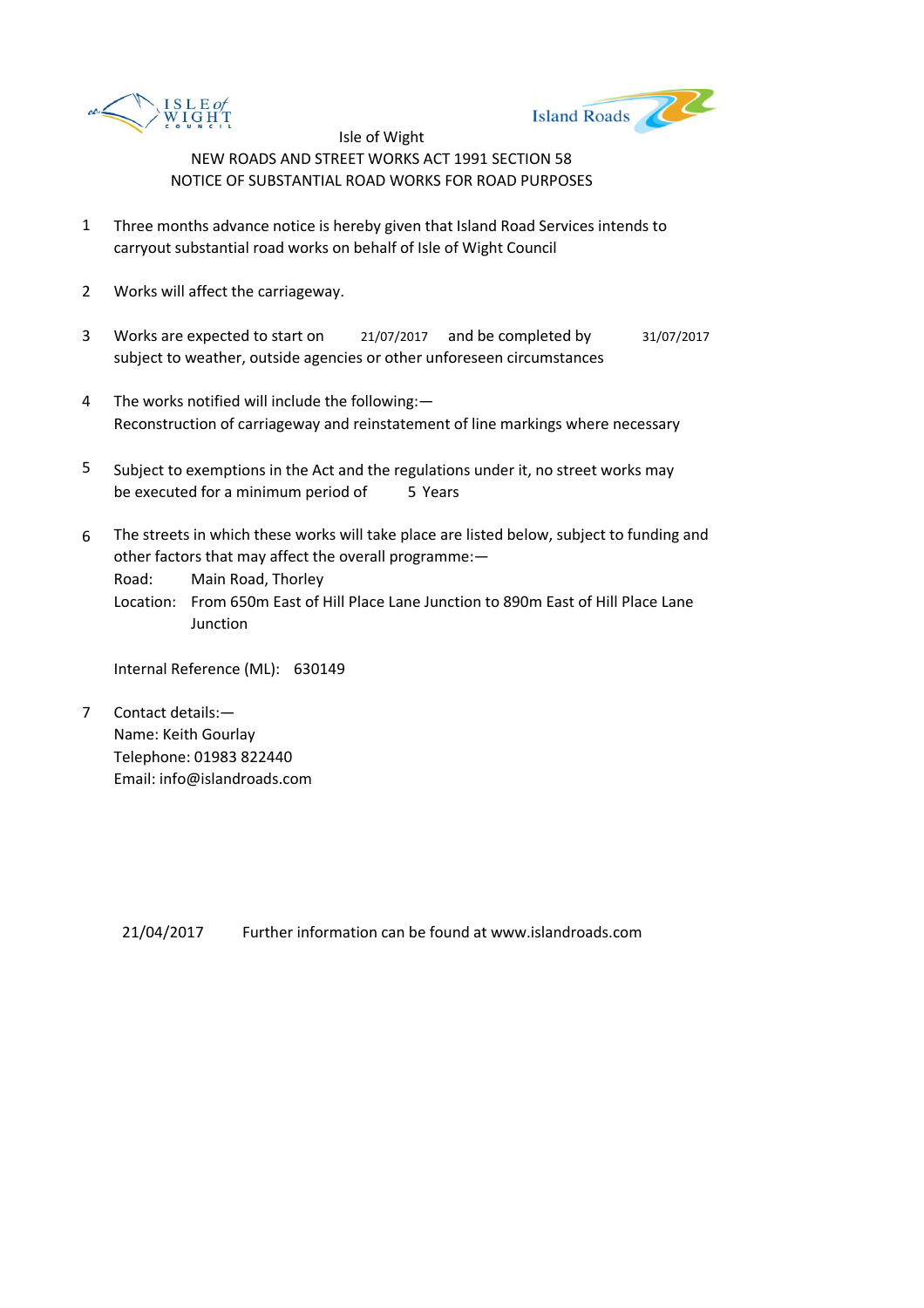



- 1 Three months advance notice is hereby given that Island Road Services intends to carryout substantial road works on behalf of Isle of Wight Council
- 2 Works will affect the carriageway.
- 3 Works are expected to start on <br>21/07/2017 and be completed by 31/07/2017 subject to weather, outside agencies or other unforeseen circumstances
- 4 The works notified will include the following:— Reconstruction of carriageway and reinstatement of line markings where necessary
- 5 be executed for a minimum period of 5 Years Subject to exemptions in the Act and the regulations under it, no street works may
- 6 Road: Main Road, Thorley Location: From Hill Place Lane Junction to Blacksmiths Lane Junction The streets in which these works will take place are listed below, subject to funding and other factors that may affect the overall programme:—

Internal Reference (ML): 630146/1

7 Contact details:— Name: Keith Gourlay Telephone: 01983 822440 Email: info@islandroads.com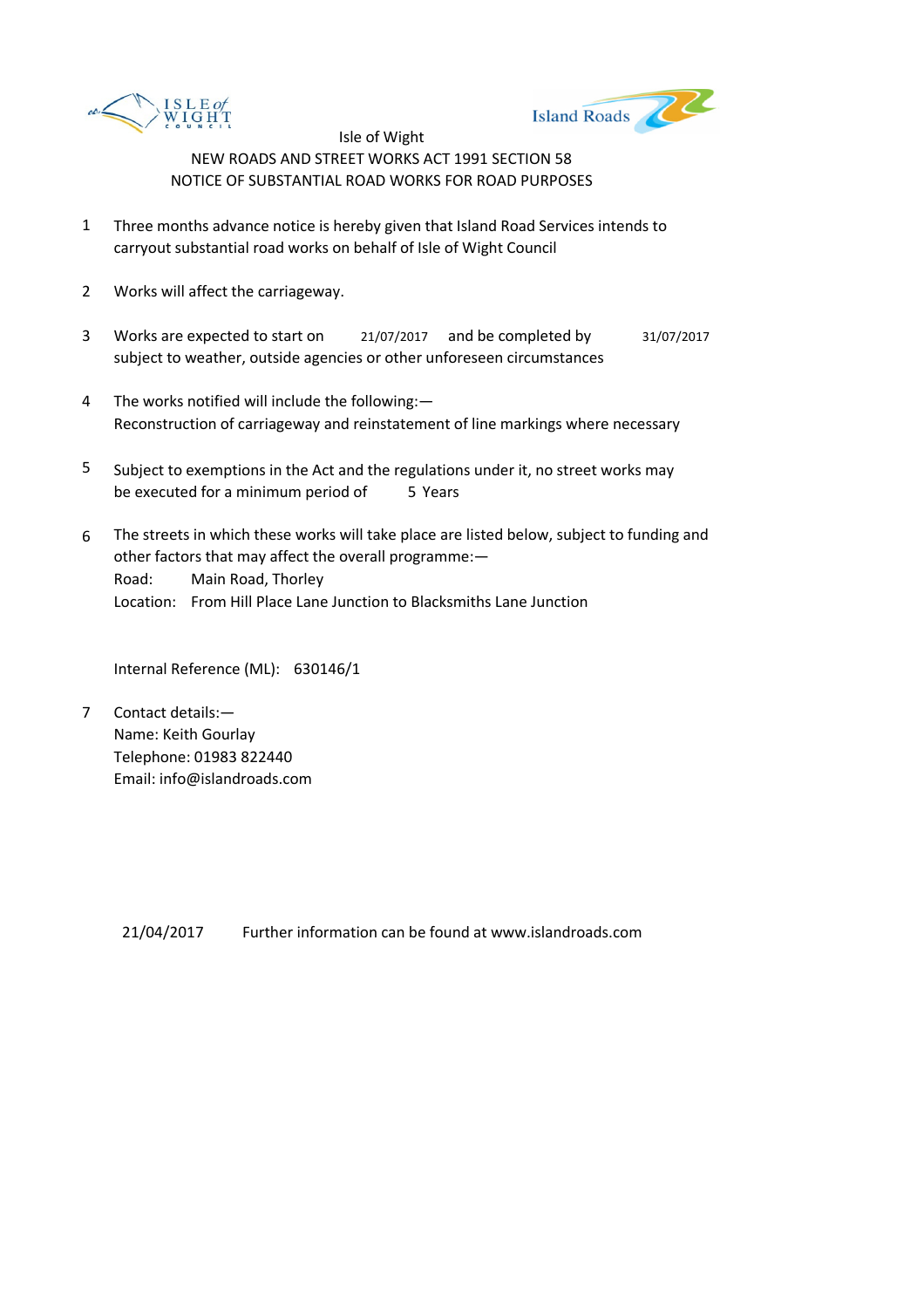



- 1 Three months advance notice is hereby given that Island Road Services intends to carryout substantial road works on behalf of Isle of Wight Council
- 2 Works will affect the carriageway.
- 3 Works are expected to start on <br>21/07/2017 and be completed by 31/07/2017 subject to weather, outside agencies or other unforeseen circumstances
- 4 The works notified will include the following:— Reconstruction of carriageway and reinstatement of line markings where necessary
- 5 be executed for a minimum period of 5 Years Subject to exemptions in the Act and the regulations under it, no street works may
- 6 Road: Main Road, Thorley Location: From Tattels Lane Junction to Hill Place Lane Junction The streets in which these works will take place are listed below, subject to funding and other factors that may affect the overall programme:—

Internal Reference (ML): 630145

7 Contact details:— Name: Keith Gourlay Telephone: 01983 822440 Email: info@islandroads.com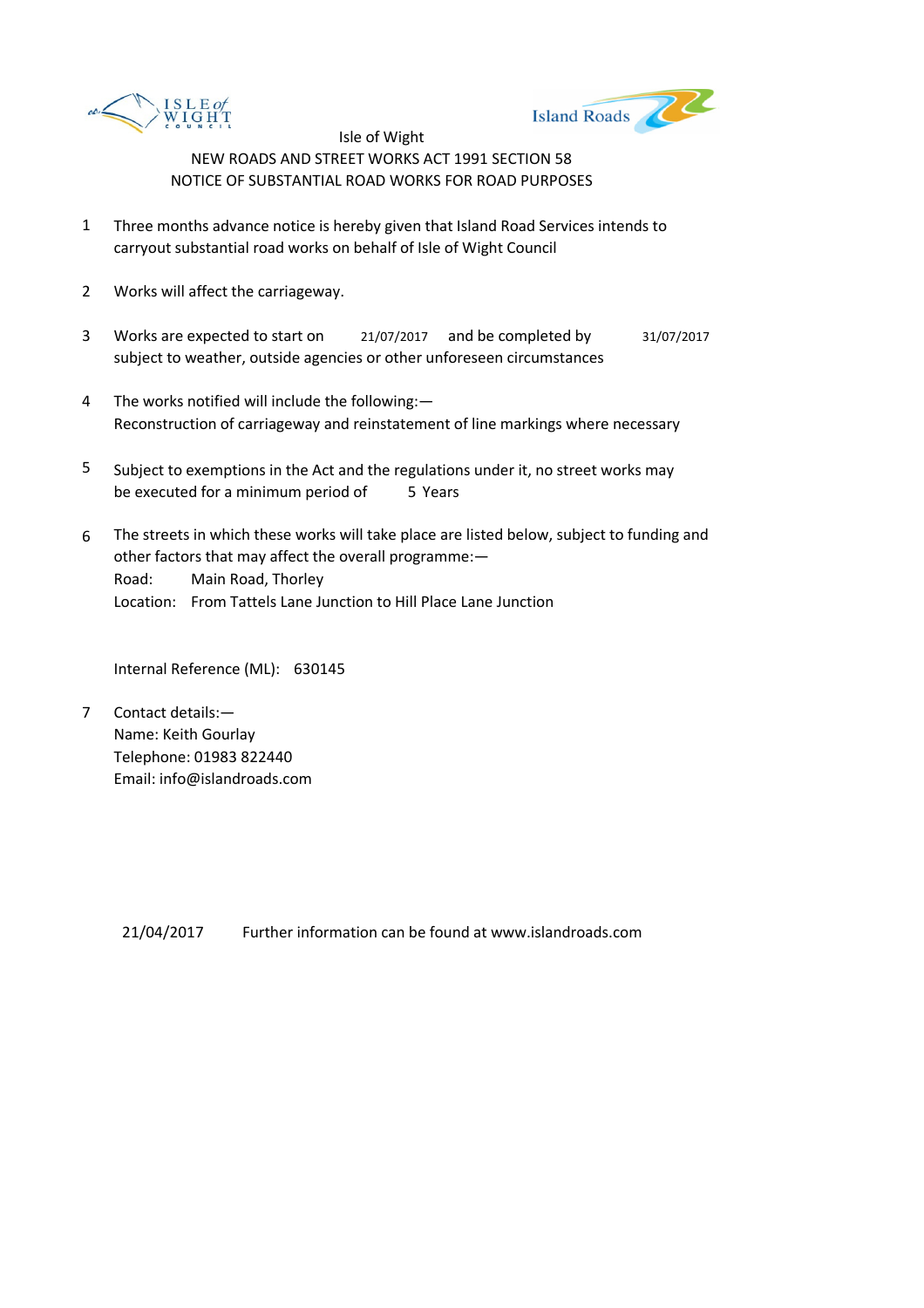



- 1 Three months advance notice is hereby given that Island Road Services intends to carryout substantial road works on behalf of Isle of Wight Council
- 2 Works will affect the carriageway.
- 3 Works are expected to start on <br>21/07/2017 and be completed by 31/07/2017 subject to weather, outside agencies or other unforeseen circumstances
- 4 The works notified will include the following:— Reconstruction of carriageway and reinstatement of line markings where necessary
- 5 be executed for a minimum period of 5 Years Subject to exemptions in the Act and the regulations under it, no street works may
- 6 Road: Thorley Street, Yarmouth Location: From Wilmingham Lane Junction to Tattels Lane Junction The streets in which these works will take place are listed below, subject to funding and other factors that may affect the overall programme:—

Internal Reference (ML): 630144

7 Contact details:— Name: Keith Gourlay Telephone: 01983 822440 Email: info@islandroads.com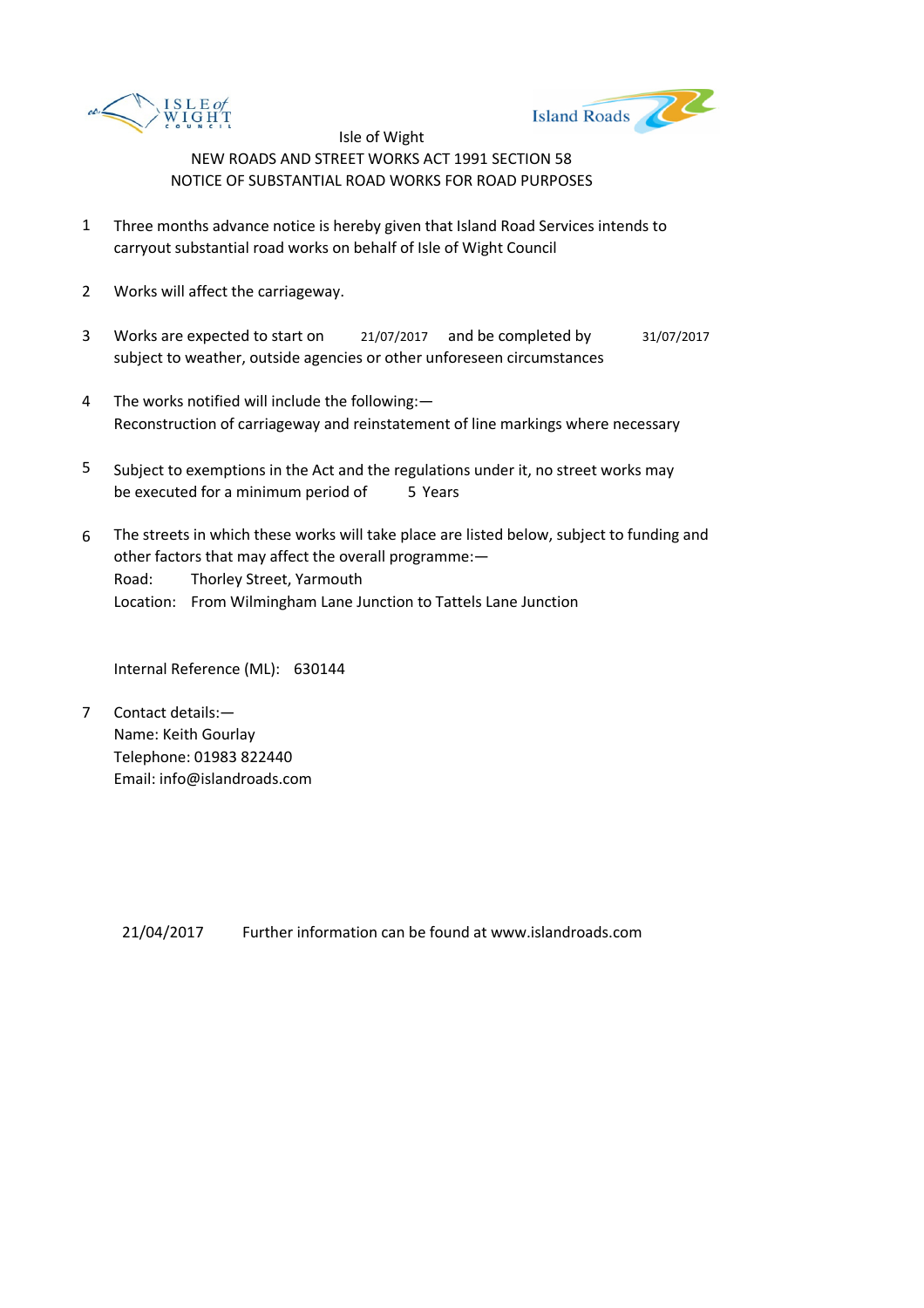



- 1 Three months advance notice is hereby given that Island Road Services intends to carryout substantial road works on behalf of Isle of Wight Council
- 2 Works will affect the carriageway.
- 3 Works are expected to start on <br>21/07/2017 and be completed by 31/07/2017 subject to weather, outside agencies or other unforeseen circumstances
- 4 The works notified will include the following:— Reconstruction of carriageway and reinstatement of line markings where necessary
- 5 be executed for a minimum period of 5 Years Subject to exemptions in the Act and the regulations under it, no street works may
- 6 Road: Avenue Road, Freshwater Location: Whole Length The streets in which these works will take place are listed below, subject to funding and other factors that may affect the overall programme:—

Internal Reference (ML): 620050/4

7 Contact details:— Name: Keith Gourlay Telephone: 01983 822440 Email: info@islandroads.com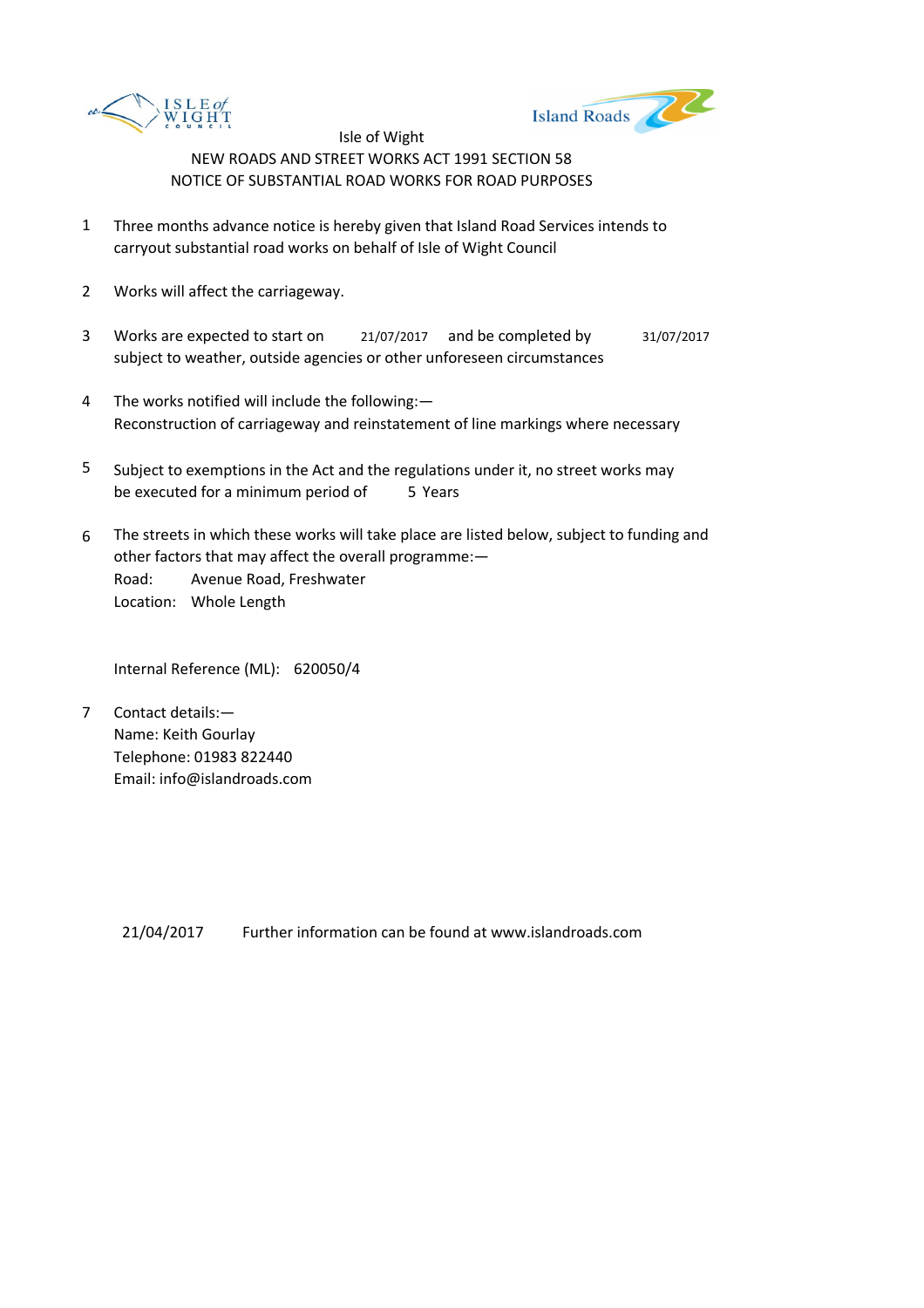



- 1 Three months advance notice is hereby given that Island Road Services intends to carryout substantial road works on behalf of Isle of Wight Council
- 2 Works will affect the carriageway.
- 3 Works are expected to start on <br>21/07/2017 and be completed by 31/07/2017 subject to weather, outside agencies or other unforeseen circumstances
- 4 The works notified will include the following:— Reconstruction of carriageway and reinstatement of line markings where necessary
- 5 be executed for a minimum period of 5 Years Subject to exemptions in the Act and the regulations under it, no street works may
- 6 Road: Colemans Lane, Porchfield Location: From Locks Green Road Junction to 89m South of Locks Green Road Junction The streets in which these works will take place are listed below, subject to funding and other factors that may affect the overall programme:—

Internal Reference (ML): 641251

7 Contact details:— Name: Keith Gourlay Telephone: 01983 822440 Email: info@islandroads.com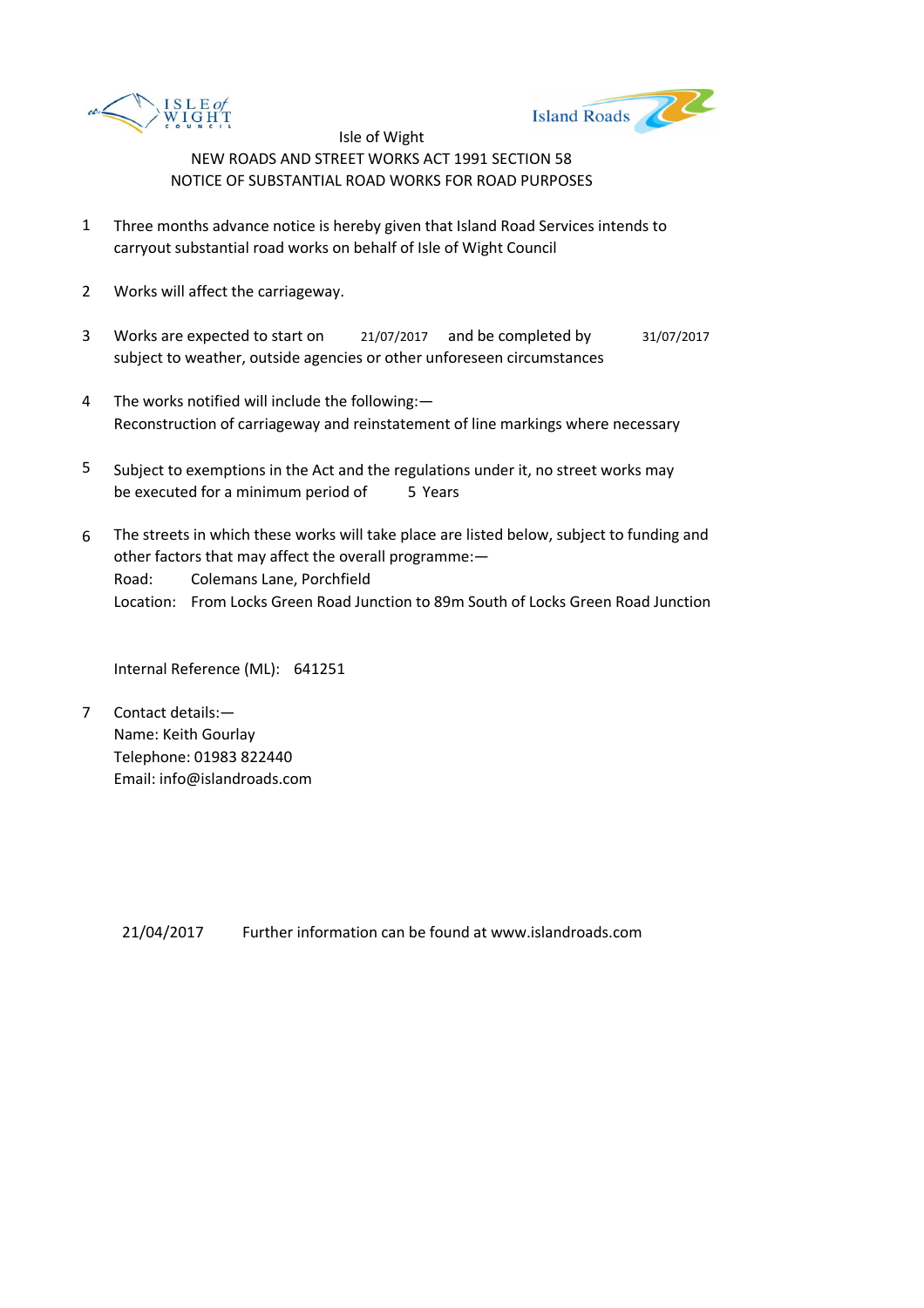



- 1 Three months advance notice is hereby given that Island Road Services intends to carryout substantial road works on behalf of Isle of Wight Council
- 2 Works will affect the carriageway.
- 3 Works are expected to start on <br>21/07/2017 and be completed by 31/07/2017 subject to weather, outside agencies or other unforeseen circumstances
- 4 The works notified will include the following:— Reconstruction of carriageway and reinstatement of line markings where necessary
- 5 be executed for a minimum period of 5 Years Subject to exemptions in the Act and the regulations under it, no street works may
- 6 Road: Colemans Lane, Porchfield Location: From 500m East of New Road Junction to Whitehouse Road Junction The streets in which these works will take place are listed below, subject to funding and other factors that may affect the overall programme:—

Internal Reference (ML): 640254

7 Contact details:— Name: Keith Gourlay Telephone: 01983 822440 Email: info@islandroads.com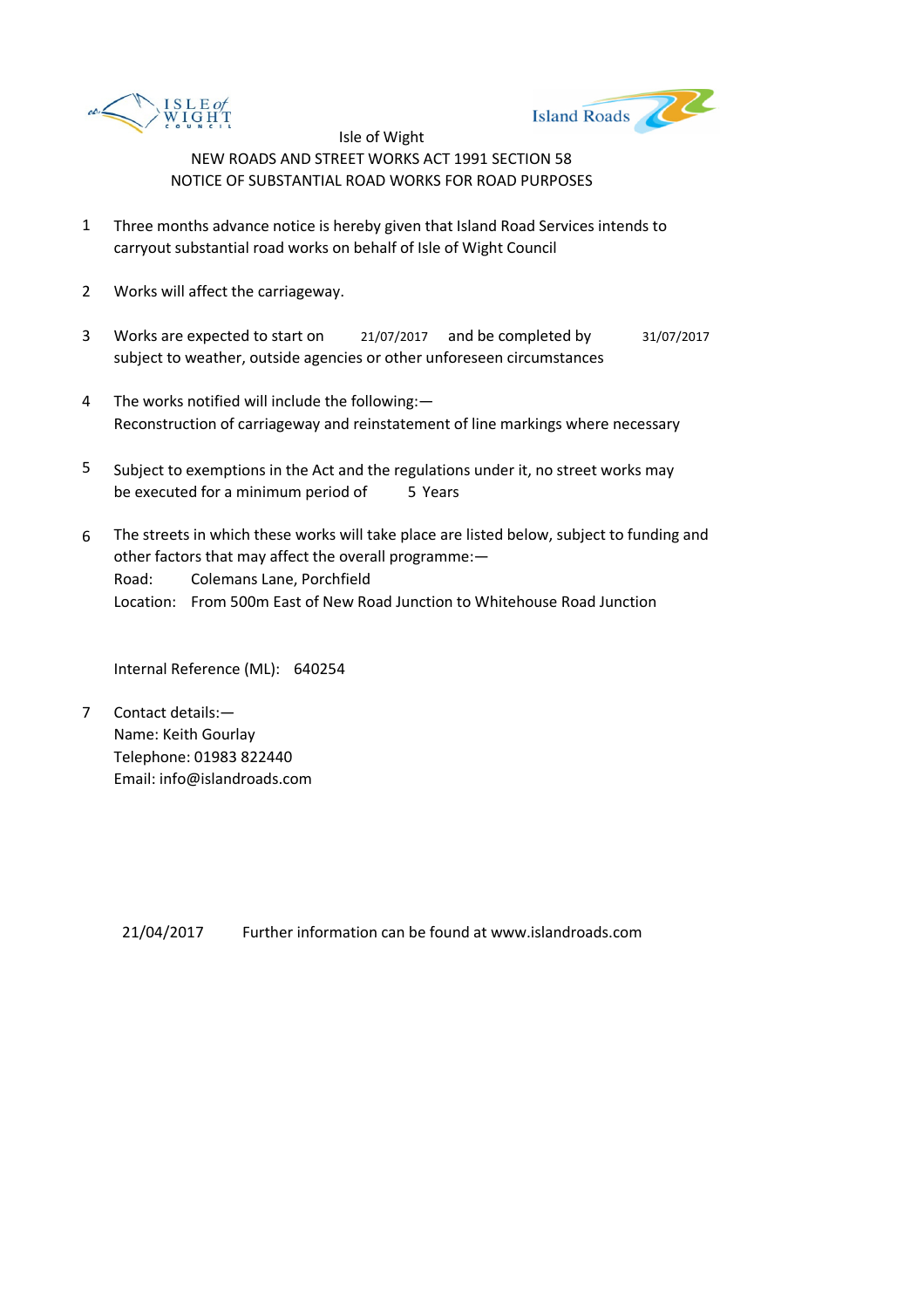



- 1 Three months advance notice is hereby given that Island Road Services intends to carryout substantial road works on behalf of Isle of Wight Council
- 2 Works will affect the carriageway.
- 3 Works are expected to start on <br>21/07/2017 and be completed by 31/07/2017 subject to weather, outside agencies or other unforeseen circumstances
- 4 The works notified will include the following:— Reconstruction of carriageway and reinstatement of line markings where necessary
- 5 be executed for a minimum period of 5 Years Subject to exemptions in the Act and the regulations under it, no street works may
- 6 Road: Colemans Lane, Porchfield Location: From New Road Junction to 500m East of New Road Junction The streets in which these works will take place are listed below, subject to funding and other factors that may affect the overall programme:—

Internal Reference (ML): 640253

7 Contact details:— Name: Keith Gourlay Telephone: 01983 822440 Email: info@islandroads.com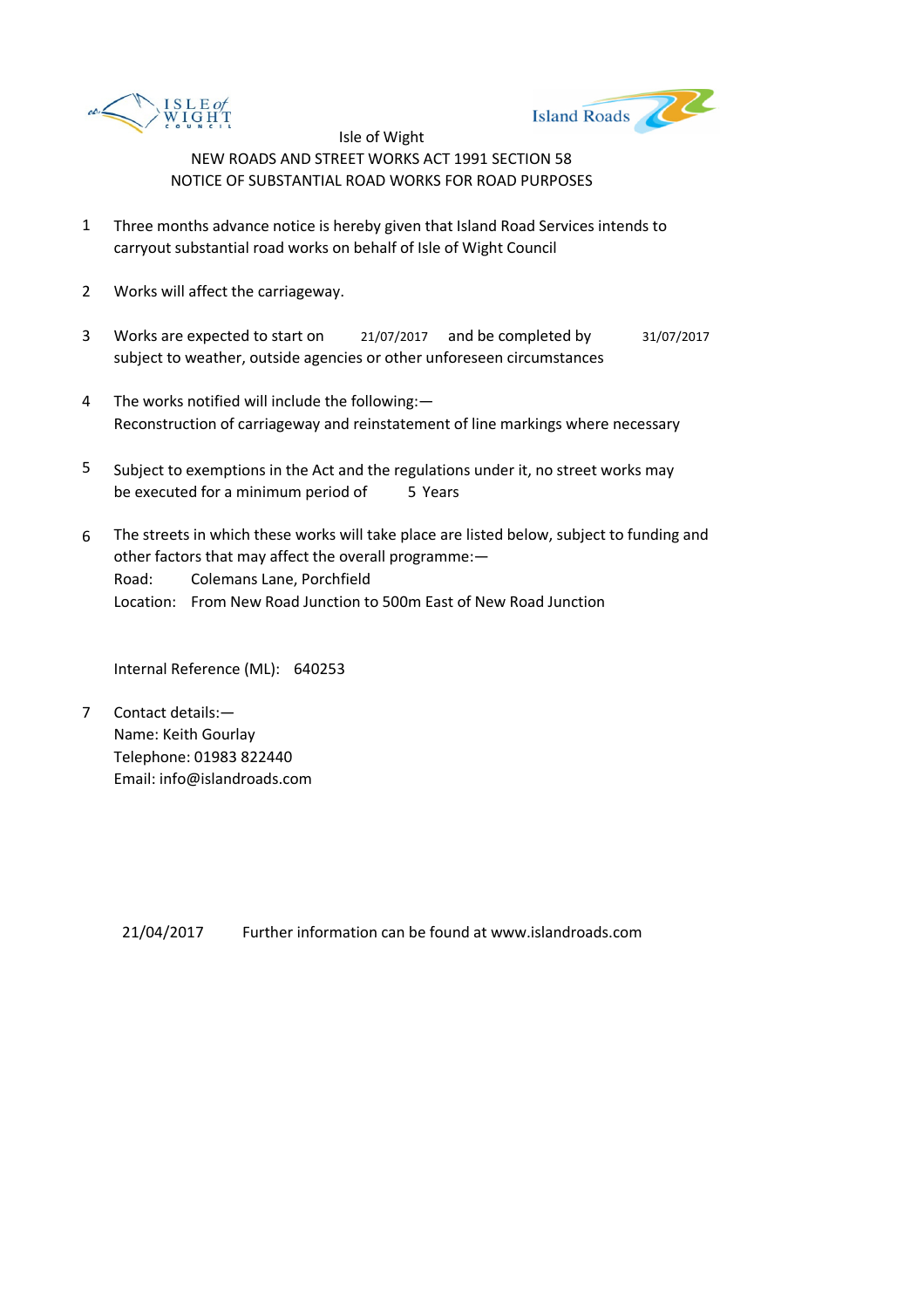



- 1 Three months advance notice is hereby given that Island Road Services intends to carryout substantial road works on behalf of Isle of Wight Council
- 2 Works will affect the carriageway.
- 3 Works are expected to start on <br>21/07/2017 and be completed by 31/07/2017 subject to weather, outside agencies or other unforeseen circumstances
- 4 The works notified will include the following:— Reconstruction of carriageway and reinstatement of line markings where necessary
- 5 be executed for a minimum period of 5 Years Subject to exemptions in the Act and the regulations under it, no street works may
- 6 Road: Colemans Lane, Porchfield Location: From 500m East of Locks Green Road Junction to New Road Junction The streets in which these works will take place are listed below, subject to funding and other factors that may affect the overall programme:—

Internal Reference (ML): 640252

7 Contact details:— Name: Keith Gourlay Telephone: 01983 822440 Email: info@islandroads.com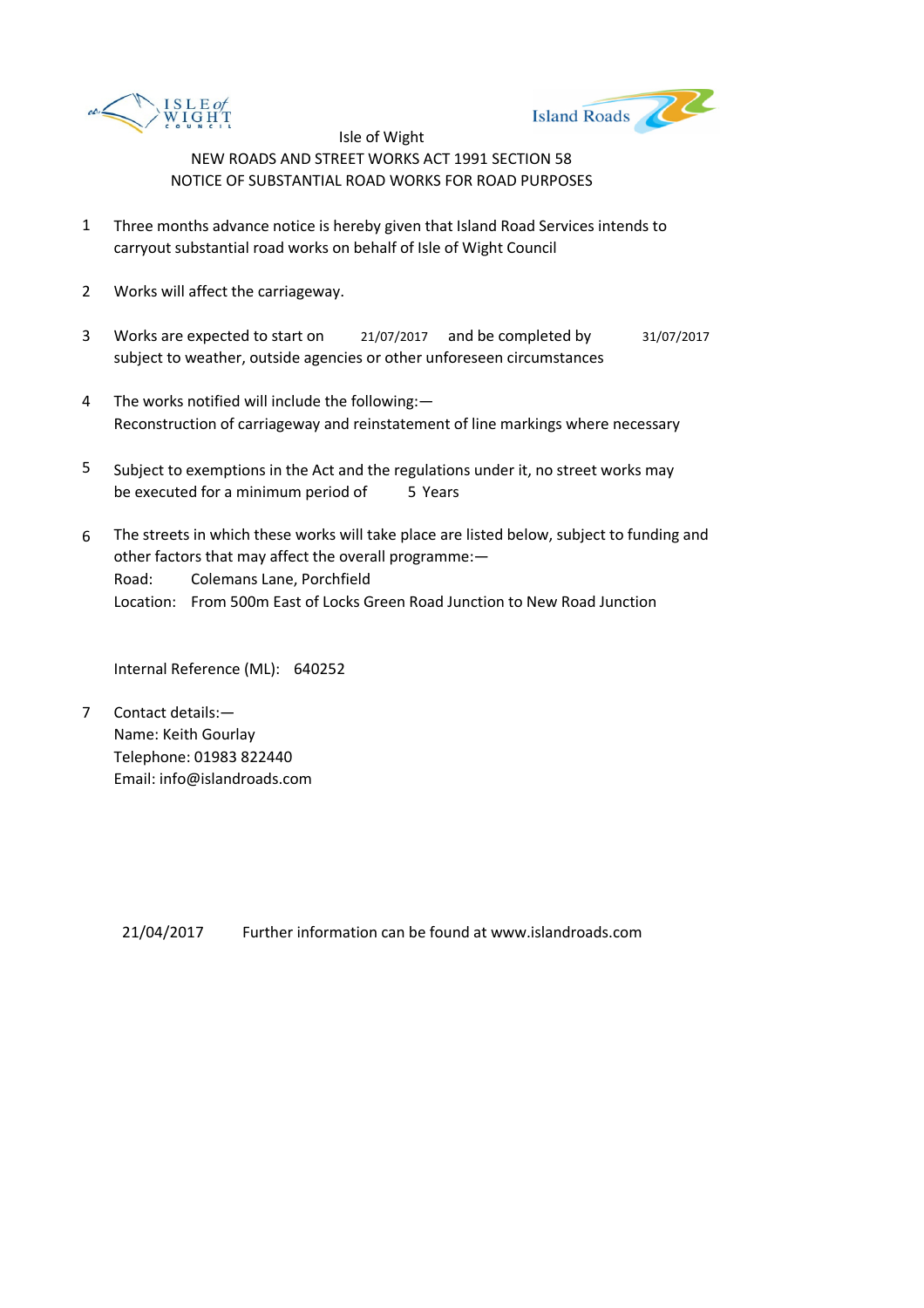



- 1 Three months advance notice is hereby given that Island Road Services intends to carryout substantial road works on behalf of Isle of Wight Council
- 2 Works will affect the carriageway.
- 3 Works are expected to start on <br>21/07/2017 and be completed by 31/07/2017 subject to weather, outside agencies or other unforeseen circumstances
- 4 The works notified will include the following:— Reconstruction of carriageway and reinstatement of line markings where necessary
- 5 be executed for a minimum period of 5 Years Subject to exemptions in the Act and the regulations under it, no street works may
- 6 Road: Colemans Lane, Porchfield Location: From Locks Green Road Junction to 500m East of Locks Green Road Junction The streets in which these works will take place are listed below, subject to funding and other factors that may affect the overall programme:—

Internal Reference (ML): 640251

7 Contact details:— Name: Keith Gourlay Telephone: 01983 822440 Email: info@islandroads.com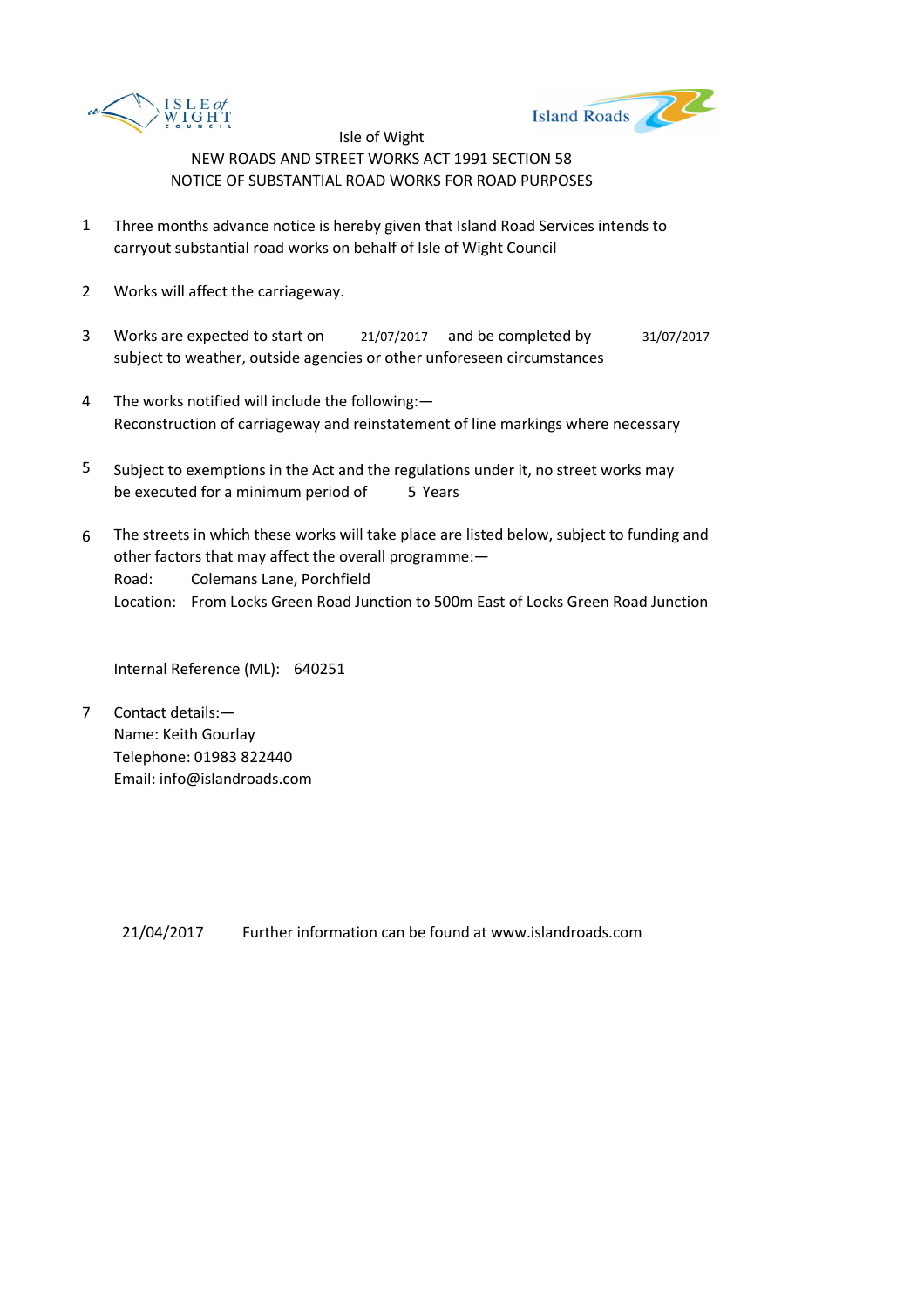



- 1 Three months advance notice is hereby given that Island Road Services intends to carryout substantial road works on behalf of Isle of Wight Council
- 2 Works will affect the carriageway.
- 3 Works are expected to start on <br>21/07/2017 and be completed by 31/07/2017 subject to weather, outside agencies or other unforeseen circumstances
- 4 The works notified will include the following:— Reconstruction of carriageway and reinstatement of line markings where necessary
- 5 be executed for a minimum period of 5 Years Subject to exemptions in the Act and the regulations under it, no street works may
- 6 Road: Madeira Road, Ventnor Location: From 180m South of Trinity Road Junction to Madeira Vale Junction The streets in which these works will take place are listed below, subject to funding and other factors that may affect the overall programme:—

Internal Reference (ML): 540267

7 Contact details:— Name: Keith Gourlay Telephone: 01983 822440 Email: info@islandroads.com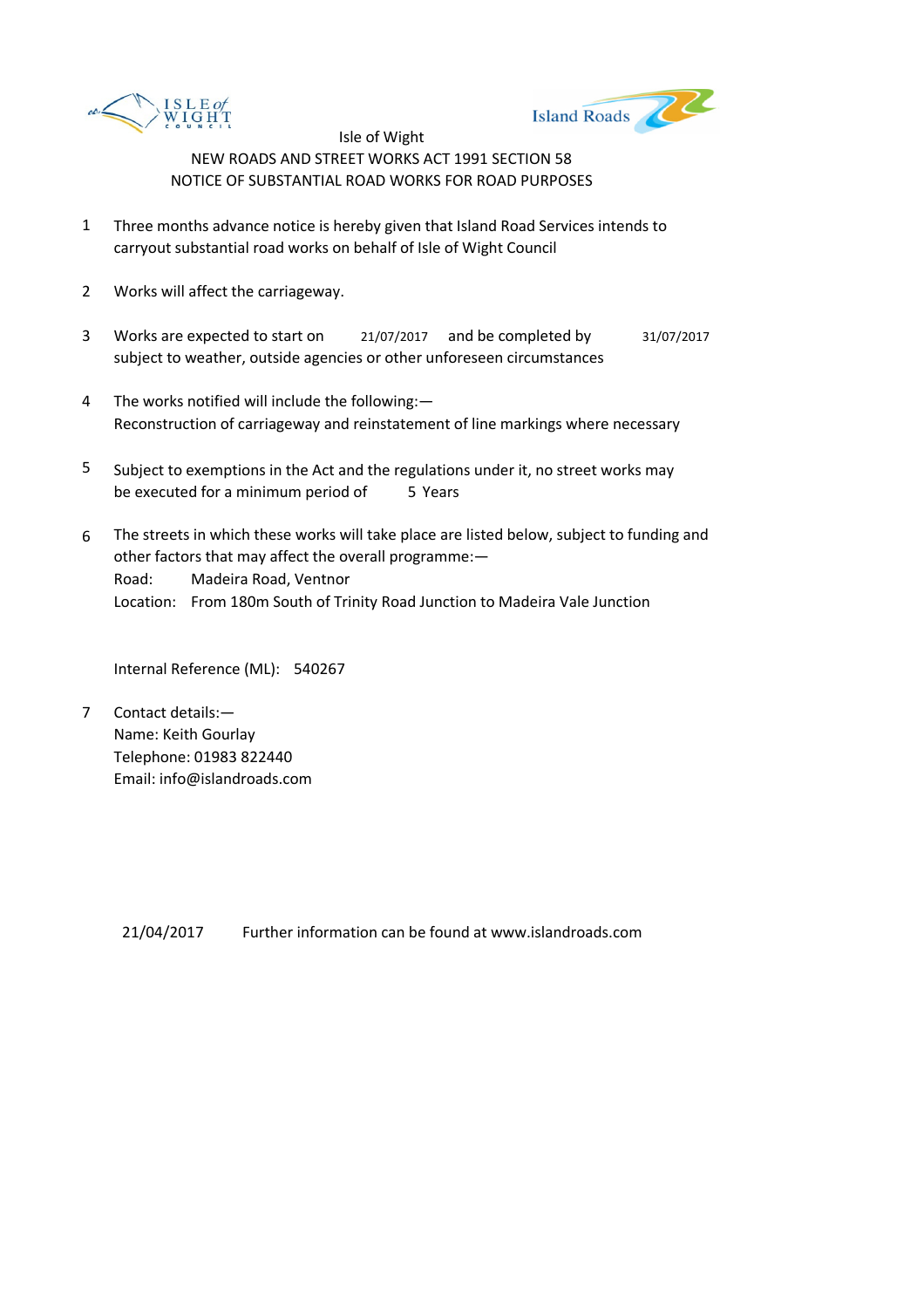



- 1 Three months advance notice is hereby given that Island Road Services intends to carryout substantial road works on behalf of Isle of Wight Council
- 2 Works will affect the carriageway.
- 3 Works are expected to start on <br>21/07/2017 and be completed by 31/07/2017 subject to weather, outside agencies or other unforeseen circumstances
- 4 The works notified will include the following:— Reconstruction of carriageway and reinstatement of line markings where necessary
- 5 be executed for a minimum period of 5 Years Subject to exemptions in the Act and the regulations under it, no street works may
- 6 Road: Madeira Road, Ventnor Location: From Trinity Road Junction to 180m South of Trinity Road Junction The streets in which these works will take place are listed below, subject to funding and other factors that may affect the overall programme:—

Internal Reference (ML): 540265

7 Contact details:— Name: Keith Gourlay Telephone: 01983 822440 Email: info@islandroads.com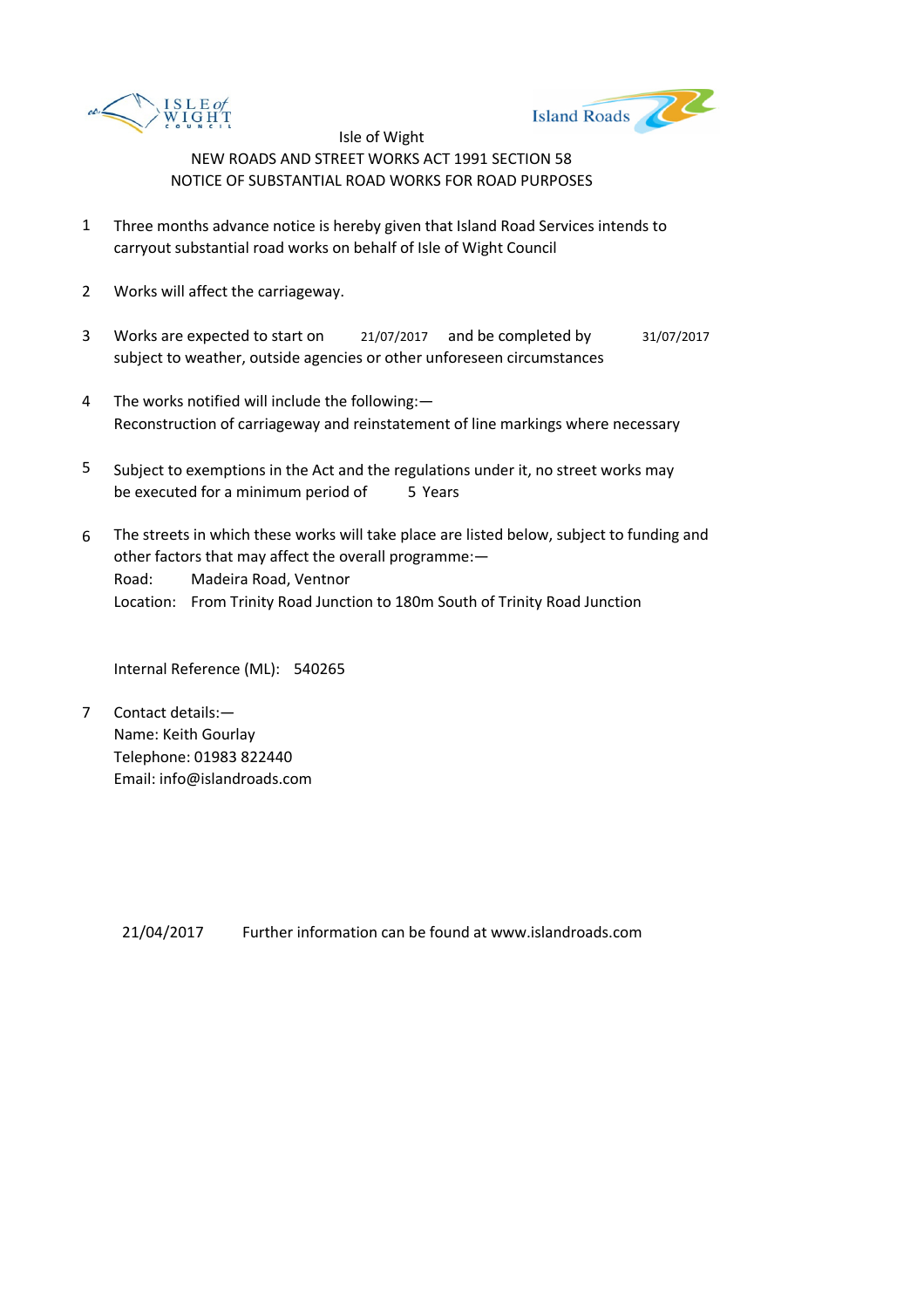



- 1 Three months advance notice is hereby given that Island Road Services intends to carryout substantial road works on behalf of Isle of Wight Council
- 2 Works will affect the carriageway.
- 3 Works are expected to start on <br>21/07/2017 and be completed by 31/07/2017 subject to weather, outside agencies or other unforeseen circumstances
- 4 The works notified will include the following:— Reconstruction of carriageway and reinstatement of line markings where necessary
- 5 be executed for a minimum period of 5 Years Subject to exemptions in the Act and the regulations under it, no street works may
- 6 Road: Dudley Road, Ventnor Location: From Victoria Street Junction to Albert Street Junction The streets in which these works will take place are listed below, subject to funding and other factors that may affect the overall programme:—

Internal Reference (ML): 540263

7 Contact details:— Name: Keith Gourlay Telephone: 01983 822440 Email: info@islandroads.com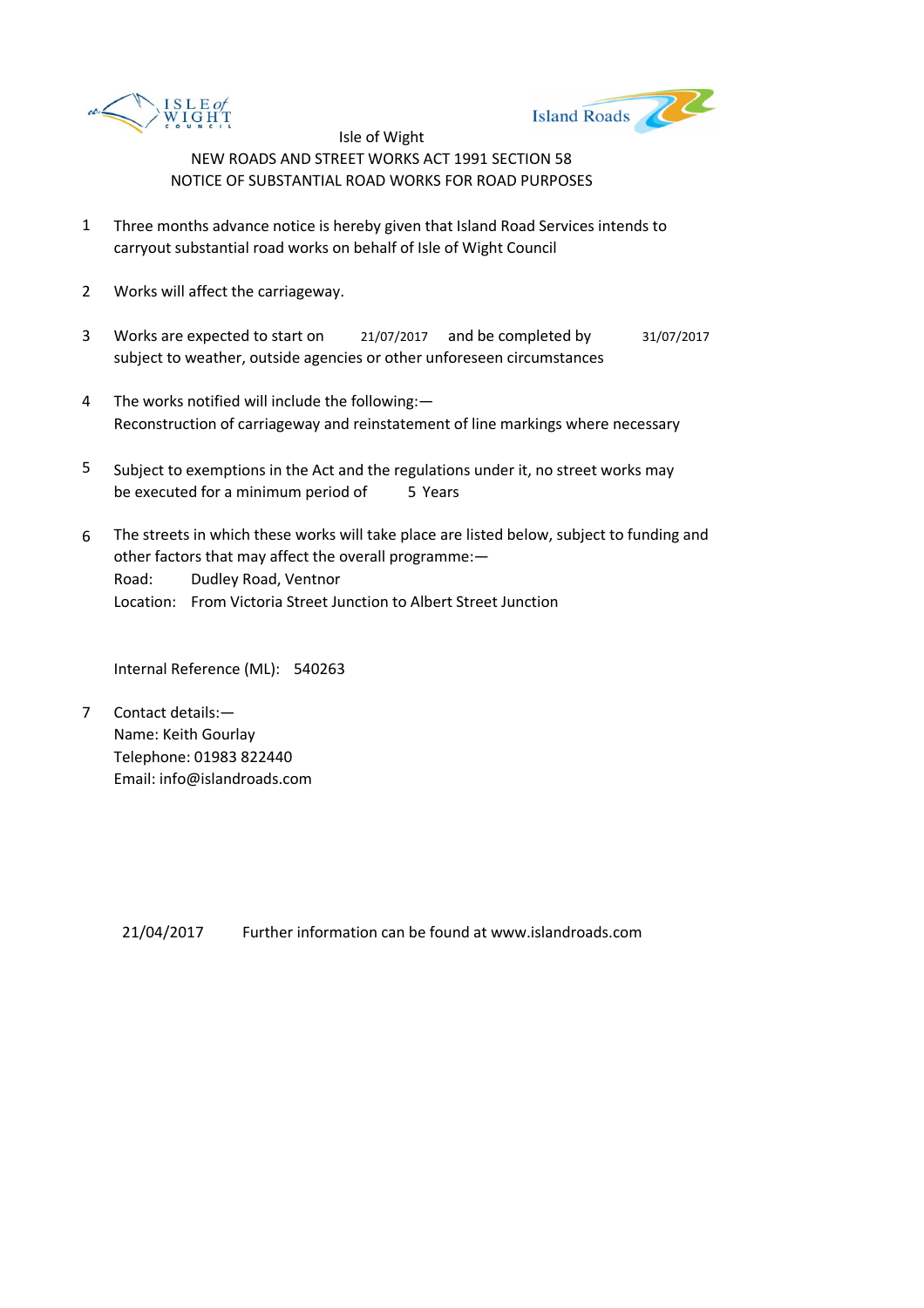



- 1 Three months advance notice is hereby given that Island Road Services intends to carryout substantial road works on behalf of Isle of Wight Council
- 2 Works will affect the carriageway.
- 3 Works are expected to start on <br>21/07/2017 and be completed by 31/07/2017 subject to weather, outside agencies or other unforeseen circumstances
- 4 The works notified will include the following:— Reconstruction of carriageway and reinstatement of line markings where necessary
- 5 be executed for a minimum period of 5 Years Subject to exemptions in the Act and the regulations under it, no street works may
- 6 The streets in which these works will take place are listed below, subject to funding and other factors that may affect the overall programme:—

Road: Bonchurch Road, Shanklin

Location: From 500m North of Bonchurch Shute Junction to Access to Luccombe Chine House

Internal Reference (ML): 420024

7 Contact details:— Name: Keith Gourlay Telephone: 01983 822440 Email: info@islandroads.com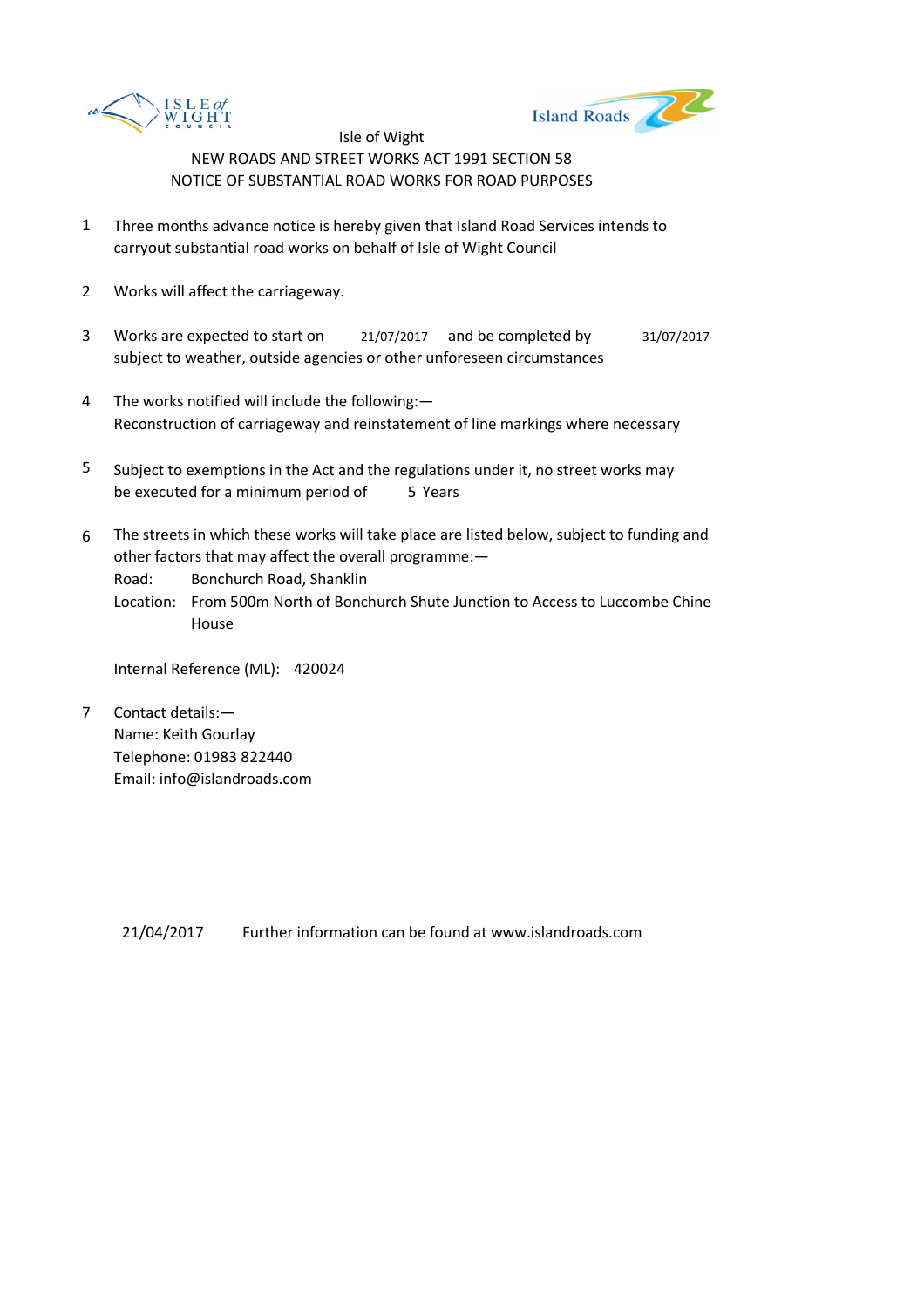



- 1 Three months advance notice is hereby given that Island Road Services intends to carryout substantial road works on behalf of Isle of Wight Council
- 2 Works will affect the carriageway.
- 3 Works are expected to start on <br>21/07/2017 and be completed by 31/07/2017 subject to weather, outside agencies or other unforeseen circumstances
- 4 The works notified will include the following:— Reconstruction of carriageway and reinstatement of line markings where necessary
- 5 be executed for a minimum period of 5 Years Subject to exemptions in the Act and the regulations under it, no street works may
- 6 Road: Leeson Road, Ventnor Location: From Bonchurch Shute Junction to 500m North of Bonchurch Shute Junction The streets in which these works will take place are listed below, subject to funding and other factors that may affect the overall programme:—

Internal Reference (ML): 420023/1

7 Contact details:— Name: Keith Gourlay Telephone: 01983 822440 Email: info@islandroads.com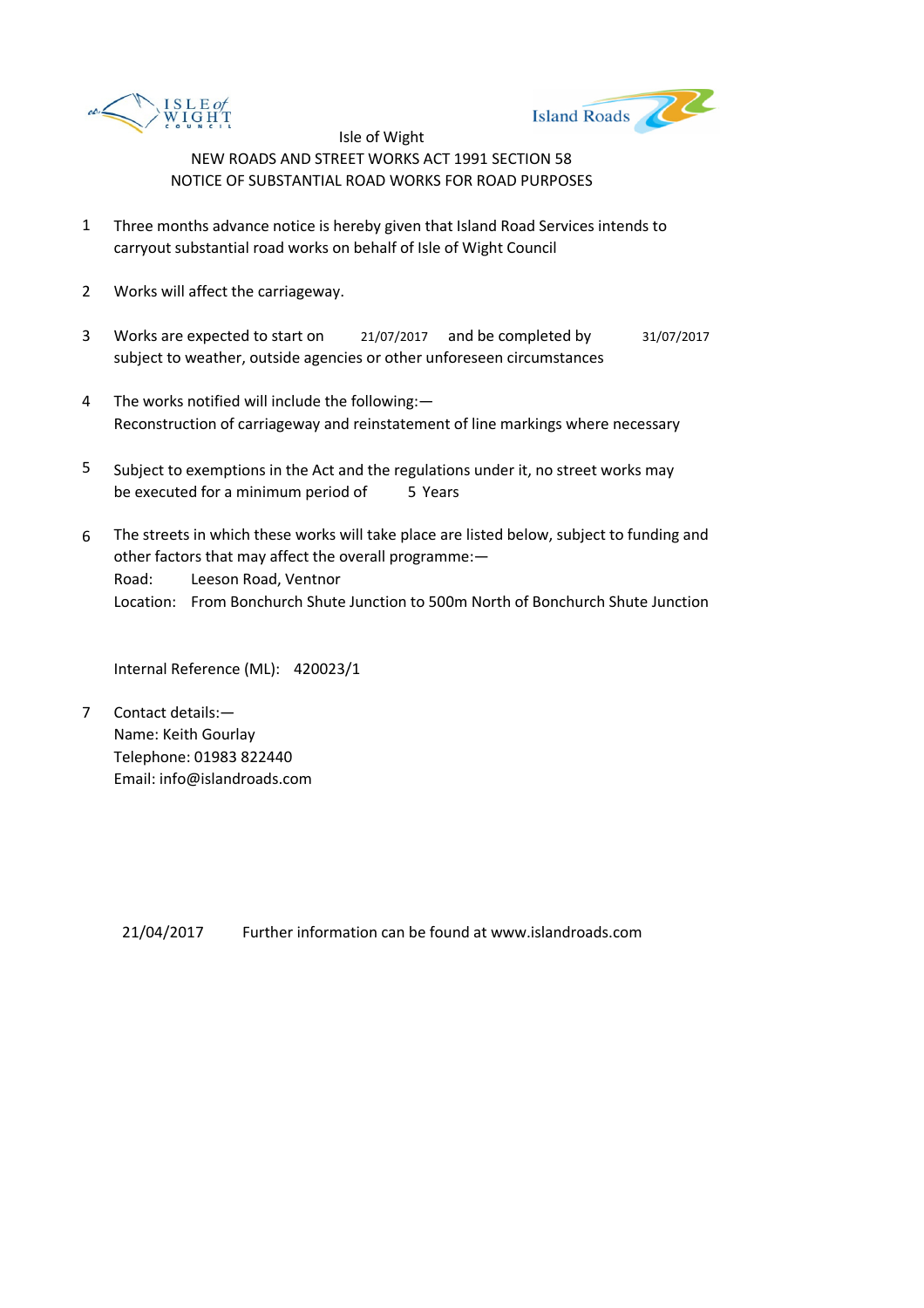



- 1 Three months advance notice is hereby given that Island Road Services intends to carryout substantial road works on behalf of Isle of Wight Council
- 2 Works will affect the carriageway.
- 3 Works are expected to start on <br>21/07/2017 and be completed by 31/07/2017 subject to weather, outside agencies or other unforeseen circumstances
- 4 The works notified will include the following:— Reconstruction of carriageway and reinstatement of line markings where necessary
- 5 be executed for a minimum period of 5 Years Subject to exemptions in the Act and the regulations under it, no street works may
- 6 The streets in which these works will take place are listed below, subject to funding and other factors that may affect the overall programme:—

Road: Bullen Road, Nettlestone

Location: From 428m South of Gregory Avenue Junction to 68m South of Gregory Avenue Junction

Internal Reference (ML): 330374

7 Contact details:— Name: Keith Gourlay Telephone: 01983 822440 Email: info@islandroads.com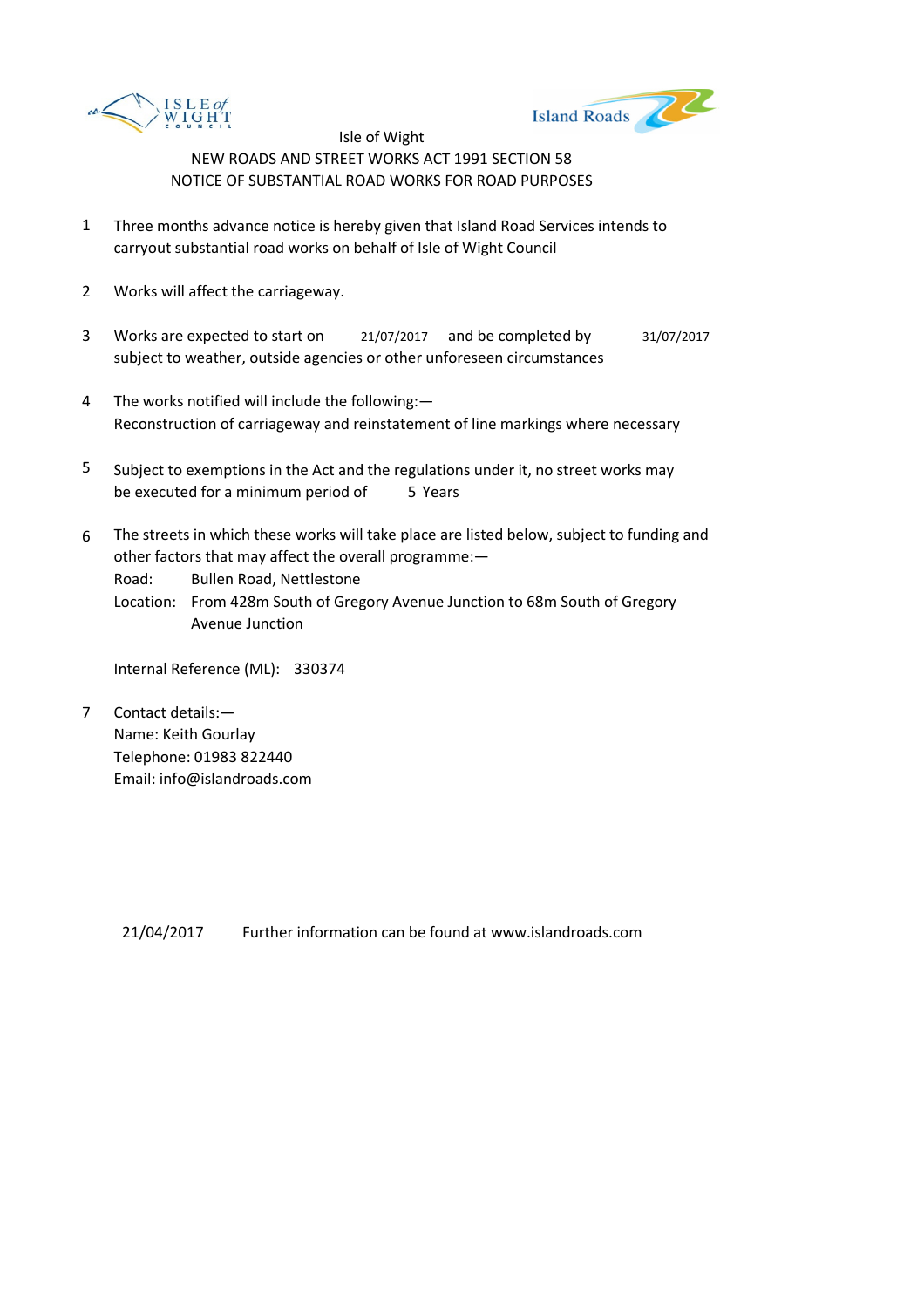



- 1 Three months advance notice is hereby given that Island Road Services intends to carryout substantial road works on behalf of Isle of Wight Council
- 2 Works will affect the carriageway.
- 3 Works are expected to start on <br>21/07/2017 and be completed by 31/07/2017 subject to weather, outside agencies or other unforeseen circumstances
- 4 The works notified will include the following:— Reconstruction of carriageway and reinstatement of line markings where necessary
- 5 be executed for a minimum period of 5 Years Subject to exemptions in the Act and the regulations under it, no street works may
- 6 The streets in which these works will take place are listed below, subject to funding and other factors that may affect the overall programme:—

Road: Bullen Road, Nettlestone

Location: From 680m East of Marlborough Road Junction to 428m South of Gregory Avenue Junction

Internal Reference (ML): 330373

7 Contact details:— Name: Keith Gourlay Telephone: 01983 822440 Email: info@islandroads.com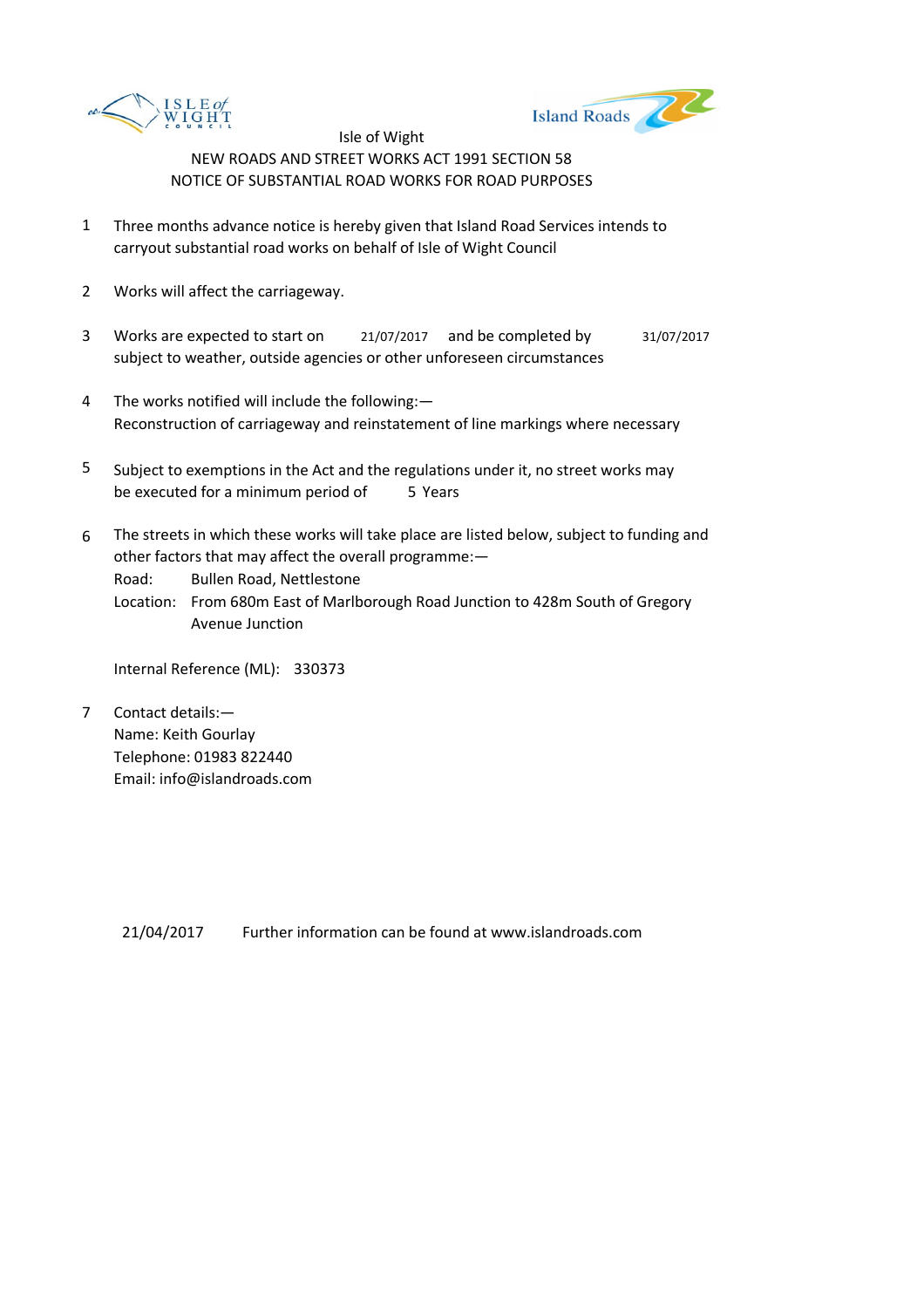



- 1 Three months advance notice is hereby given that Island Road Services intends to carryout substantial road works on behalf of Isle of Wight Council
- 2 Works will affect the carriageway.
- 3 Works are expected to start on <br>21/07/2017 and be completed by 31/07/2017 subject to weather, outside agencies or other unforeseen circumstances
- 4 The works notified will include the following:— Reconstruction of carriageway and reinstatement of line markings where necessary
- 5 be executed for a minimum period of 5 Years Subject to exemptions in the Act and the regulations under it, no street works may
- 6 The streets in which these works will take place are listed below, subject to funding and other factors that may affect the overall programme:—

Road: Bullen Road, Nettlestone

Location: From 340m East of Marlborough Road Junction to 680m East of Marlborough Road Junction

Internal Reference (ML): 330372

7 Contact details:— Name: Keith Gourlay Telephone: 01983 822440 Email: info@islandroads.com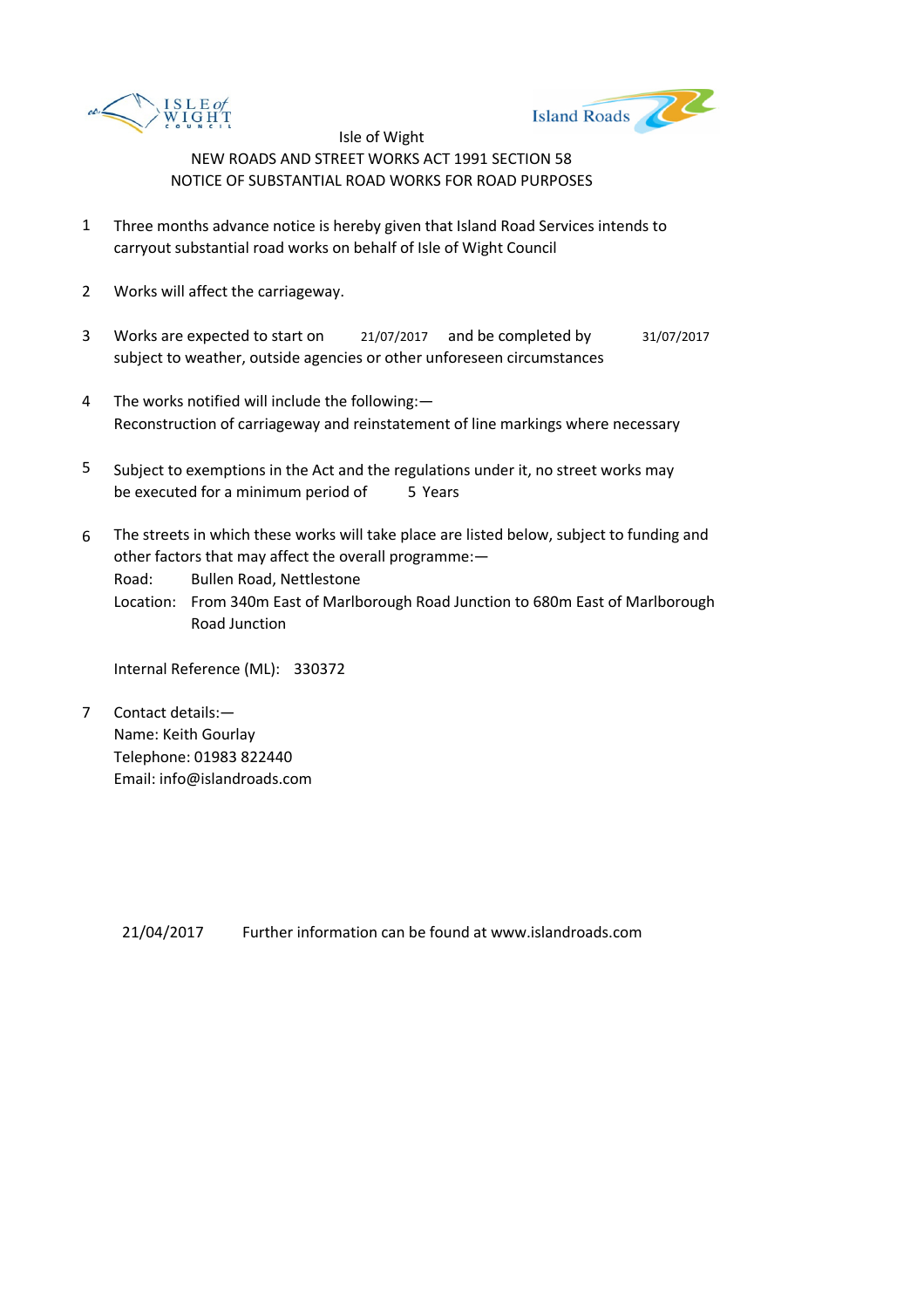



- 1 Three months advance notice is hereby given that Island Road Services intends to carryout substantial road works on behalf of Isle of Wight Council
- 2 Works will affect the carriageway.
- 3 Works are expected to start on <br>21/07/2017 and be completed by 31/07/2017 subject to weather, outside agencies or other unforeseen circumstances
- 4 The works notified will include the following:— Reconstruction of carriageway and reinstatement of line markings where necessary
- 5 be executed for a minimum period of 5 Years Subject to exemptions in the Act and the regulations under it, no street works may
- 6 Road: Bullen Road, Nettlestone Location: From Marlborough Road Junction to 340m East of Marlborough Road Junction The streets in which these works will take place are listed below, subject to funding and other factors that may affect the overall programme:—

Internal Reference (ML): 330371

7 Contact details:— Name: Keith Gourlay Telephone: 01983 822440 Email: info@islandroads.com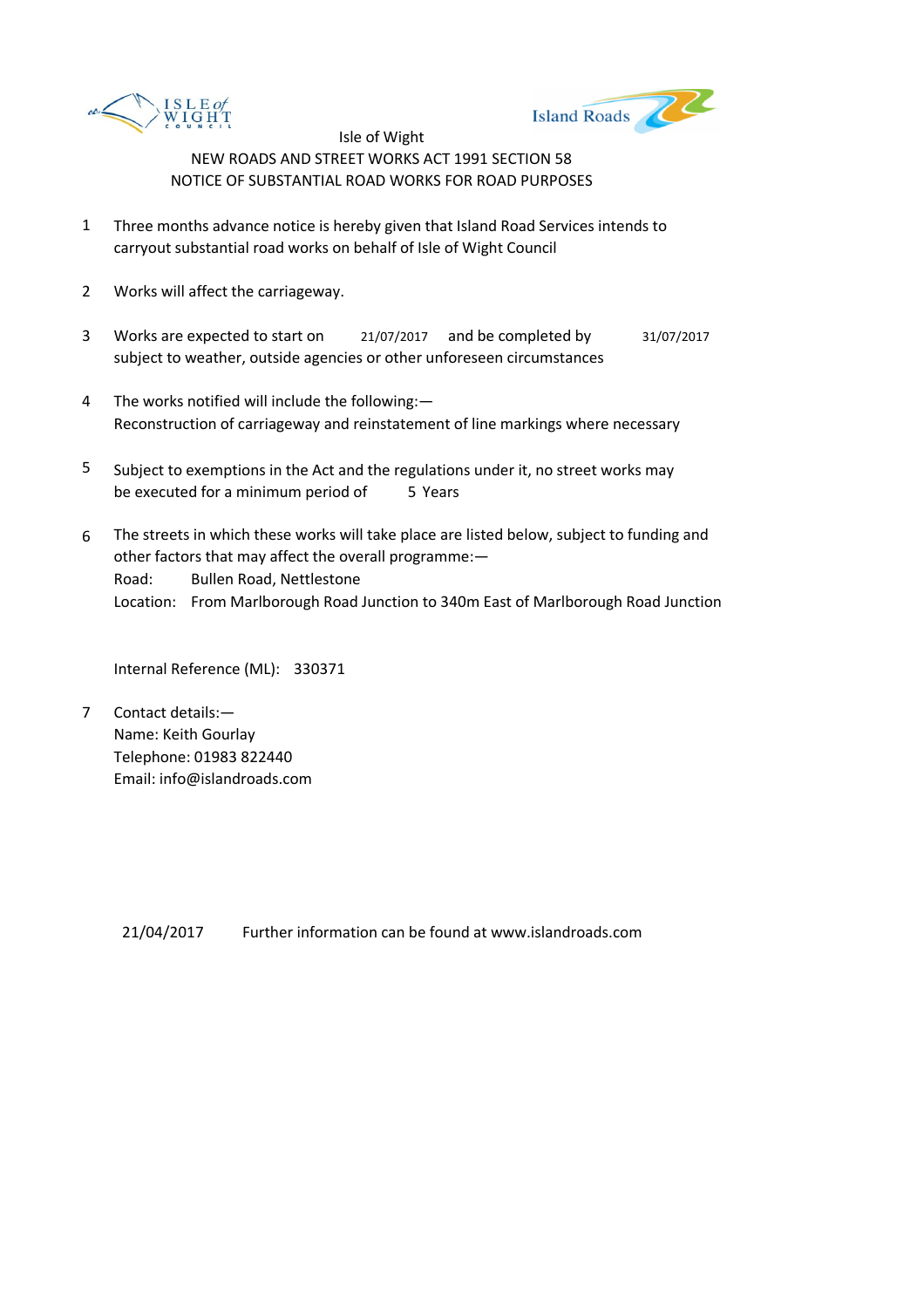



- 1 Three months advance notice is hereby given that Island Road Services intends to carryout substantial road works on behalf of Isle of Wight Council
- 2 Works will affect the carriageway.
- 3 Works are expected to start on <br>21/07/2017 and be completed by 31/07/2017 subject to weather, outside agencies or other unforeseen circumstances
- 4 The works notified will include the following:— Reconstruction of carriageway and reinstatement of line markings where necessary
- 5 be executed for a minimum period of 5 Years Subject to exemptions in the Act and the regulations under it, no street works may
- 6 Road: West Lane, Brading Location: From 640m North of Coach Lane Junction to Harding Shute Junction The streets in which these works will take place are listed below, subject to funding and other factors that may affect the overall programme:—

Internal Reference (ML): 330370

7 Contact details:— Name: Keith Gourlay Telephone: 01983 822440 Email: info@islandroads.com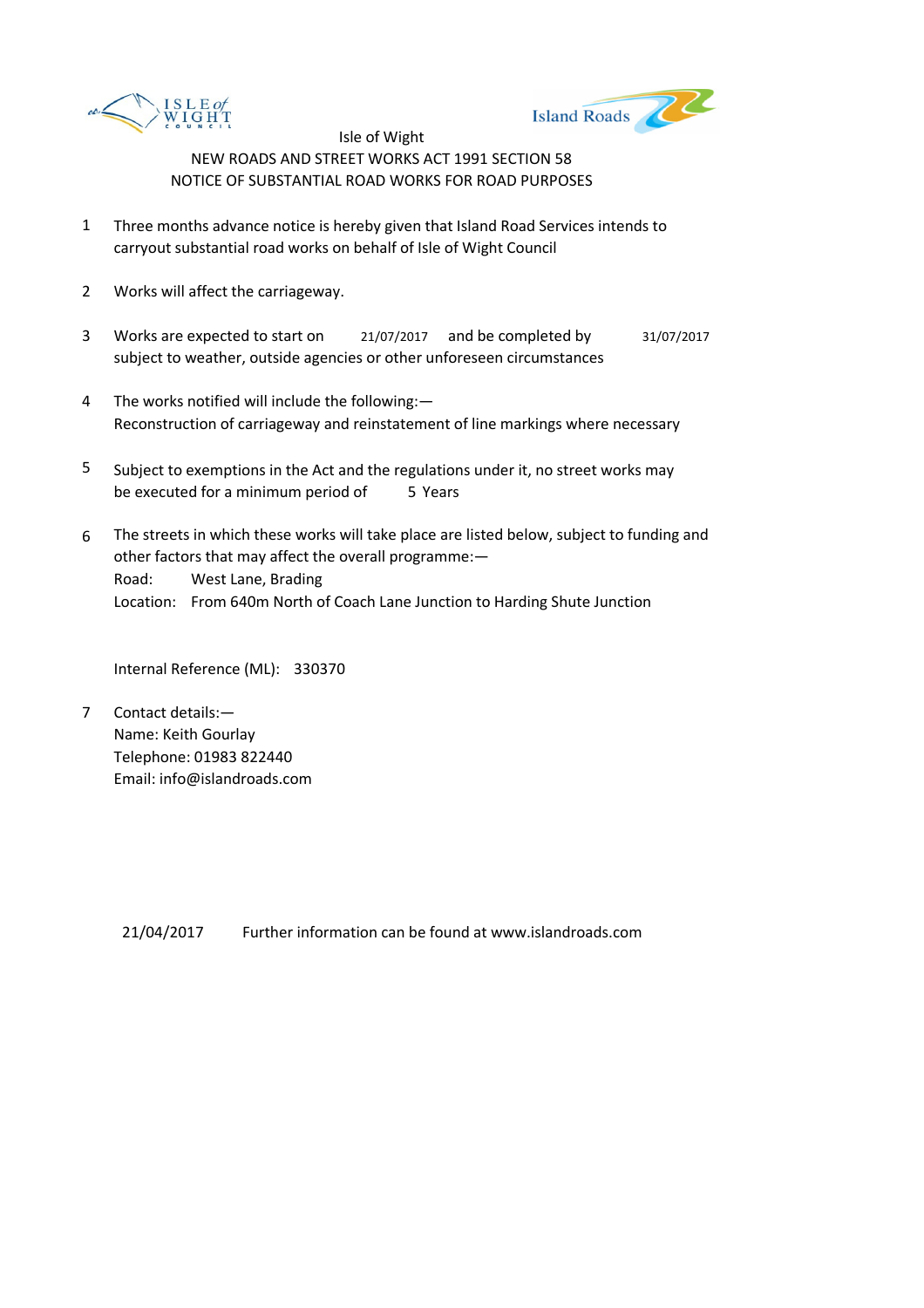



- 1 Three months advance notice is hereby given that Island Road Services intends to carryout substantial road works on behalf of Isle of Wight Council
- 2 Works will affect the carriageway.
- 3 Works are expected to start on <br>21/07/2017 and be completed by 31/07/2017 subject to weather, outside agencies or other unforeseen circumstances
- 4 The works notified will include the following:— Reconstruction of carriageway and reinstatement of line markings where necessary
- 5 be executed for a minimum period of 5 Years Subject to exemptions in the Act and the regulations under it, no street works may
- 6 Road: West Lane, Brading Location: From Coach Lane Junction to 640m North of Coach Lane Junction The streets in which these works will take place are listed below, subject to funding and other factors that may affect the overall programme:—

Internal Reference (ML): 330369

7 Contact details:— Name: Keith Gourlay Telephone: 01983 822440 Email: info@islandroads.com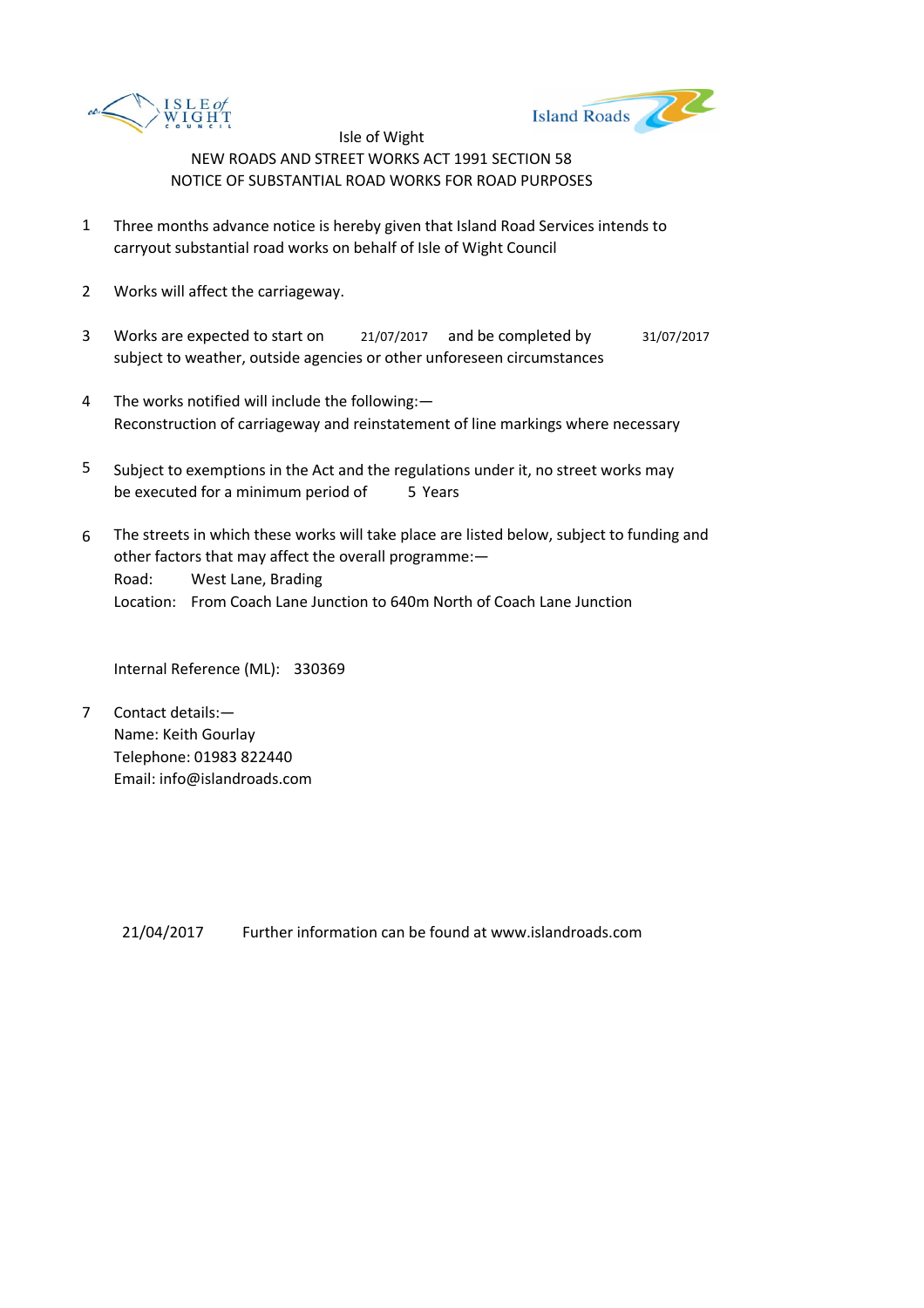



- 1 Three months advance notice is hereby given that Island Road Services intends to carryout substantial road works on behalf of Isle of Wight Council
- 2 Works will affect the carriageway.
- 3 Works are expected to start on <br>21/07/2017 and be completed by 31/07/2017 subject to weather, outside agencies or other unforeseen circumstances
- 4 The works notified will include the following:— Reconstruction of carriageway and reinstatement of line markings where necessary
- 5 be executed for a minimum period of 5 Years Subject to exemptions in the Act and the regulations under it, no street works may
- 6 Road: Monkton Street, Ryde Location: From Park Road Junction to Melville Street Junction The streets in which these works will take place are listed below, subject to funding and other factors that may affect the overall programme:—

Internal Reference (ML): 330246/3

7 Contact details:— Name: Keith Gourlay Telephone: 01983 822440 Email: info@islandroads.com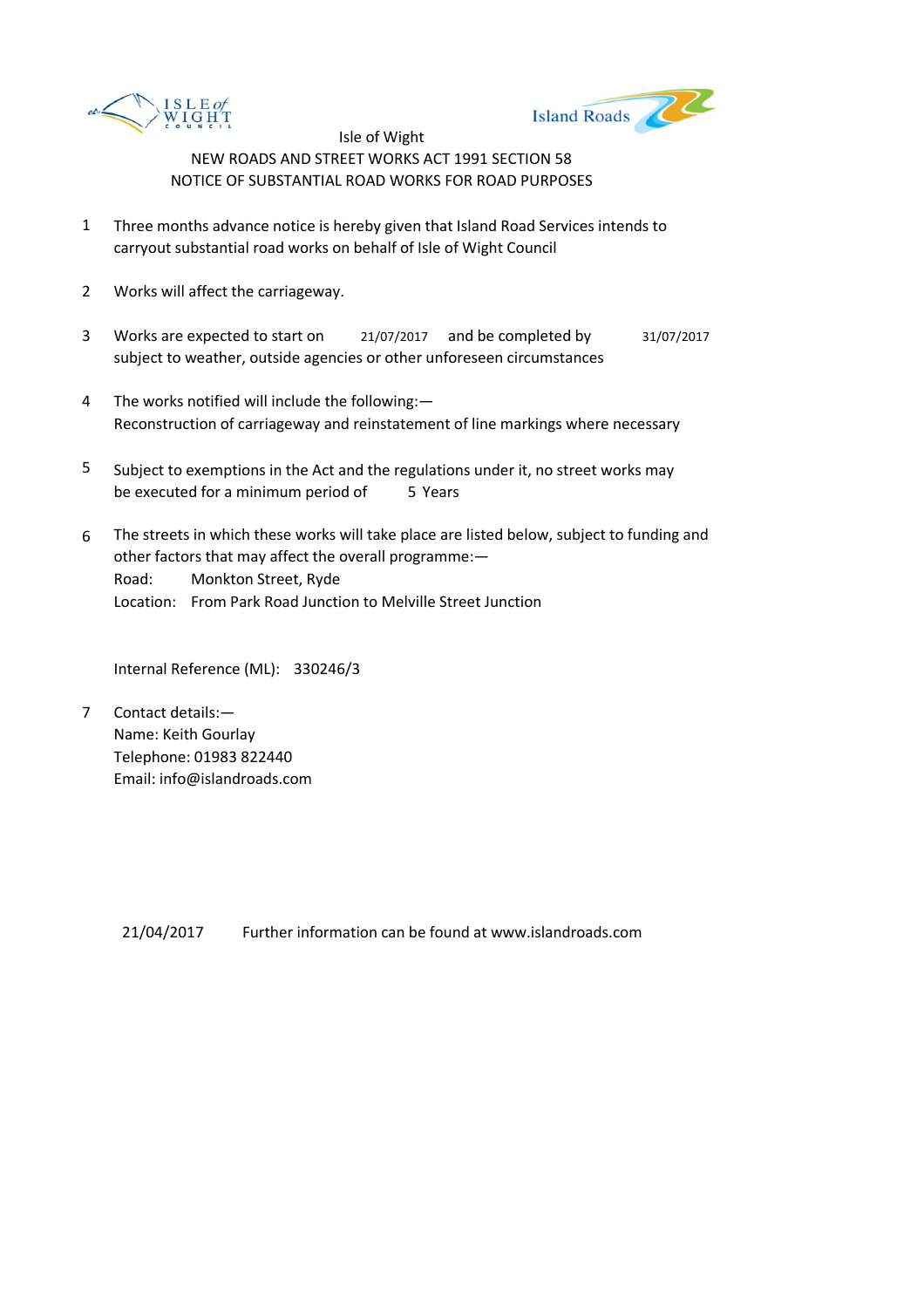



- 1 Three months advance notice is hereby given that Island Road Services intends to carryout substantial road works on behalf of Isle of Wight Council
- 2 Works will affect the carriageway.
- 3 Works are expected to start on <br>21/07/2017 and be completed by 31/07/2017 subject to weather, outside agencies or other unforeseen circumstances
- 4 The works notified will include the following:— Reconstruction of carriageway and reinstatement of line markings where necessary
- 5 be executed for a minimum period of 5 Years Subject to exemptions in the Act and the regulations under it, no street works may
- 6 Road: Monkton Street, Ryde Location: From St Johns Road Junction to Park Road Junction The streets in which these works will take place are listed below, subject to funding and other factors that may affect the overall programme:—

Internal Reference (ML): 330245/4

7 Contact details:— Name: Keith Gourlay Telephone: 01983 822440 Email: info@islandroads.com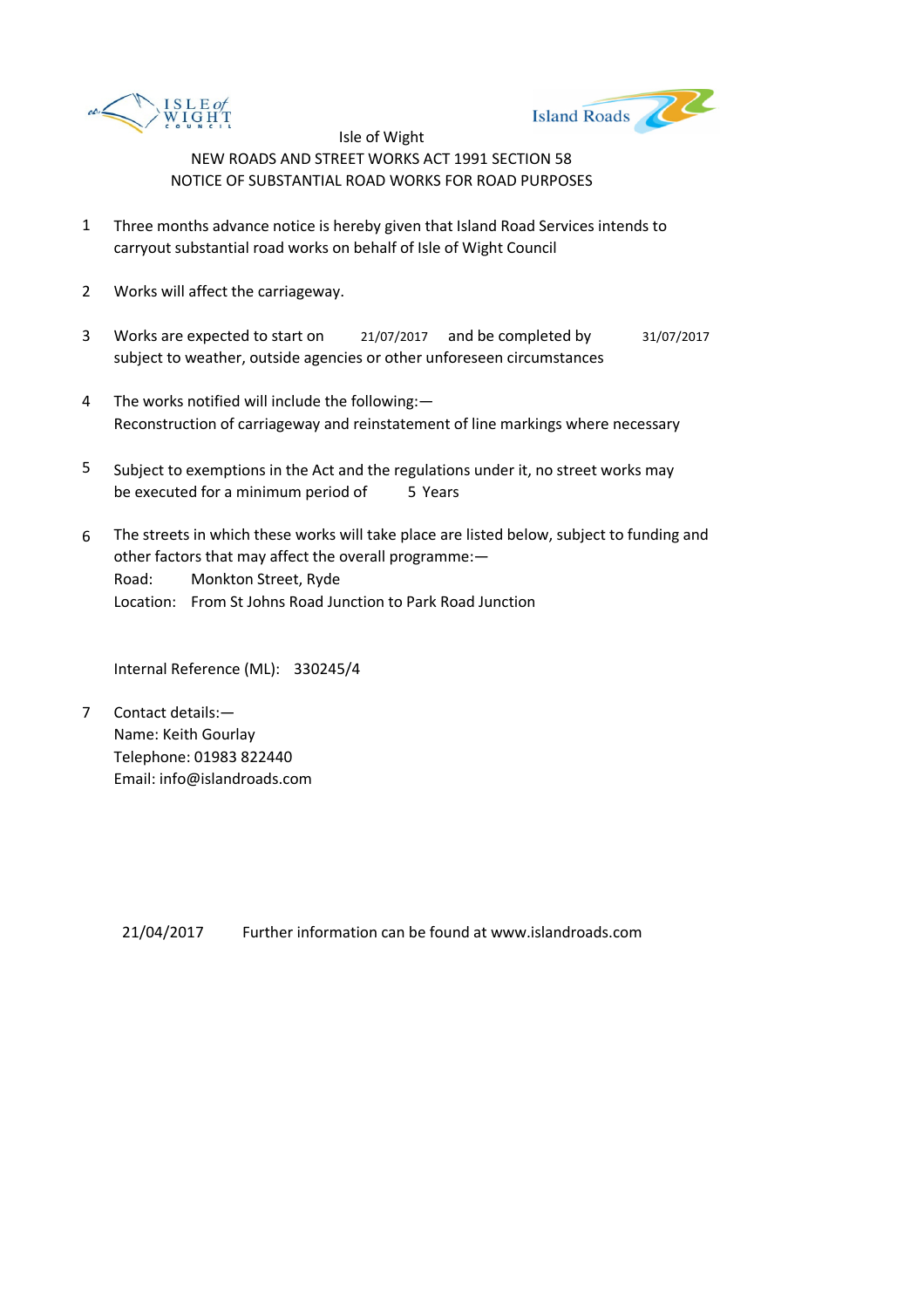



- 1 Three months advance notice is hereby given that Island Road Services intends to carryout substantial road works on behalf of Isle of Wight Council
- 2 Works will affect the carriageway.
- 3 Works are expected to start on <br>21/07/2017 and be completed by 31/07/2017 subject to weather, outside agencies or other unforeseen circumstances
- 4 The works notified will include the following:— Reconstruction of carriageway and reinstatement of line markings where necessary
- 5 be executed for a minimum period of 5 Years Subject to exemptions in the Act and the regulations under it, no street works may
- 6 Road: Monkton Street, Ryde Location: From The Strand Junction to Melville Street Junction The streets in which these works will take place are listed below, subject to funding and other factors that may affect the overall programme:—

Internal Reference (ML): 320067/2

7 Contact details:— Name: Keith Gourlay Telephone: 01983 822440 Email: info@islandroads.com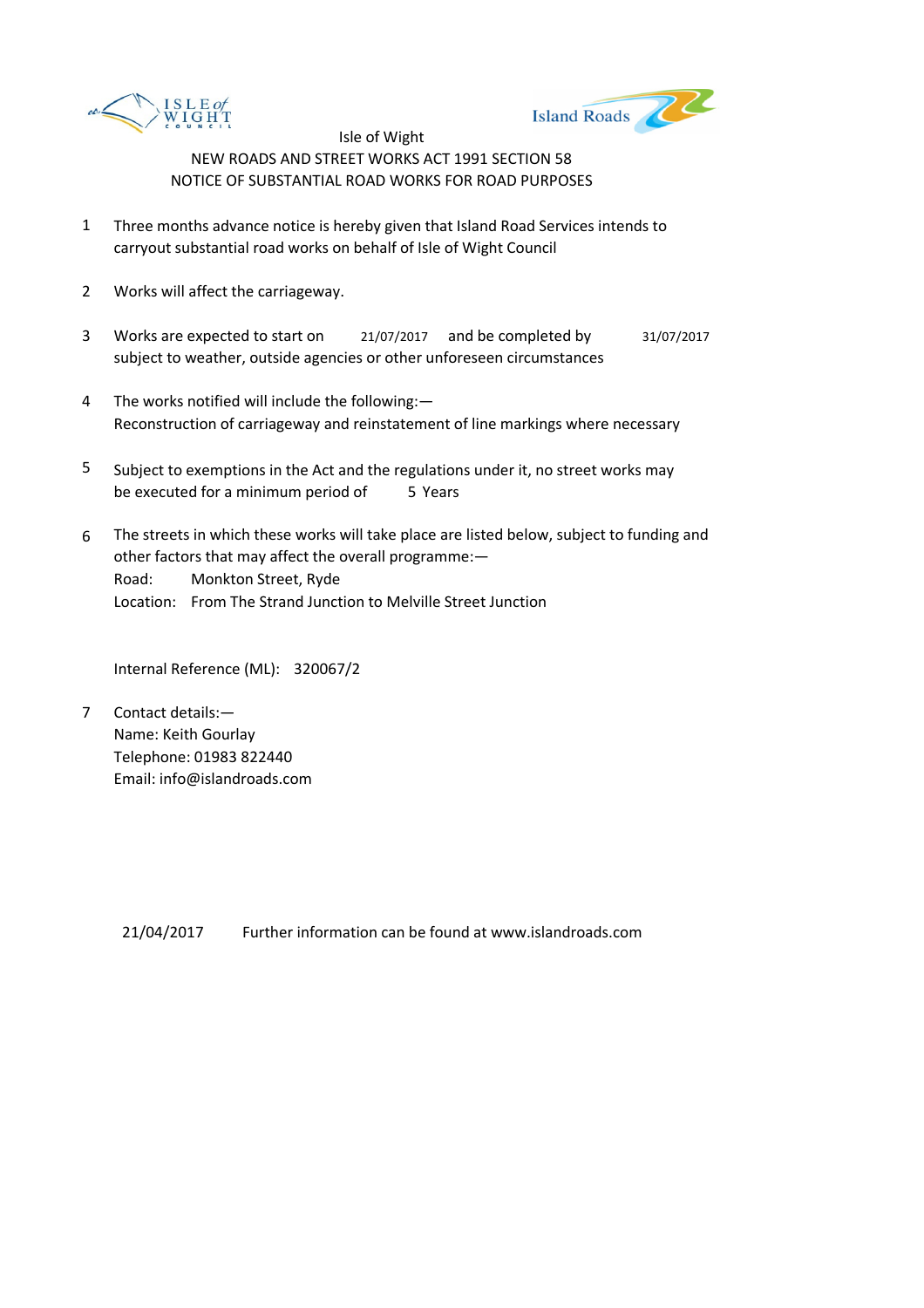



- 1 Three months advance notice is hereby given that Island Road Services intends to carryout substantial road works on behalf of Isle of Wight Council
- 2 Works will affect the carriageway.
- 3 Works are expected to start on <br>21/07/2017 and be completed by 31/07/2017 subject to weather, outside agencies or other unforeseen circumstances
- 4 The works notified will include the following:— Reconstruction of carriageway and reinstatement of line markings where necessary
- 5 be executed for a minimum period of 5 Years Subject to exemptions in the Act and the regulations under it, no street works may
- 6 Road: High Street, Brading Location: From Quay Lane Junction to Coach Lane Junction The streets in which these works will take place are listed below, subject to funding and other factors that may affect the overall programme:—

Internal Reference (ML): 310039/1

7 Contact details:— Name: Keith Gourlay Telephone: 01983 822440 Email: info@islandroads.com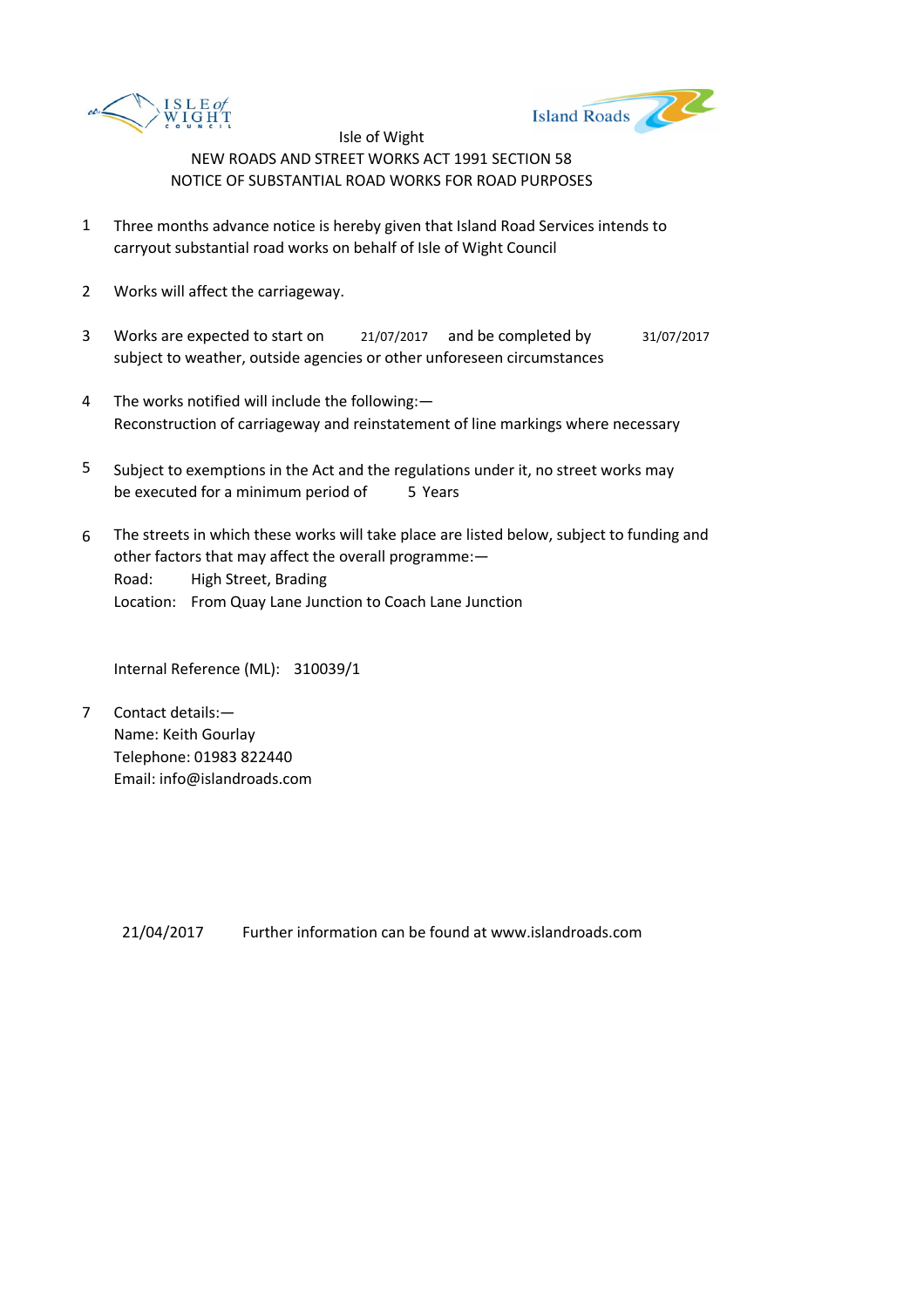



- 1 Three months advance notice is hereby given that Island Road Services intends to carryout substantial road works on behalf of Isle of Wight Council
- 2 Works will affect the carriageway.
- 3 Works are expected to start on <br>21/07/2017 and be completed by 31/07/2017 subject to weather, outside agencies or other unforeseen circumstances
- 4 The works notified will include the following:— Reconstruction of carriageway and reinstatement of line markings where necessary
- 5 be executed for a minimum period of 5 Years Subject to exemptions in the Act and the regulations under it, no street works may
- 6 Road: High Street, Brading Location: From New Road Junction to Quay Lane Junction The streets in which these works will take place are listed below, subject to funding and other factors that may affect the overall programme:—

Internal Reference (ML): 310038/1

7 Contact details:— Name: Keith Gourlay Telephone: 01983 822440 Email: info@islandroads.com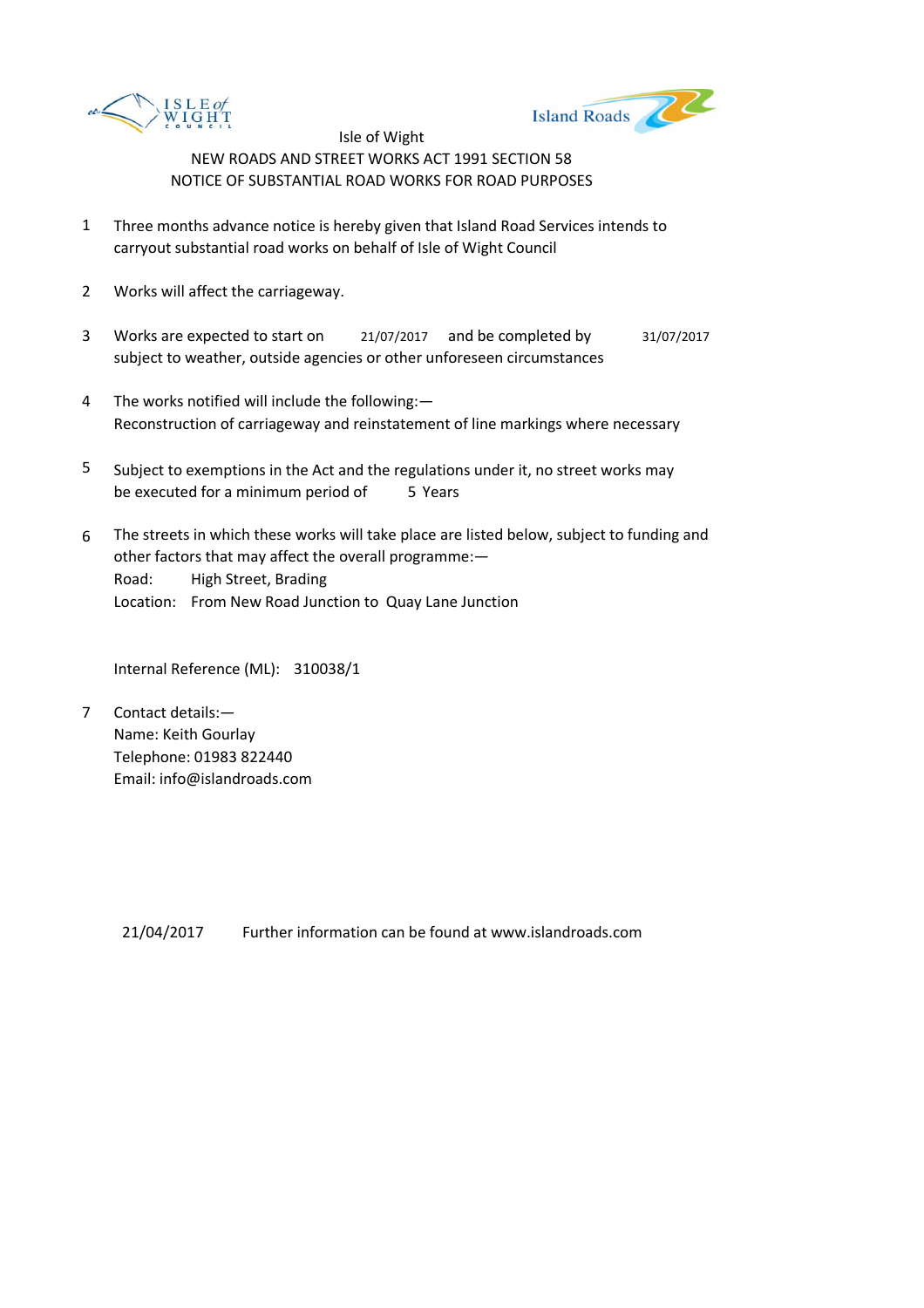



- 1 Three months advance notice is hereby given that Island Road Services intends to carryout substantial road works on behalf of Isle of Wight Council
- 2 Works will affect the carriageway.
- 3 Works are expected to start on <br>21/07/2017 and be completed by 31/07/2017 subject to weather, outside agencies or other unforeseen circumstances
- 4 The works notified will include the following:— Reconstruction of carriageway and reinstatement of line markings where necessary
- 5 be executed for a minimum period of 5 Years Subject to exemptions in the Act and the regulations under it, no street works may
- 6 Road: Halberry Lane, Newport Location: From Harvey Road Junction to Fairlee Road Junction The streets in which these works will take place are listed below, subject to funding and other factors that may affect the overall programme:—

Internal Reference (ML): 240218

7 Contact details:— Name: Keith Gourlay Telephone: 01983 822440 Email: info@islandroads.com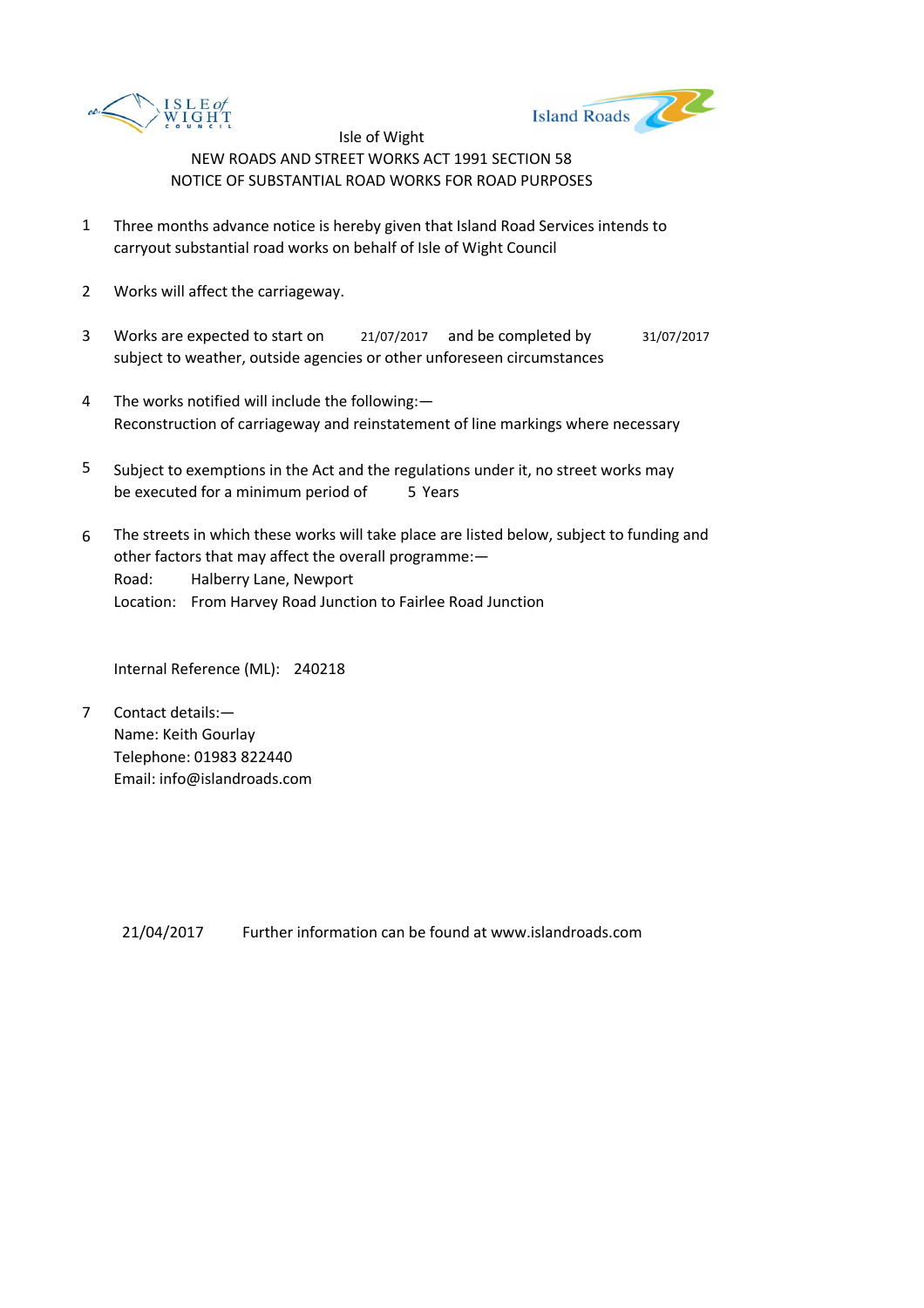



- 1 Three months advance notice is hereby given that Island Road Services intends to carryout substantial road works on behalf of Isle of Wight Council
- 2 Works will affect the carriageway.
- 3 Works are expected to start on <br>21/07/2017 and be completed by 31/07/2017 subject to weather, outside agencies or other unforeseen circumstances
- 4 The works notified will include the following:— Reconstruction of carriageway and reinstatement of line markings where necessary
- 5 be executed for a minimum period of 5 Years Subject to exemptions in the Act and the regulations under it, no street works may
- 6 Road: Cross Lane, Newport Location: From Victoria Road Junction to Harvey Road Junction The streets in which these works will take place are listed below, subject to funding and other factors that may affect the overall programme:—

Internal Reference (ML): 240217

7 Contact details:— Name: Keith Gourlay Telephone: 01983 822440 Email: info@islandroads.com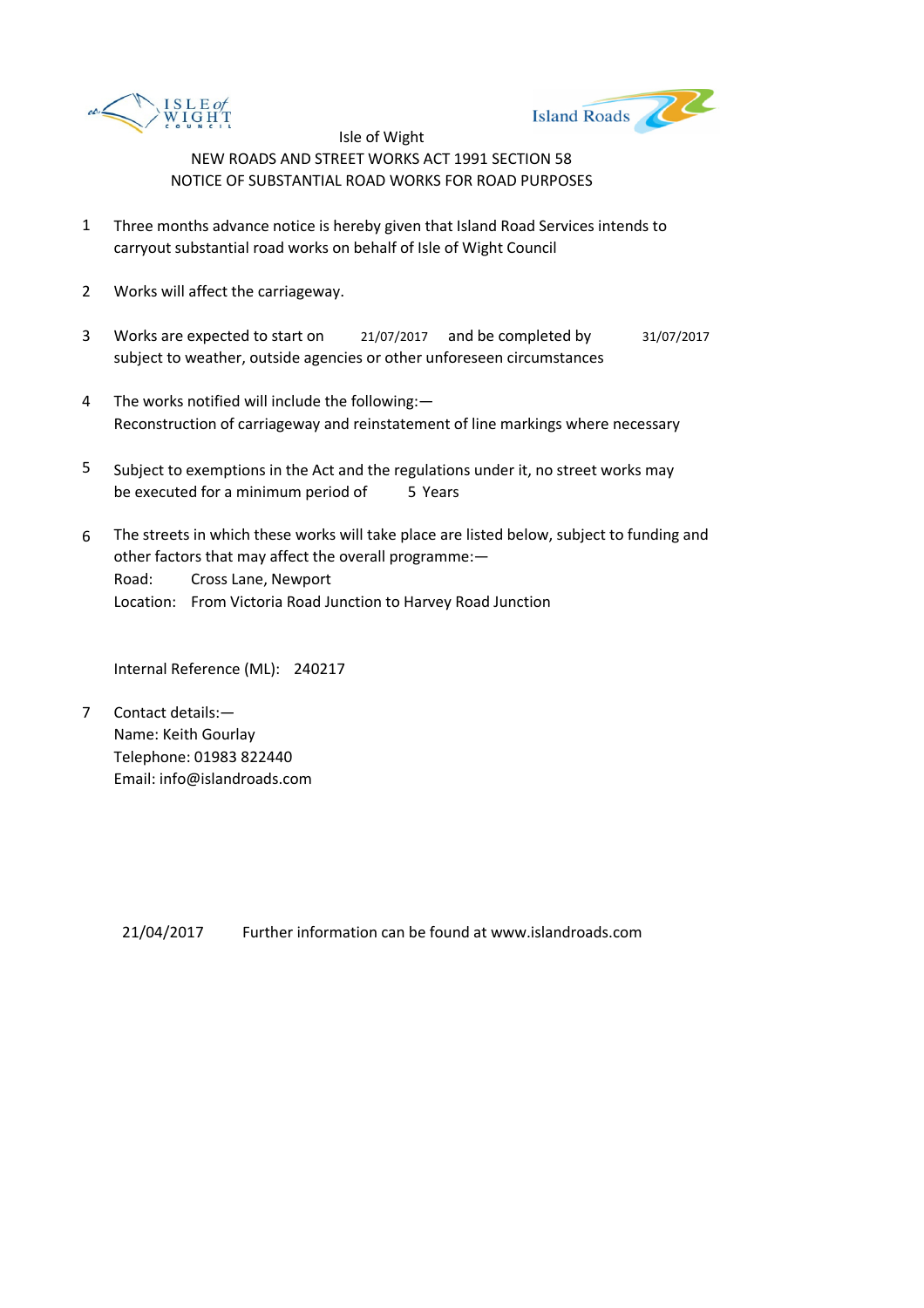



- 1 Three months advance notice is hereby given that Island Road Services intends to carryout substantial road works on behalf of Isle of Wight Council
- 2 Works will affect the carriageway.
- 3 Works are expected to start on <br>21/07/2017 and be completed by 31/07/2017 subject to weather, outside agencies or other unforeseen circumstances
- 4 The works notified will include the following:— Reconstruction of carriageway and reinstatement of line markings where necessary
- 5 be executed for a minimum period of 5 Years Subject to exemptions in the Act and the regulations under it, no street works may
- 6 Road: Cross Lane, Newport Location: From Staplers Road Junction to Victoria Road Junction The streets in which these works will take place are listed below, subject to funding and other factors that may affect the overall programme:—

Internal Reference (ML): 240216

7 Contact details:— Name: Keith Gourlay Telephone: 01983 822440 Email: info@islandroads.com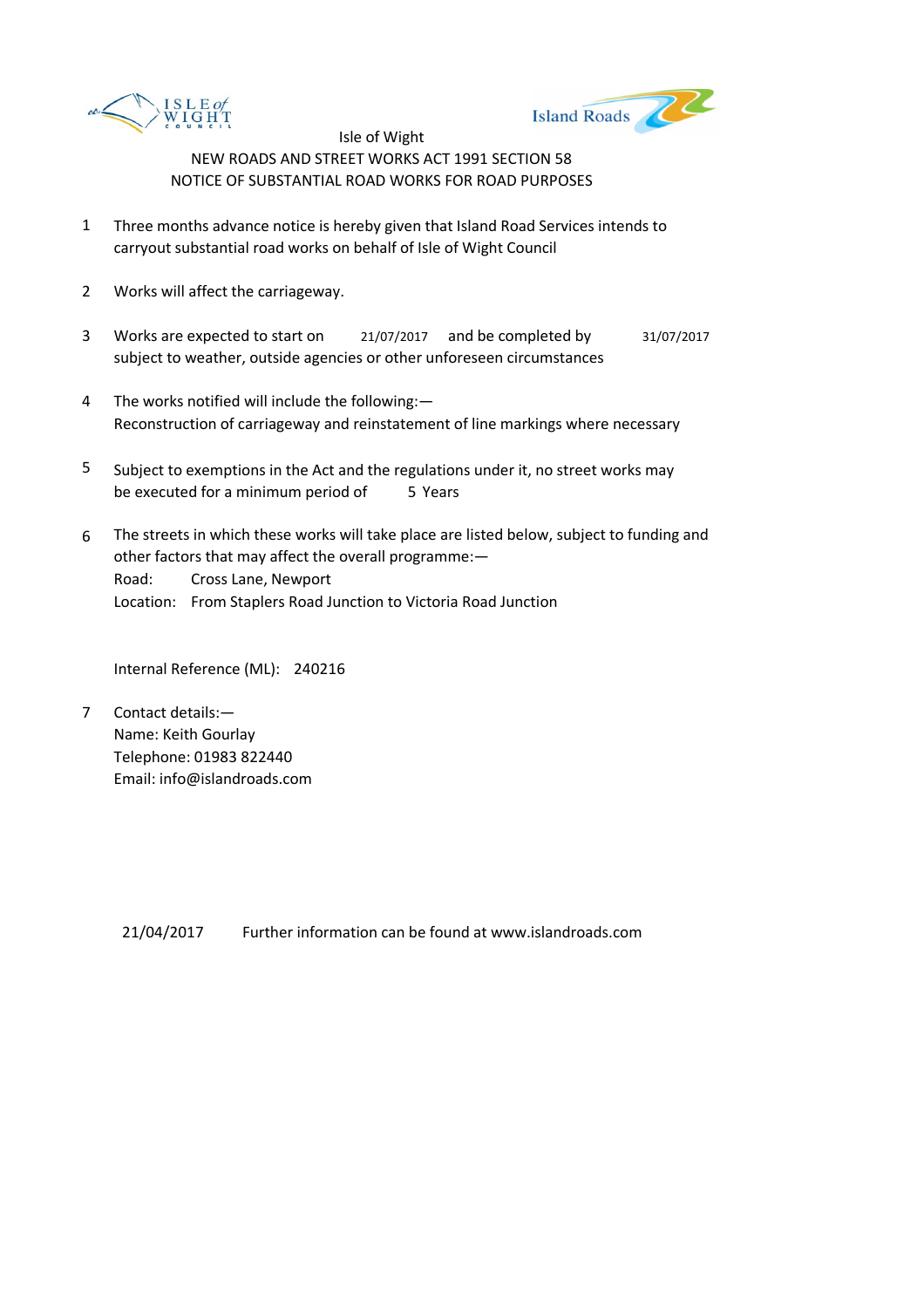



- 1 Three months advance notice is hereby given that Island Road Services intends to carryout substantial road works on behalf of Isle of Wight Council
- 2 Works will affect the carriageway.
- 3 Works are expected to start on <br>21/07/2017 and be completed by 31/07/2017 subject to weather, outside agencies or other unforeseen circumstances
- 4 The works notified will include the following:— Reconstruction of carriageway and reinstatement of line markings where necessary
- 5 be executed for a minimum period of 5 Years Subject to exemptions in the Act and the regulations under it, no street works may
- 6 Road: Noke Common, Newport Location: From 484m South of Hillis Gate Road Junction to Hillis Gate Road Junction The streets in which these works will take place are listed below, subject to funding and other factors that may affect the overall programme:—

Internal Reference (ML): 240117

7 Contact details:— Name: Keith Gourlay Telephone: 01983 822440 Email: info@islandroads.com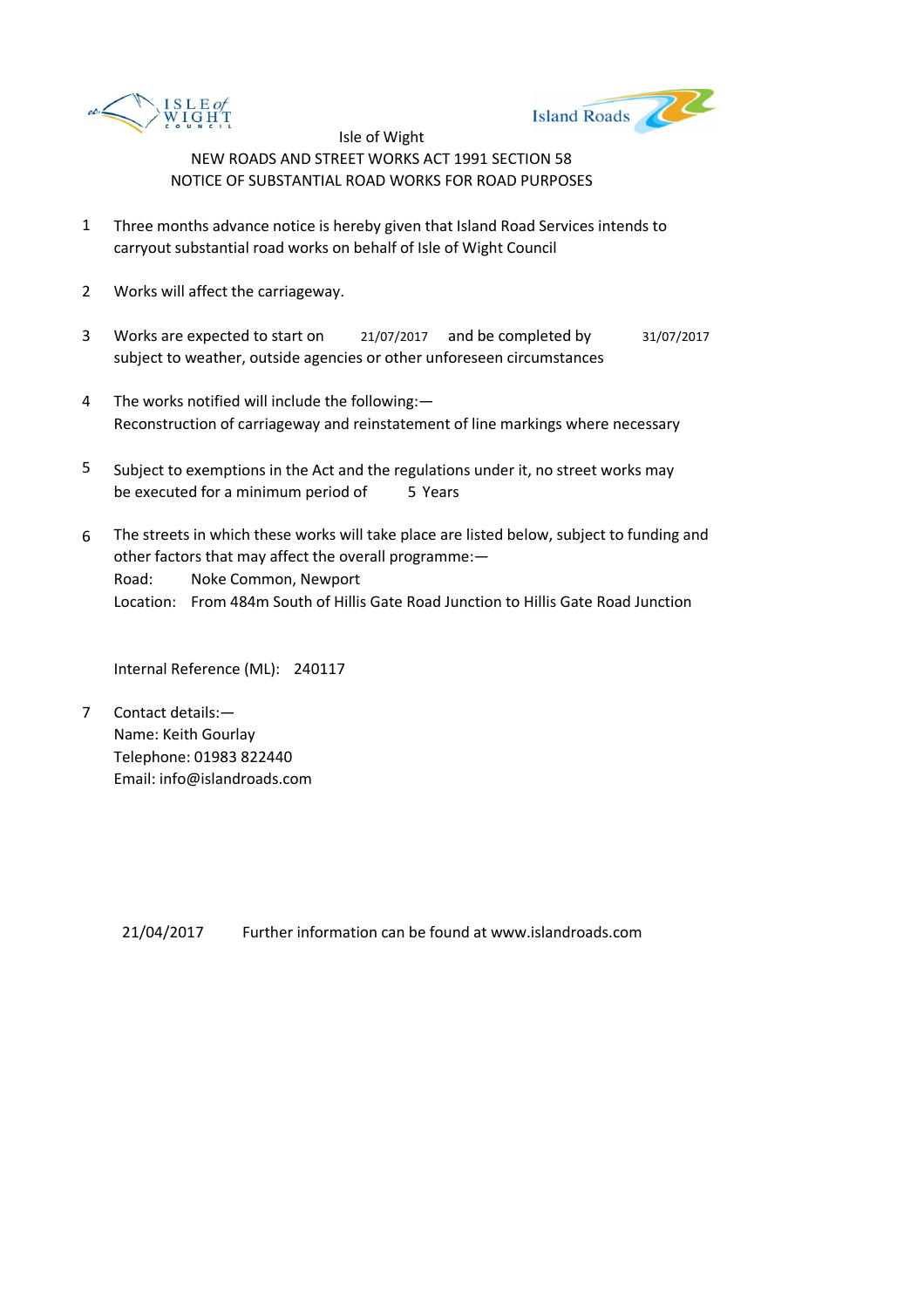



- 1 Three months advance notice is hereby given that Island Road Services intends to carryout substantial road works on behalf of Isle of Wight Council
- 2 Works will affect the carriageway.
- 3 Works are expected to start on <br>21/07/2017 and be completed by 31/07/2017 subject to weather, outside agencies or other unforeseen circumstances
- 4 The works notified will include the following:— Reconstruction of carriageway and reinstatement of line markings where necessary
- 5 be executed for a minimum period of 5 Years Subject to exemptions in the Act and the regulations under it, no street works may
- 6 The streets in which these works will take place are listed below, subject to funding and other factors that may affect the overall programme:—

Road: Noke Common, Newport

Location: From 834m South of Hillis Gate Road Junction to 484m South of Hillis Gate Road Junction

Internal Reference (ML): 240116

7 Contact details:— Name: Keith Gourlay Telephone: 01983 822440 Email: info@islandroads.com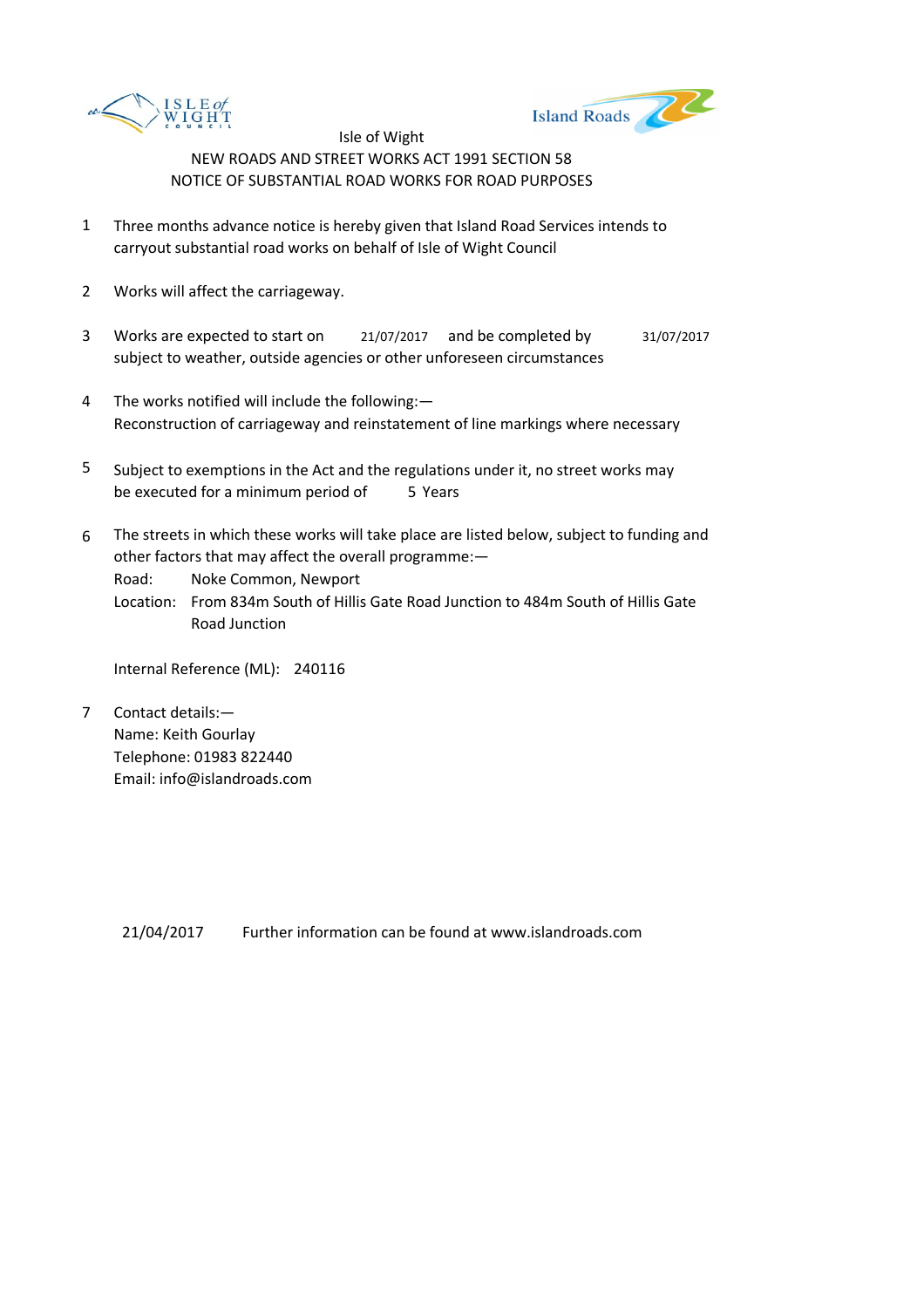



- 1 Three months advance notice is hereby given that Island Road Services intends to carryout substantial road works on behalf of Isle of Wight Council
- 2 Works will affect the carriageway.
- 3 Works are expected to start on <br>21/07/2017 and be completed by 31/07/2017 subject to weather, outside agencies or other unforeseen circumstances
- 4 The works notified will include the following:— Reconstruction of carriageway and reinstatement of line markings where necessary
- 5 be executed for a minimum period of 5 Years Subject to exemptions in the Act and the regulations under it, no street works may
- 6 The streets in which these works will take place are listed below, subject to funding and other factors that may affect the overall programme:—

Road: Noke Common, Newport

Location: From 660m West of Horsebridge Hill Junction to 834m South of Hillis Gate Road Junction

Internal Reference (ML): 240115

7 Contact details:— Name: Keith Gourlay Telephone: 01983 822440 Email: info@islandroads.com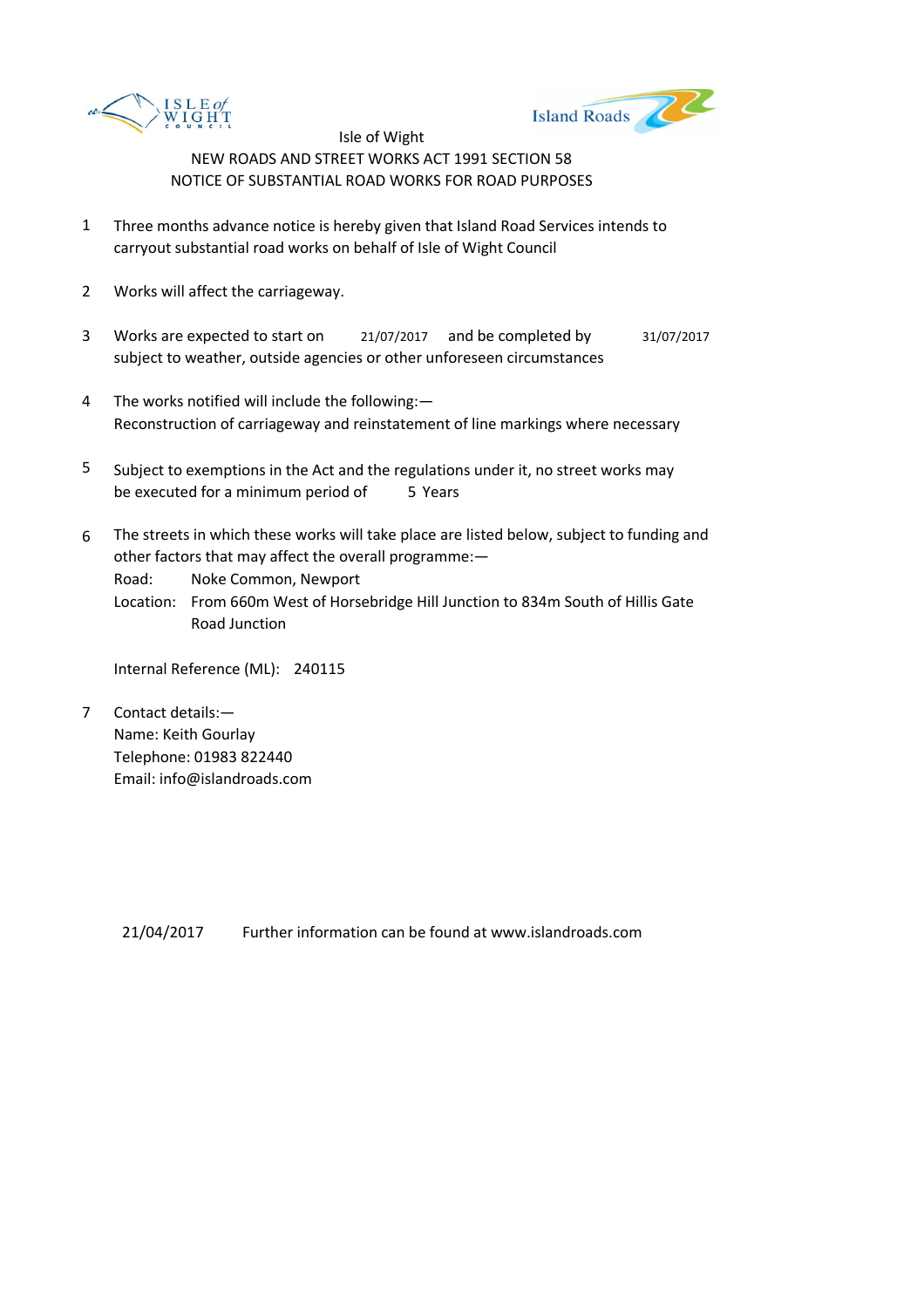



- 1 Three months advance notice is hereby given that Island Road Services intends to carryout substantial road works on behalf of Isle of Wight Council
- 2 Works will affect the carriageway.
- 3 Works are expected to start on <br>21/07/2017 and be completed by 31/07/2017 subject to weather, outside agencies or other unforeseen circumstances
- 4 The works notified will include the following:— Reconstruction of carriageway and reinstatement of line markings where necessary
- 5 be executed for a minimum period of 5 Years Subject to exemptions in the Act and the regulations under it, no street works may
- 6 The streets in which these works will take place are listed below, subject to funding and other factors that may affect the overall programme:—

Road: Calbourne Road, Newport

Location: From 80m East of Betty Haunt Lane Junction to 650m East of Betty Haunt Lane Junction

Internal Reference (ML): 220093

7 Contact details:— Name: Keith Gourlay Telephone: 01983 822440 Email: info@islandroads.com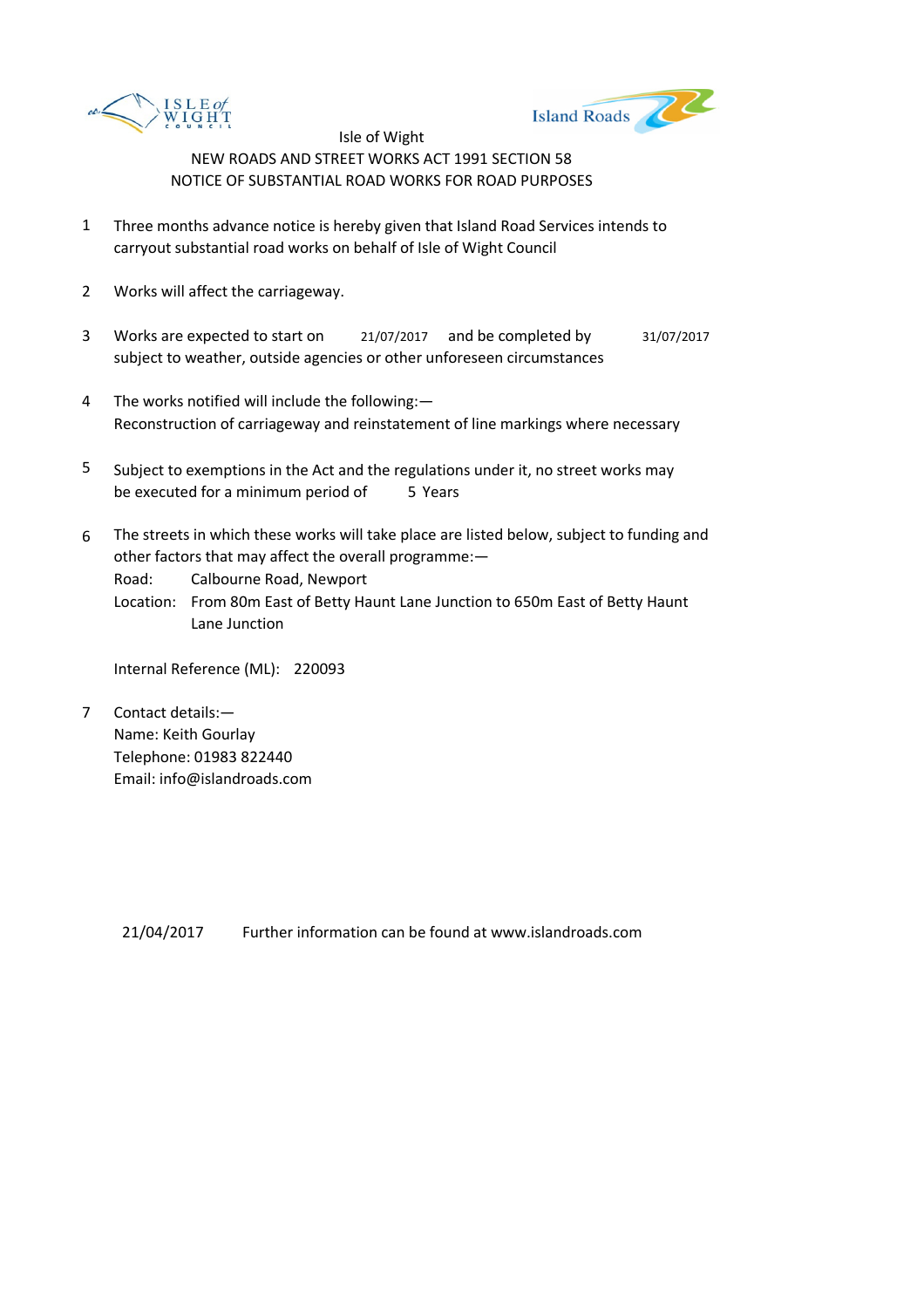



- 1 Three months advance notice is hereby given that Island Road Services intends to carryout substantial road works on behalf of Isle of Wight Council
- 2 Works will affect the carriageway.
- 3 Works are expected to start on <br>21/07/2017 and be completed by 31/07/2017 subject to weather, outside agencies or other unforeseen circumstances
- 4 The works notified will include the following:— Reconstruction of carriageway and reinstatement of line markings where necessary
- 5 be executed for a minimum period of 5 Years Subject to exemptions in the Act and the regulations under it, no street works may
- 6 The streets in which these works will take place are listed below, subject to funding and other factors that may affect the overall programme:—

Road: Calbourne Road, Newport

Location: From 250m West of Betty Haunt Lane Junction to 80m East of Betty Haunt Lane Junction

Internal Reference (ML): 220092

7 Contact details:— Name: Keith Gourlay Telephone: 01983 822440 Email: info@islandroads.com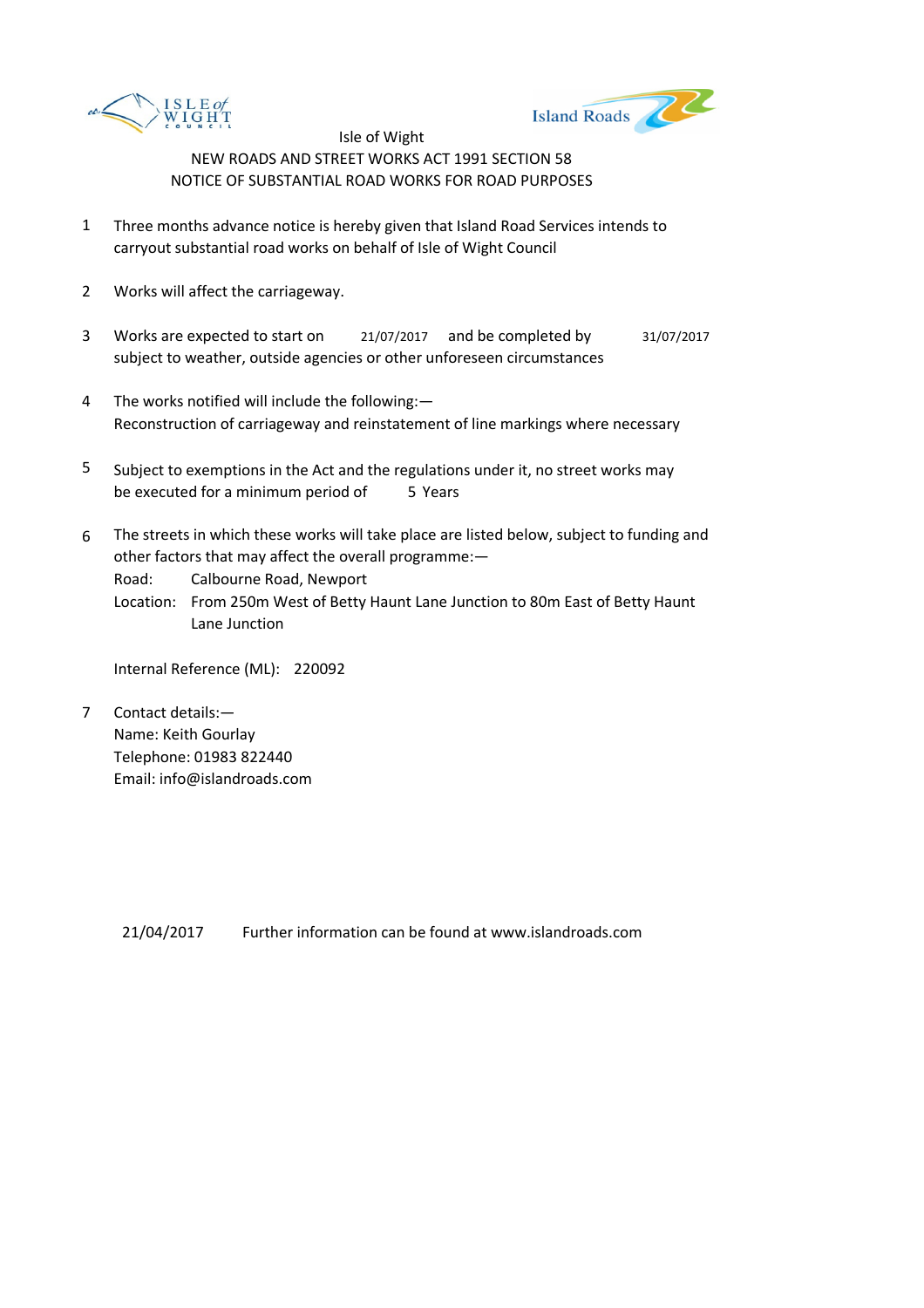



- 1 Three months advance notice is hereby given that Island Road Services intends to carryout substantial road works on behalf of Isle of Wight Council
- 2 Works will affect the carriageway.
- 3 Works are expected to start on <br>21/07/2017 and be completed by 31/07/2017 subject to weather, outside agencies or other unforeseen circumstances
- 4 The works notified will include the following:— Reconstruction of carriageway and reinstatement of line markings where necessary
- 5 be executed for a minimum period of 5 Years Subject to exemptions in the Act and the regulations under it, no street works may
- 6 Road: Church Litten, Newport Location: From Medina Avenue Junction to South Street Junction The streets in which these works will take place are listed below, subject to funding and other factors that may affect the overall programme:—

Internal Reference (ML): 210142

7 Contact details:— Name: Keith Gourlay Telephone: 01983 822440 Email: info@islandroads.com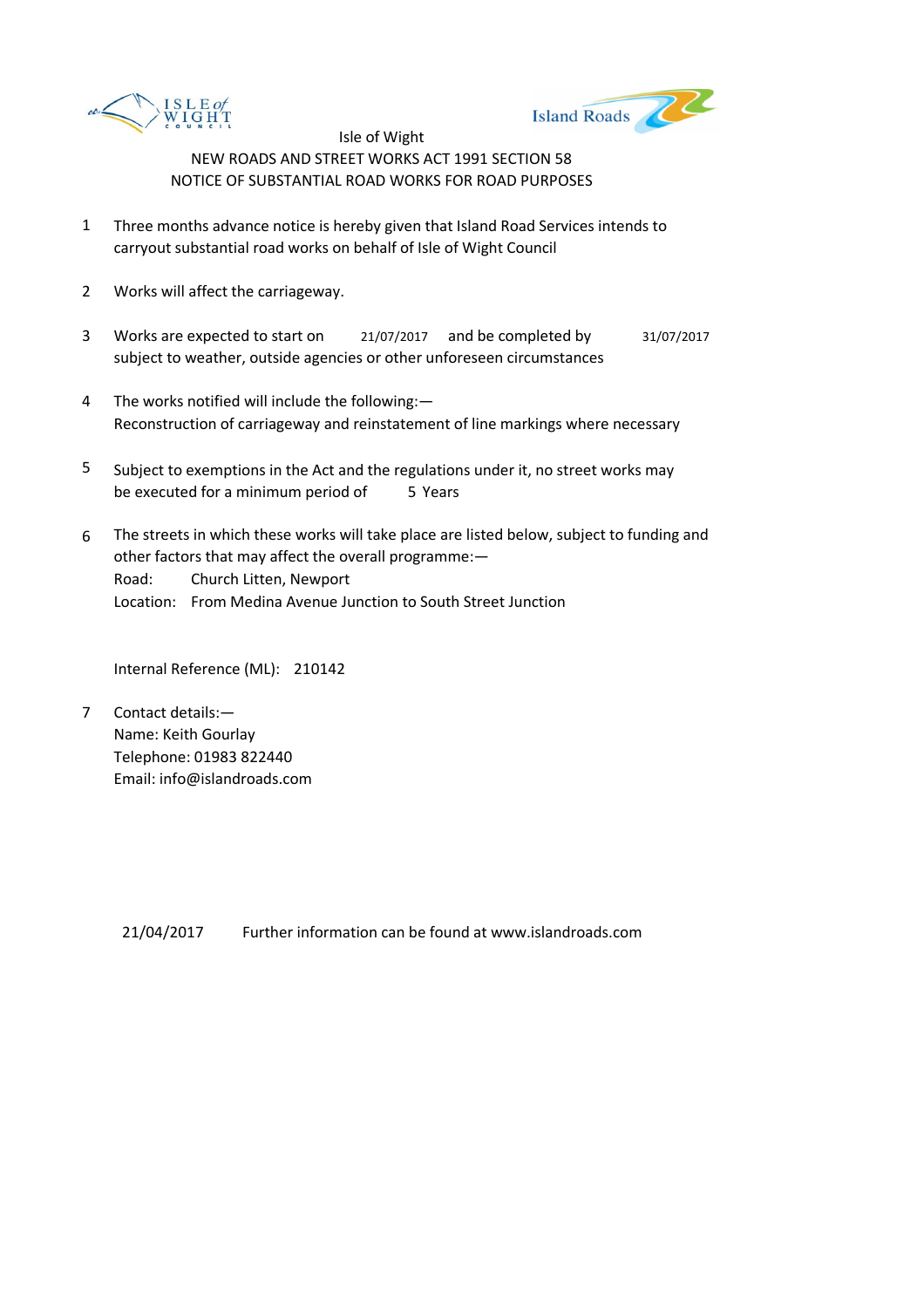



- 1 Three months advance notice is hereby given that Island Road Services intends to carryout substantial road works on behalf of Isle of Wight Council
- 2 Works will affect the carriageway.
- 3 Works are expected to start on <br>21/07/2017 and be completed by 31/07/2017 subject to weather, outside agencies or other unforeseen circumstances
- 4 The works notified will include the following:— Reconstruction of carriageway and reinstatement of line markings where necessary
- 5 be executed for a minimum period of 5 Years Subject to exemptions in the Act and the regulations under it, no street works may
- 6 Road: High Street, Newport Location: From Quay Street Junction to Coppins Bridge Junction The streets in which these works will take place are listed below, subject to funding and other factors that may affect the overall programme:—

Internal Reference (ML): 210135

7 Contact details:— Name: Keith Gourlay Telephone: 01983 822440 Email: info@islandroads.com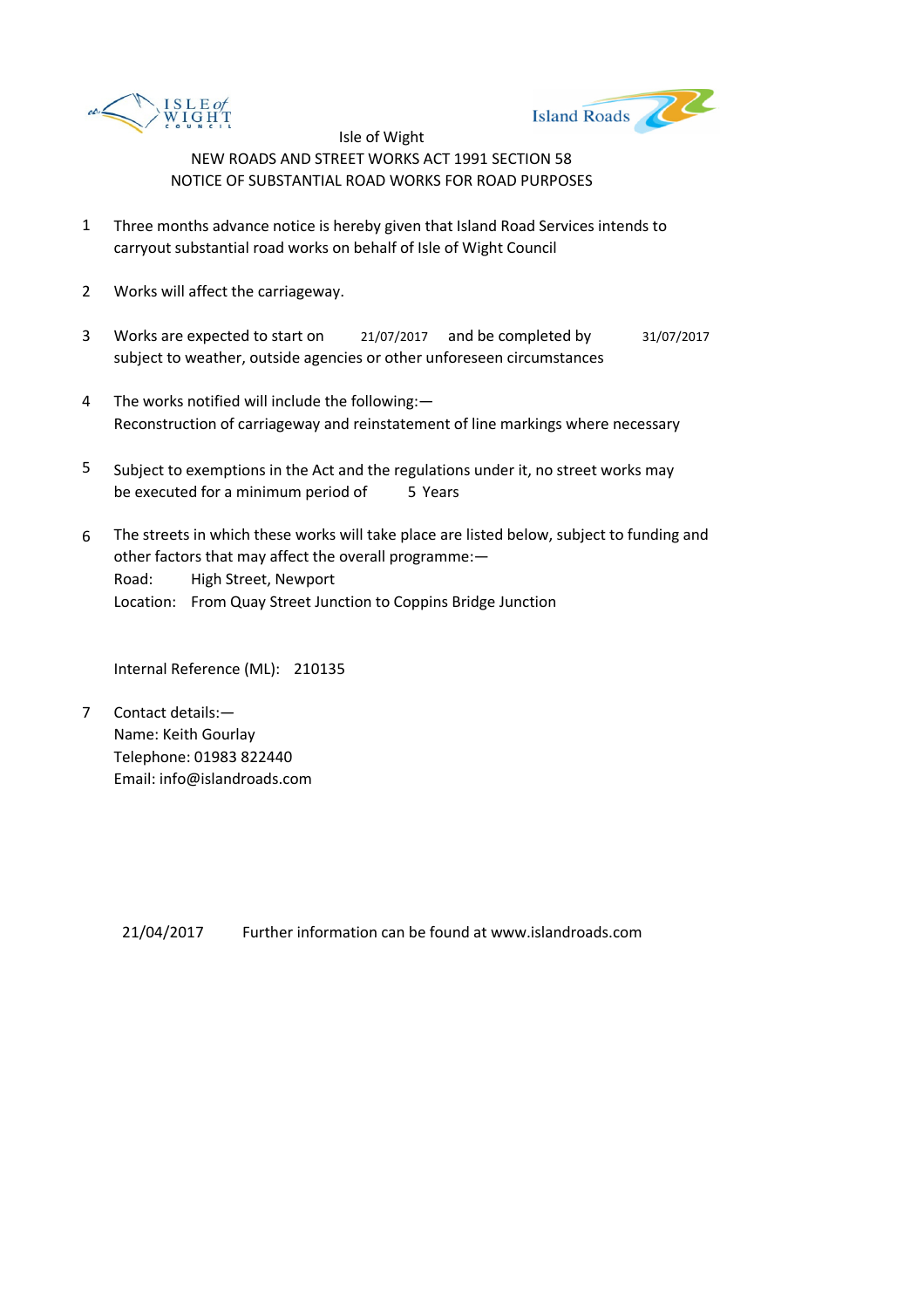



- 1 Three months advance notice is hereby given that Island Road Services intends to carryout substantial road works on behalf of Isle of Wight Council
- 2 Works will affect the carriageway.
- 3 Works are expected to start on <br>21/07/2017 and be completed by 31/07/2017 subject to weather, outside agencies or other unforeseen circumstances
- 4 The works notified will include the following:— Reconstruction of carriageway and reinstatement of line markings where necessary
- 5 be executed for a minimum period of 5 Years Subject to exemptions in the Act and the regulations under it, no street works may
- 6 Road: High Street, Newport Location: From St James Street Junction to Quay Street Junction The streets in which these works will take place are listed below, subject to funding and other factors that may affect the overall programme:—

Internal Reference (ML): 210134

7 Contact details:— Name: Keith Gourlay Telephone: 01983 822440 Email: info@islandroads.com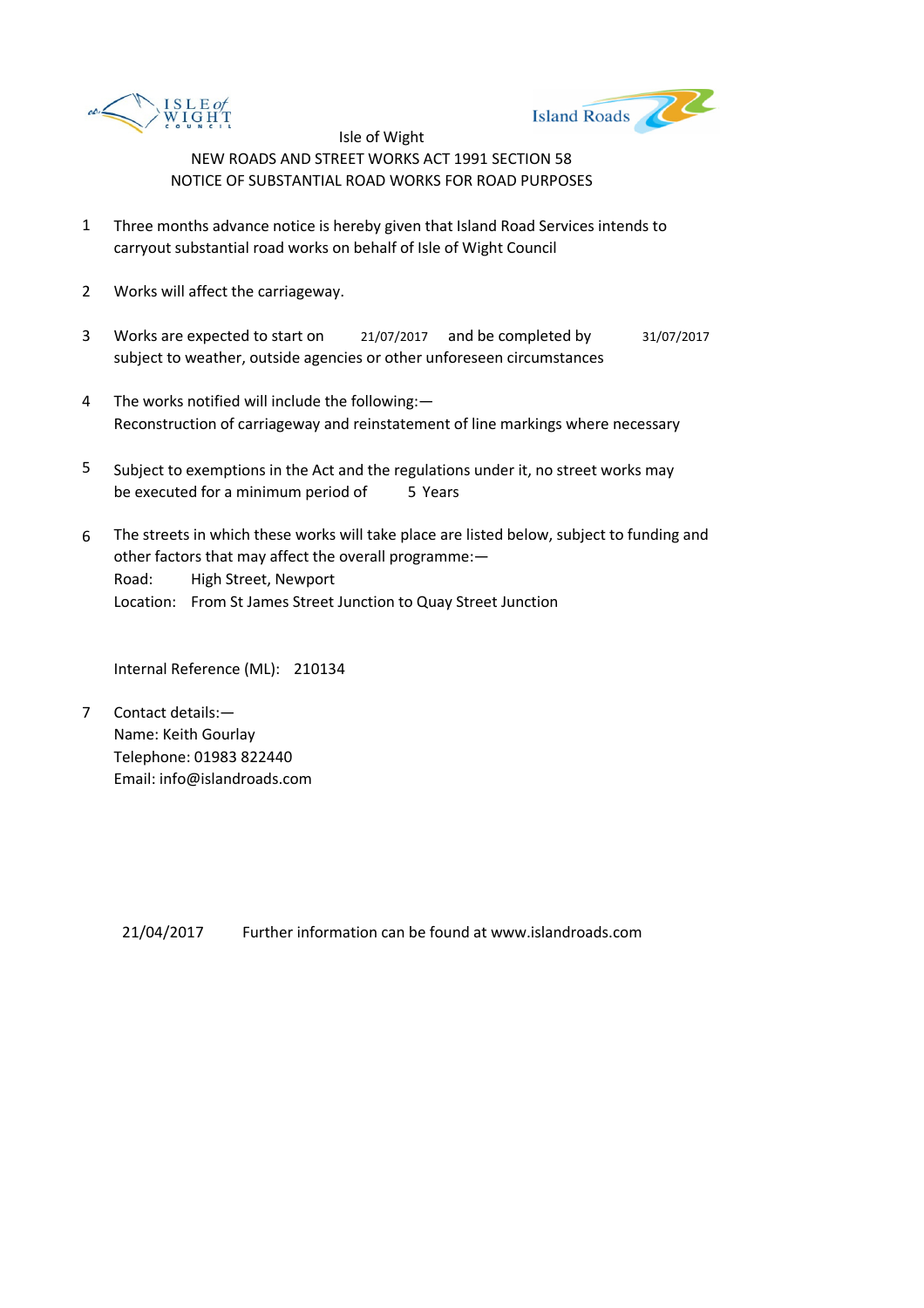



- 1 Three months advance notice is hereby given that Island Road Services intends to carryout substantial road works on behalf of Isle of Wight Council
- 2 Works will affect the carriageway.
- 3 Works are expected to start on <br>21/07/2017 and be completed by 31/07/2017 subject to weather, outside agencies or other unforeseen circumstances
- 4 The works notified will include the following:— Reconstruction of carriageway and reinstatement of line markings where necessary
- 5 be executed for a minimum period of 5 Years Subject to exemptions in the Act and the regulations under it, no street works may
- 6 Road: Medina Avenue, Newport Location: From St Georges Way Junction to York Road Junction The streets in which these works will take place are listed below, subject to funding and other factors that may affect the overall programme:—

Internal Reference (ML): 210083

7 Contact details:— Name: Keith Gourlay Telephone: 01983 822440 Email: info@islandroads.com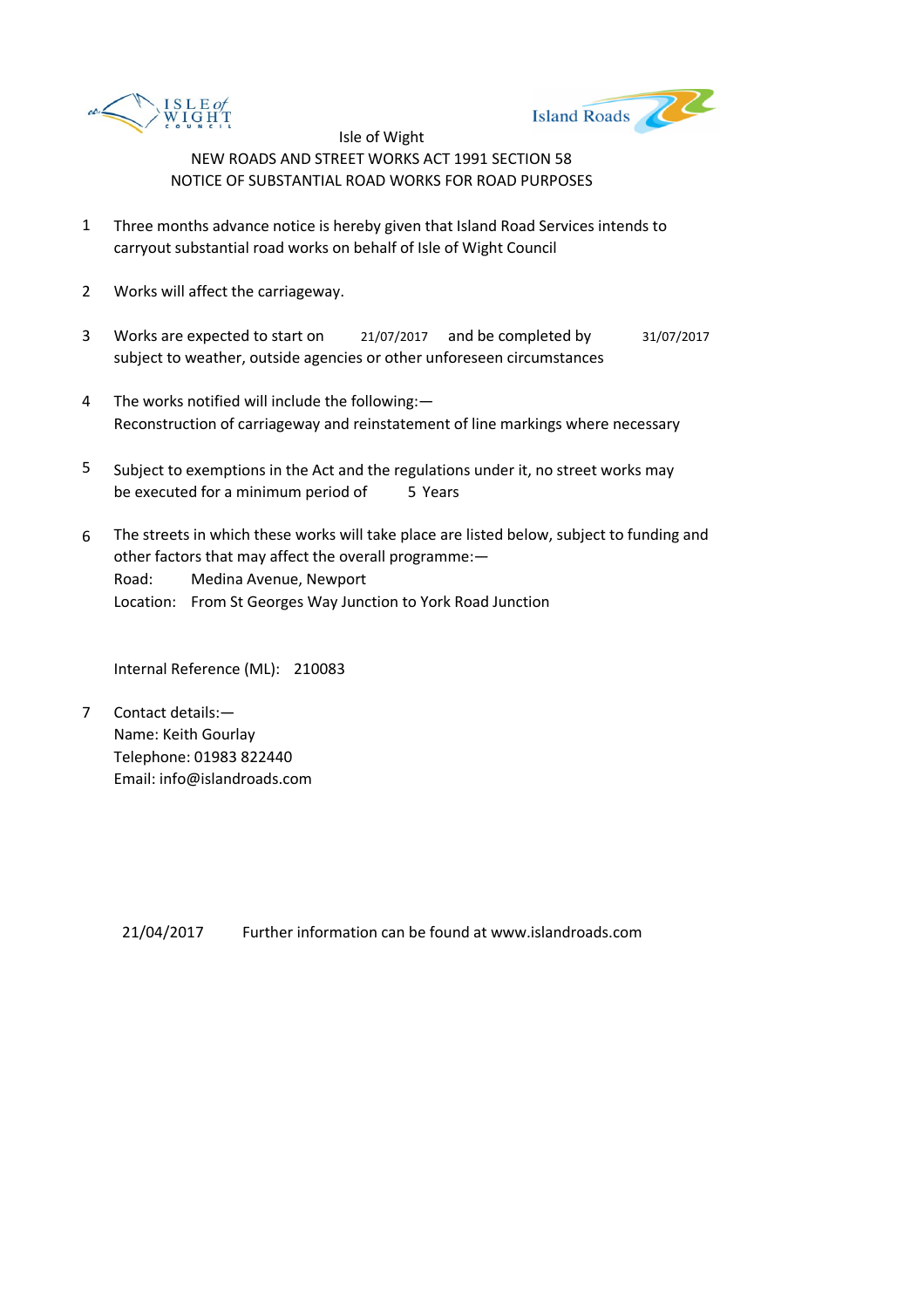



- 1 Three months advance notice is hereby given that Island Road Services intends to carryout substantial road works on behalf of Isle of Wight Council
- 2 Works will affect the carriageway.
- 3 Works are expected to start on <br>21/07/2017 and be completed by 31/07/2017 subject to weather, outside agencies or other unforeseen circumstances
- 4 The works notified will include the following:— Reconstruction of carriageway and reinstatement of line markings where necessary
- 5 be executed for a minimum period of 5 Years Subject to exemptions in the Act and the regulations under it, no street works may
- 6 Road: St Georges Way, Newport Location: From Furrlongs Junction to Coppins Bridge The streets in which these works will take place are listed below, subject to funding and other factors that may affect the overall programme:—

Internal Reference (ML): 210005/1

7 Contact details:— Name: Keith Gourlay Telephone: 01983 822440 Email: info@islandroads.com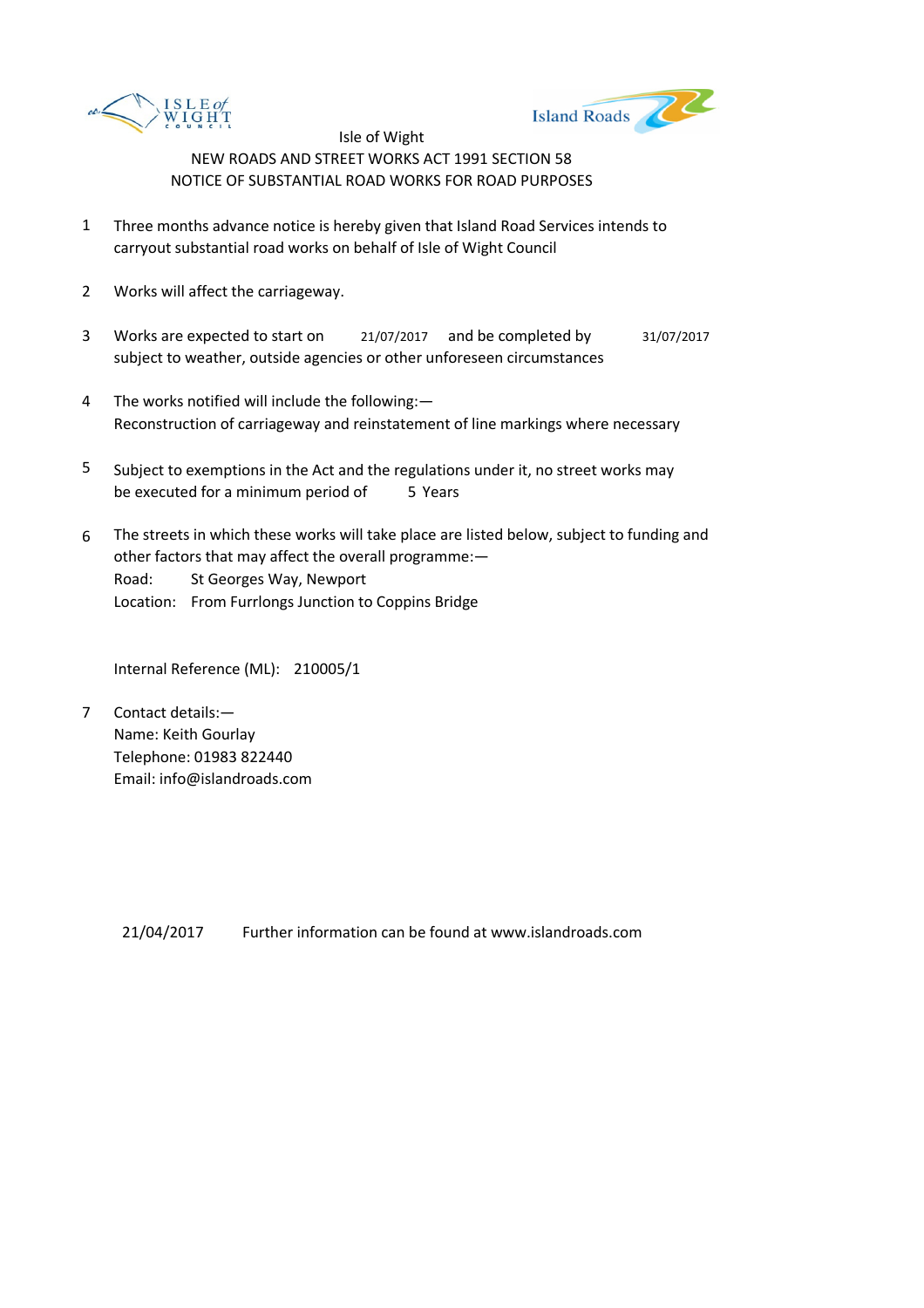



- 1 Three months advance notice is hereby given that Island Road Services intends to carryout substantial road works on behalf of Isle of Wight Council
- 2 Works will affect the carriageway.
- 3 Works are expected to start on <br>21/07/2017 and be completed by 31/07/2017 subject to weather, outside agencies or other unforeseen circumstances
- 4 The works notified will include the following:— Reconstruction of carriageway and reinstatement of line markings where necessary
- 5 be executed for a minimum period of 5 Years Subject to exemptions in the Act and the regulations under it, no street works may
- 6 Road: St Georges Way, Newport Location: From St Georges Approach Junction to Furrlongs Junction The streets in which these works will take place are listed below, subject to funding and other factors that may affect the overall programme:—

Internal Reference (ML): 210004/1

7 Contact details:— Name: Keith Gourlay Telephone: 01983 822440 Email: info@islandroads.com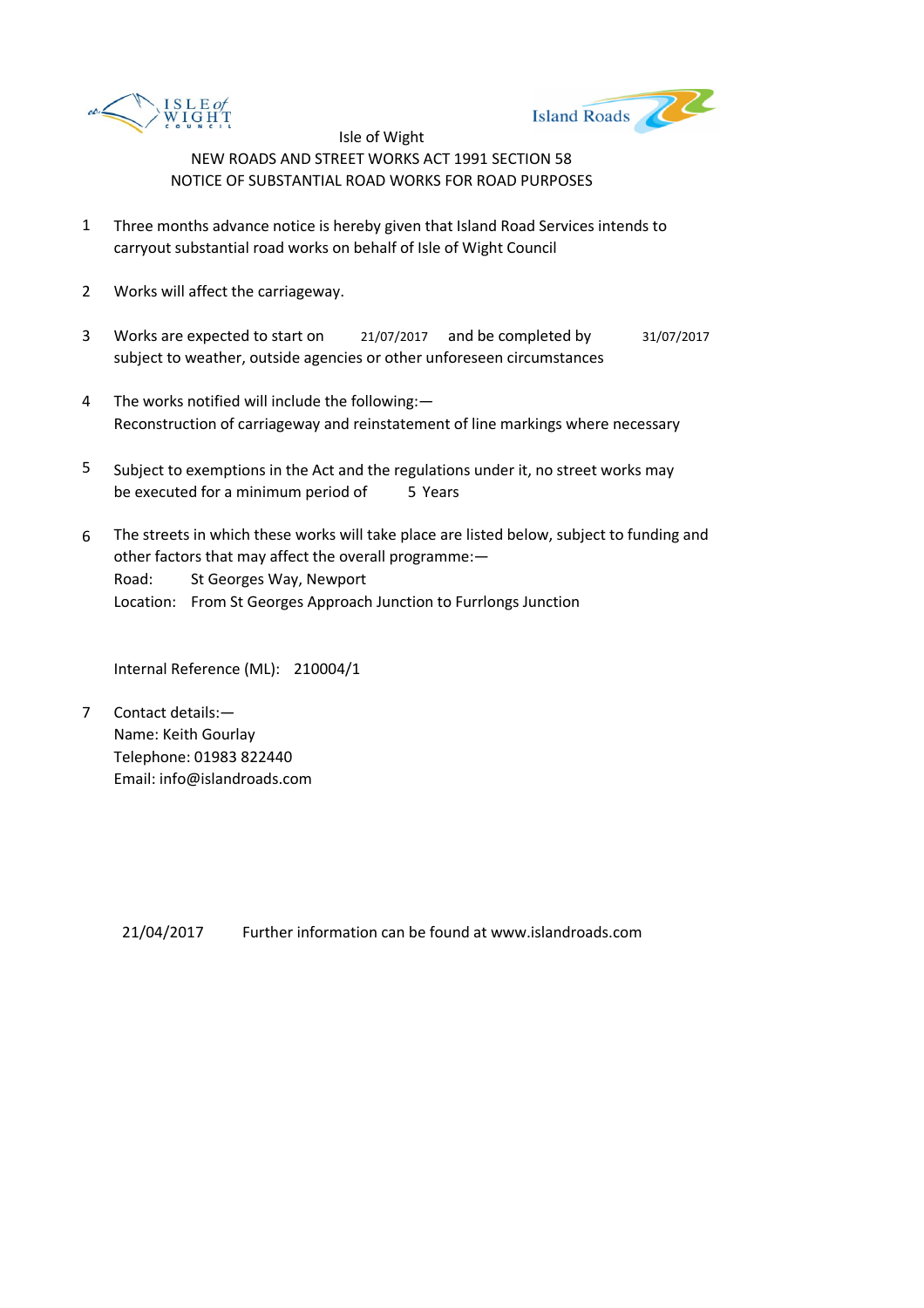



- 1 Three months advance notice is hereby given that Island Road Services intends to carryout substantial road works on behalf of Isle of Wight Council
- 2 Works will affect the carriageway.
- 3 Works are expected to start on <br>21/07/2017 and be completed by 31/07/2017 subject to weather, outside agencies or other unforeseen circumstances
- 4 The works notified will include the following:— Reconstruction of carriageway and reinstatement of line markings where necessary
- 5 be executed for a minimum period of 5 Years Subject to exemptions in the Act and the regulations under it, no street works may
- 6 Road: St Georges Way, Newport Location: Whole Roundabout The streets in which these works will take place are listed below, subject to funding and other factors that may affect the overall programme:—

Internal Reference (ML): 210003/1

7 Contact details:— Name: Keith Gourlay Telephone: 01983 822440 Email: info@islandroads.com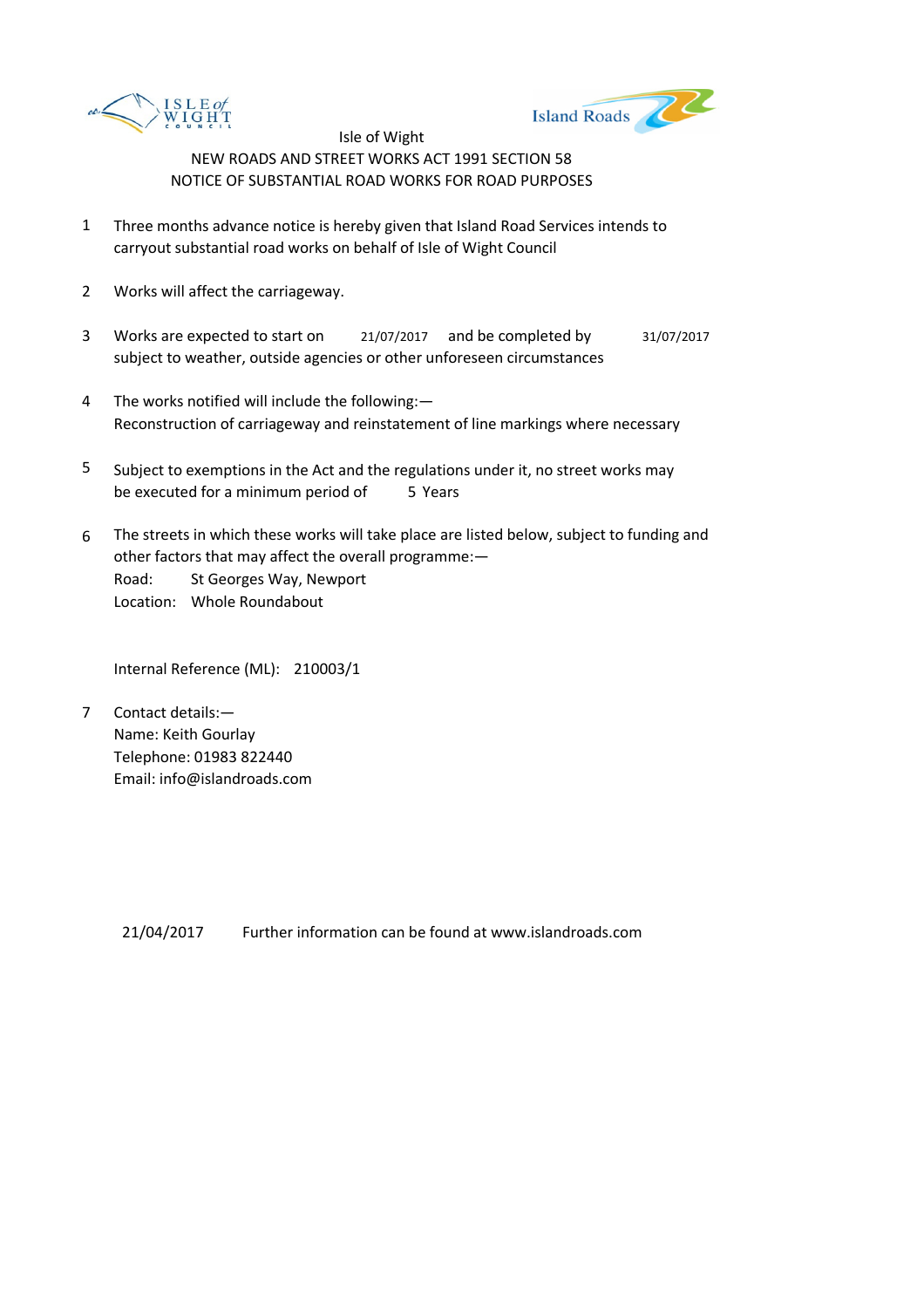



- 1 Three months advance notice is hereby given that Island Road Services intends to carryout substantial road works on behalf of Isle of Wight Council
- 2 Works will affect the carriageway.
- 3 Works are expected to start on <br>21/07/2017 and be completed by 31/07/2017 subject to weather, outside agencies or other unforeseen circumstances
- 4 The works notified will include the following:— Reconstruction of carriageway and reinstatement of line markings where necessary
- 5 be executed for a minimum period of 5 Years Subject to exemptions in the Act and the regulations under it, no street works may
- 6 Road: Westhill Road, Cowes Location: Whole Length The streets in which these works will take place are listed below, subject to funding and other factors that may affect the overall programme:—

Internal Reference (ML): 140331

7 Contact details:— Name: Keith Gourlay Telephone: 01983 822440 Email: info@islandroads.com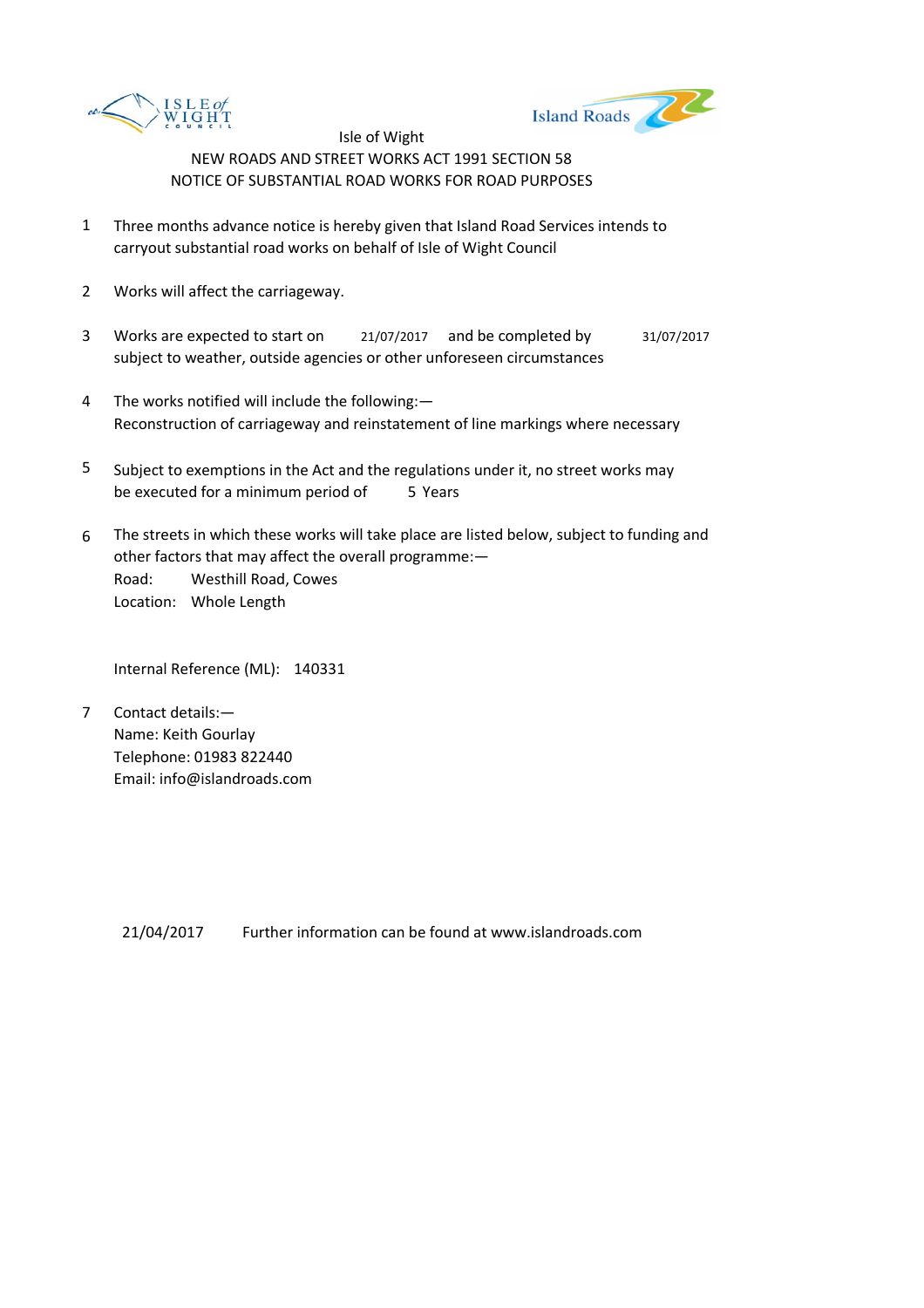



- 1 Three months advance notice is hereby given that Island Road Services intends to carryout substantial road works on behalf of Isle of Wight Council
- 2 Works will affect the carriageway.
- 3 Works are expected to start on <br>21/07/2017 and be completed by 31/07/2017 subject to weather, outside agencies or other unforeseen circumstances
- 4 The works notified will include the following:— Reconstruction of carriageway and reinstatement of line markings where necessary
- 5 be executed for a minimum period of 5 Years Subject to exemptions in the Act and the regulations under it, no street works may
- 6 Road: Wyatts Lane, Northwood Location: From Venner Avenue Junction to Pallance Lane Junction The streets in which these works will take place are listed below, subject to funding and other factors that may affect the overall programme:—

Internal Reference (ML): 140278

7 Contact details:— Name: Keith Gourlay Telephone: 01983 822440 Email: info@islandroads.com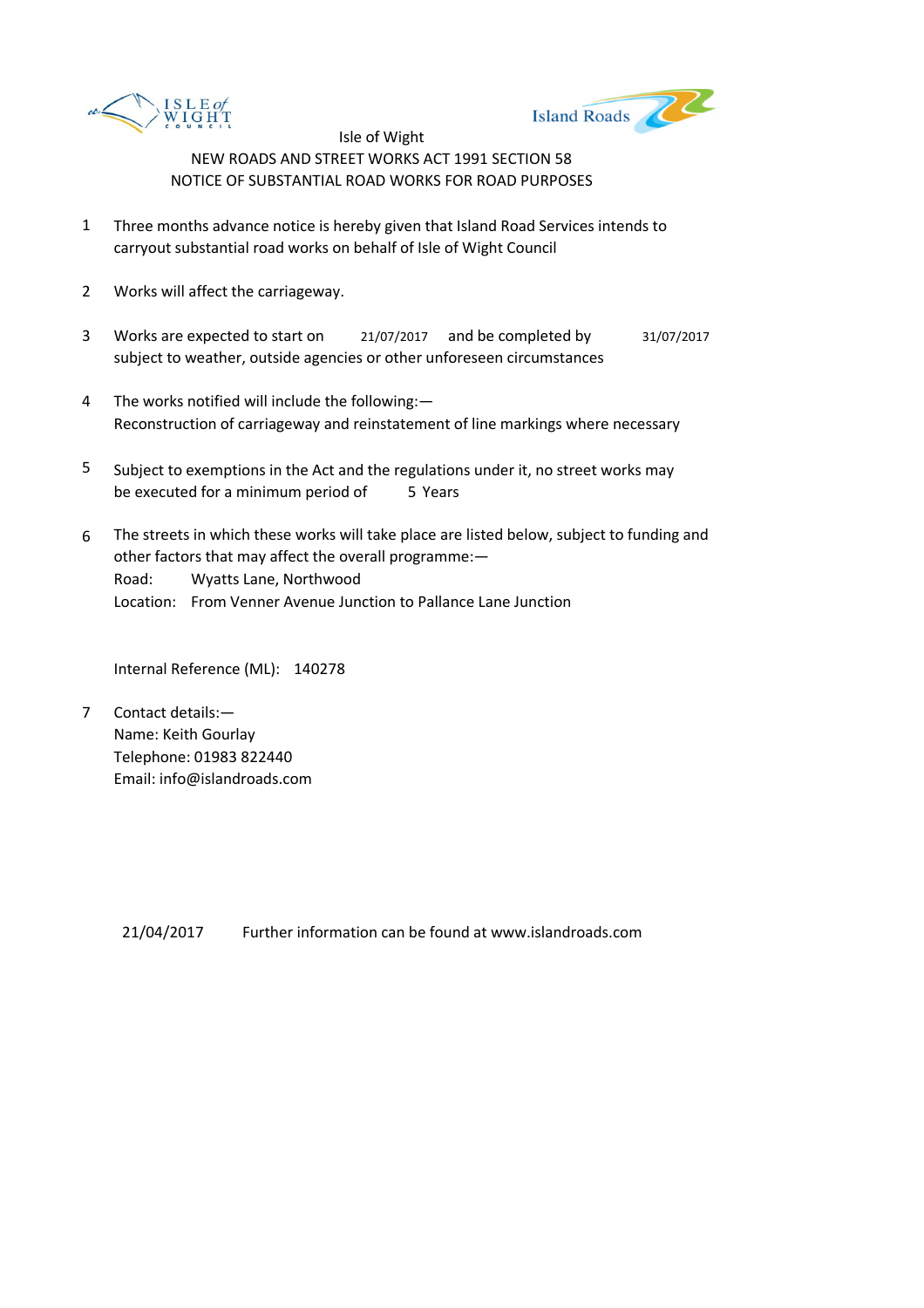



- 1 Three months advance notice is hereby given that Island Road Services intends to carryout substantial road works on behalf of Isle of Wight Council
- 2 Works will affect the carriageway.
- 3 Works are expected to start on <br>21/07/2017 and be completed by 31/07/2017 subject to weather, outside agencies or other unforeseen circumstances
- 4 The works notified will include the following:— Reconstruction of carriageway and reinstatement of line markings where necessary
- 5 be executed for a minimum period of 5 Years Subject to exemptions in the Act and the regulations under it, no street works may
- 6 Road: Wyatts Lane, Northwood Location: From Harry Cheek Gardens Junction to Venner Avenue Junction The streets in which these works will take place are listed below, subject to funding and other factors that may affect the overall programme:—

Internal Reference (ML): 140277/1

7 Contact details:— Name: Keith Gourlay Telephone: 01983 822440 Email: info@islandroads.com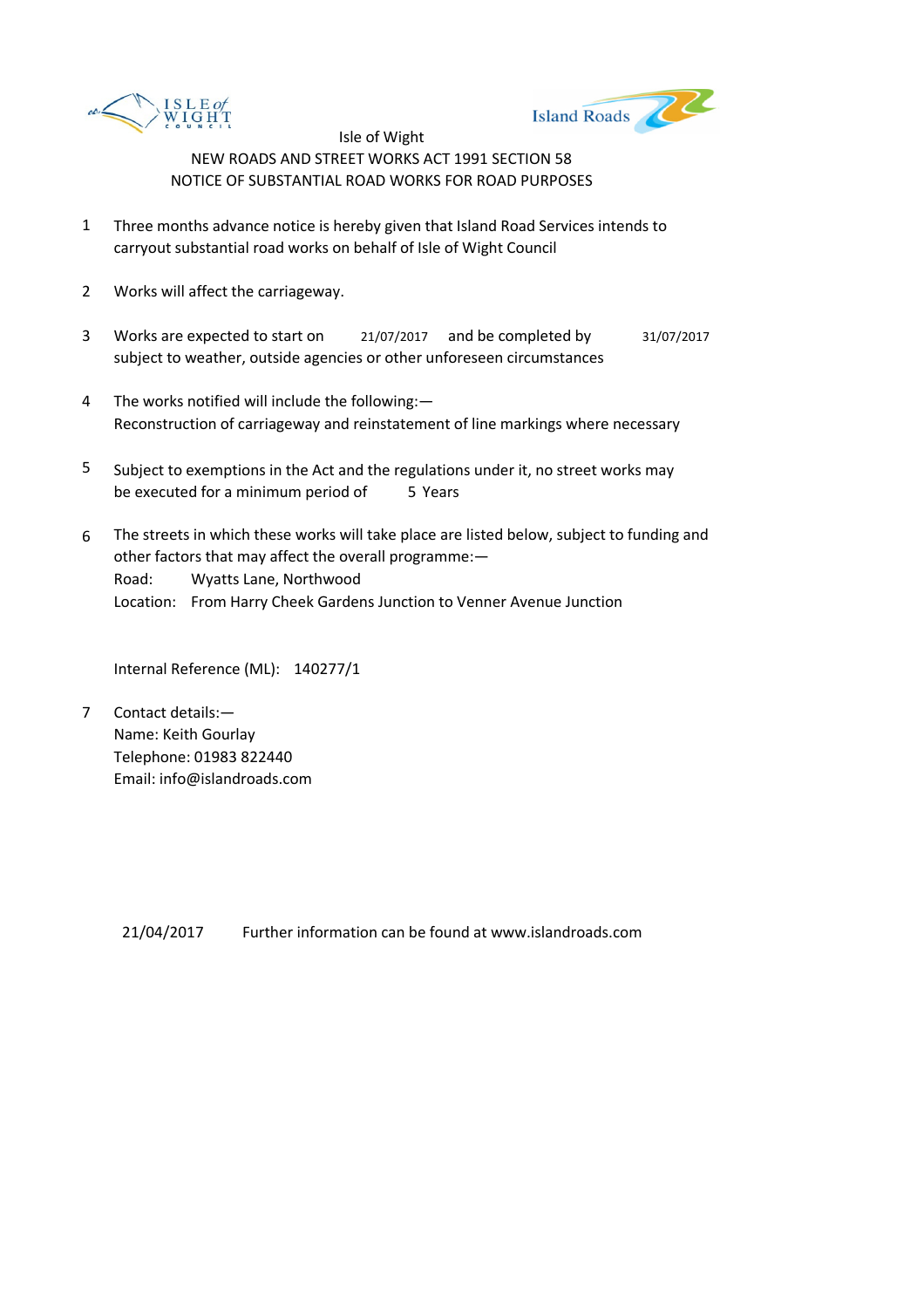



- 1 Three months advance notice is hereby given that Island Road Services intends to carryout substantial road works on behalf of Isle of Wight Council
- 2 Works will affect the carriageway.
- 3 Works are expected to start on <br>21/07/2017 and be completed by 31/07/2017 subject to weather, outside agencies or other unforeseen circumstances
- 4 The works notified will include the following:— Reconstruction of carriageway and reinstatement of line markings where necessary
- 5 be executed for a minimum period of 5 Years Subject to exemptions in the Act and the regulations under it, no street works may
- 6 Road: Gordon Road, Cowes Location: Whole Length The streets in which these works will take place are listed below, subject to funding and other factors that may affect the overall programme:—

Internal Reference (ML): 140207

7 Contact details:— Name: Keith Gourlay Telephone: 01983 822440 Email: info@islandroads.com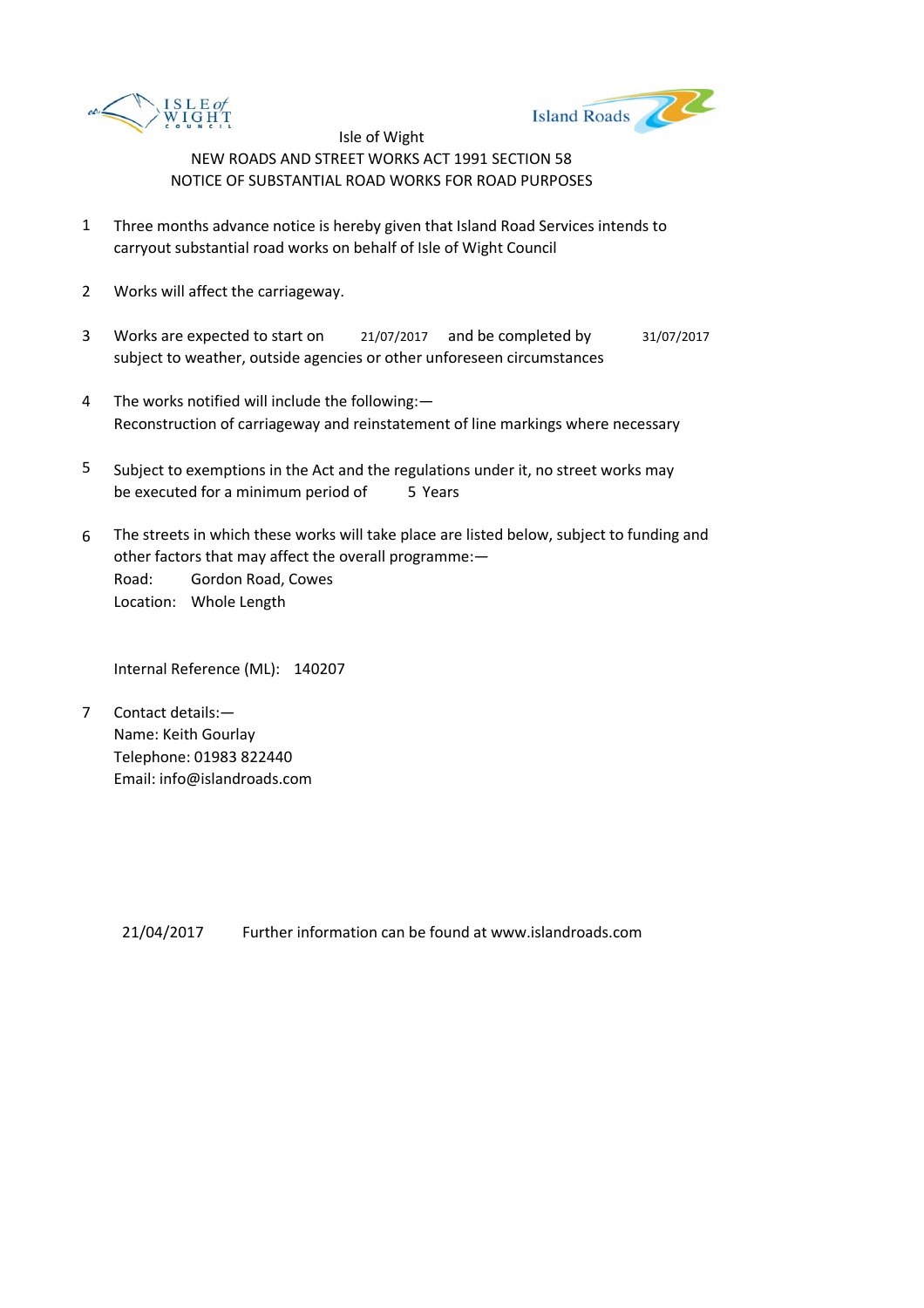



- 1 Three months advance notice is hereby given that Island Road Services intends to carryout substantial road works on behalf of Isle of Wight Council
- 2 Works will affect the carriageway.
- 3 Works are expected to start on <br>21/07/2017 and be completed by 31/07/2017 subject to weather, outside agencies or other unforeseen circumstances
- 4 The works notified will include the following:— Reconstruction of carriageway and reinstatement of line markings where necessary
- 5 be executed for a minimum period of 5 Years Subject to exemptions in the Act and the regulations under it, no street works may
- 6 Road: Upper Moorgreen Road, Cowes Location: From Moorgreen Road Junction to 241m West of Morgreen Road Junction The streets in which these works will take place are listed below, subject to funding and other factors that may affect the overall programme:—

Internal Reference (ML): 140177

7 Contact details:— Name: Keith Gourlay Telephone: 01983 822440 Email: info@islandroads.com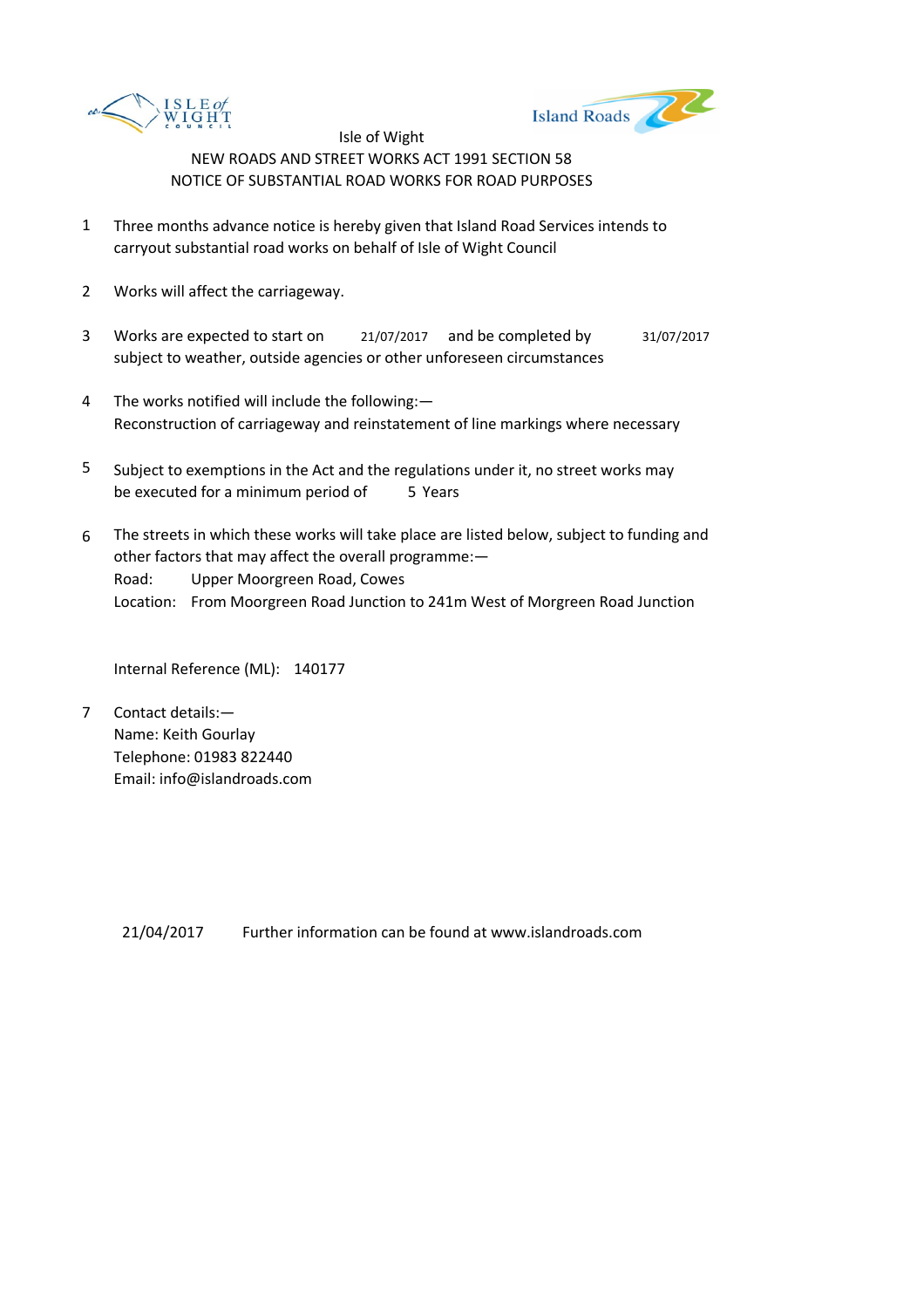



- 1 Three months advance notice is hereby given that Island Road Services intends to carryout substantial road works on behalf of Isle of Wight Council
- 2 Works will affect the carriageway.
- 3 Works are expected to start on <br>21/07/2017 and be completed by 31/07/2017 subject to weather, outside agencies or other unforeseen circumstances
- 4 The works notified will include the following:— Reconstruction of carriageway and reinstatement of line markings where necessary
- 5 be executed for a minimum period of 5 Years Subject to exemptions in the Act and the regulations under it, no street works may
- 6 Road: Brooklands Road, Cowes Location: From Moorgreen Road Junction to Park Road Junction The streets in which these works will take place are listed below, subject to funding and other factors that may affect the overall programme:—

Internal Reference (ML): 140176/1

7 Contact details:— Name: Keith Gourlay Telephone: 01983 822440 Email: info@islandroads.com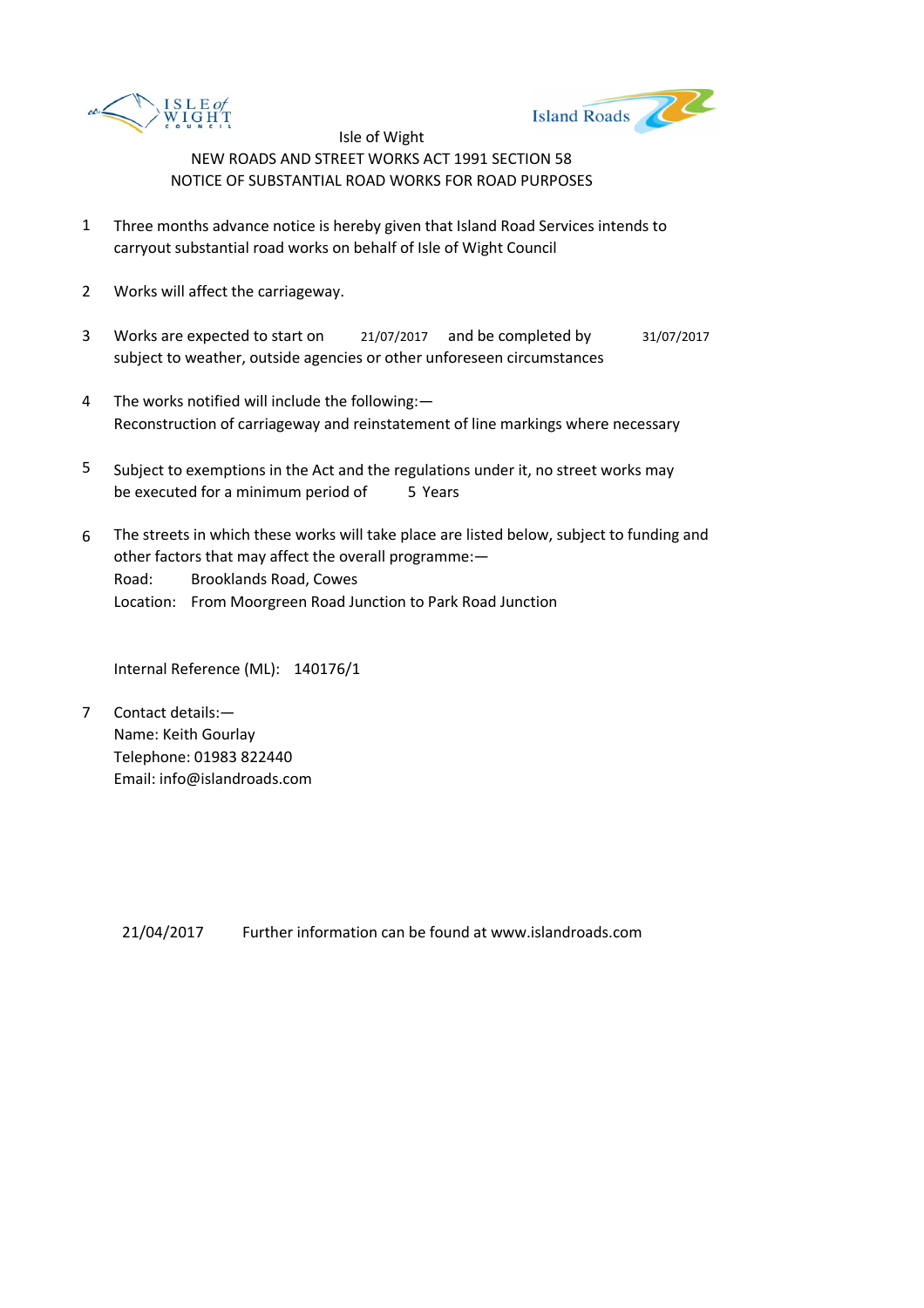



- 1 Three months advance notice is hereby given that Island Road Services intends to carryout substantial road works on behalf of Isle of Wight Council
- 2 Works will affect the carriageway.
- 3 Works are expected to start on <br>21/07/2017 and be completed by 31/07/2017 subject to weather, outside agencies or other unforeseen circumstances
- 4 The works notified will include the following:— Reconstruction of carriageway and reinstatement of line markings where necessary
- 5 be executed for a minimum period of 5 Years Subject to exemptions in the Act and the regulations under it, no street works may
- 6 Road: Bonchurch Shute, Ventnor Location: From 240m South of Leeson Road Junction to The Pitts Junction The streets in which these works will take place are listed below, subject to funding and other factors that may affect the overall programme:—

Internal Reference (ML): 540296

7 Contact details:— Name: Keith Gourlay Telephone: 01983 822440 Email: info@islandroads.com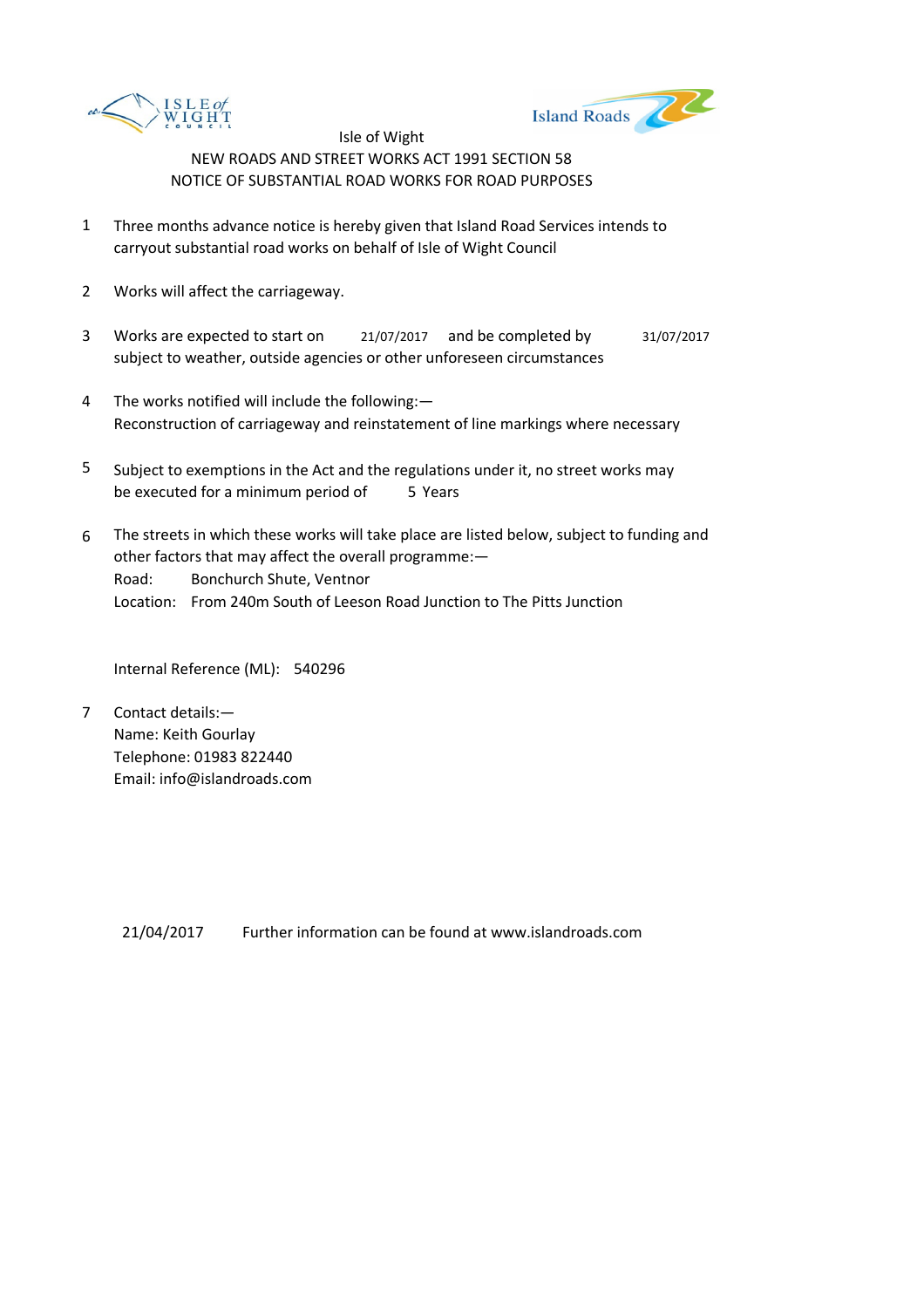



- 1 Three months advance notice is hereby given that Island Road Services intends to carryout substantial road works on behalf of Isle of Wight Council
- 2 Works will affect the carriageway.
- 3 Works are expected to start on <br>21/07/2017 and be completed by 31/07/2017 subject to weather, outside agencies or other unforeseen circumstances
- 4 The works notified will include the following:— Reconstruction of carriageway and reinstatement of line markings where necessary
- 5 be executed for a minimum period of 5 Years Subject to exemptions in the Act and the regulations under it, no street works may
- 6 Road: Bonchurch Shute, Ventnor Location: From Leeson Road Junction to 240m South of Lesson Road Junction The streets in which these works will take place are listed below, subject to funding and other factors that may affect the overall programme:—

Internal Reference (ML): 540295

7 Contact details:— Name: Keith Gourlay Telephone: 01983 822440 Email: info@islandroads.com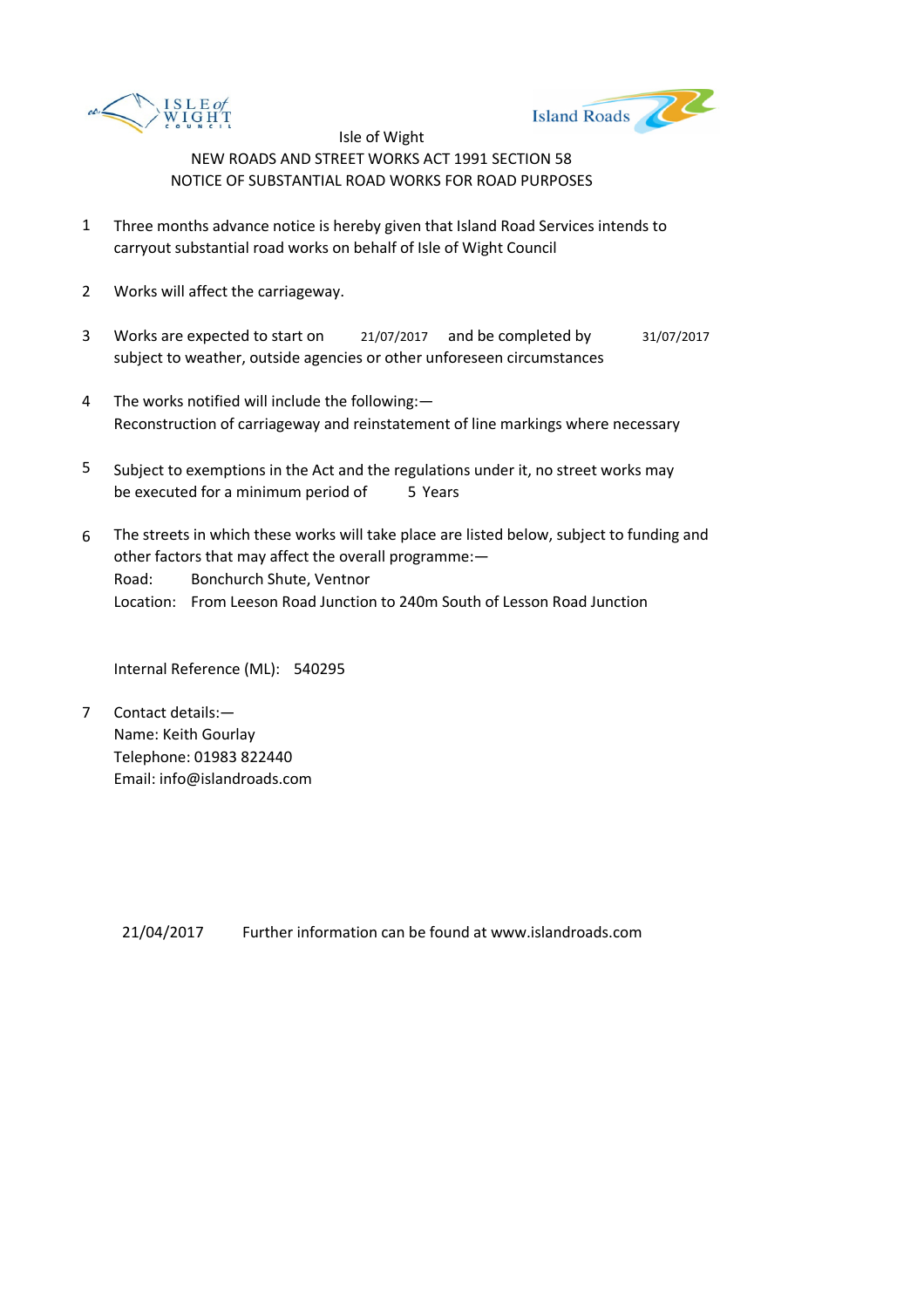



- 1 Three months advance notice is hereby given that Island Road Services intends to carryout substantial road works on behalf of Isle of Wight Council
- 2 Works will affect the carriageway.
- 3 Works are expected to start on <br>21/07/2017 and be completed by 31/07/2017 subject to weather, outside agencies or other unforeseen circumstances
- 4 The works notified will include the following:— Reconstruction of carriageway and reinstatement of line markings where necessary
- 5 be executed for a minimum period of 5 Years Subject to exemptions in the Act and the regulations under it, no street works may
- 6 Road: Bonchurch Shute, Ventnor Location: From The Pitts Junction to Bonchurch Village Road Junction The streets in which these works will take place are listed below, subject to funding and other factors that may affect the overall programme:—

Internal Reference (ML): 540291

7 Contact details:— Name: Keith Gourlay Telephone: 01983 822440 Email: info@islandroads.com